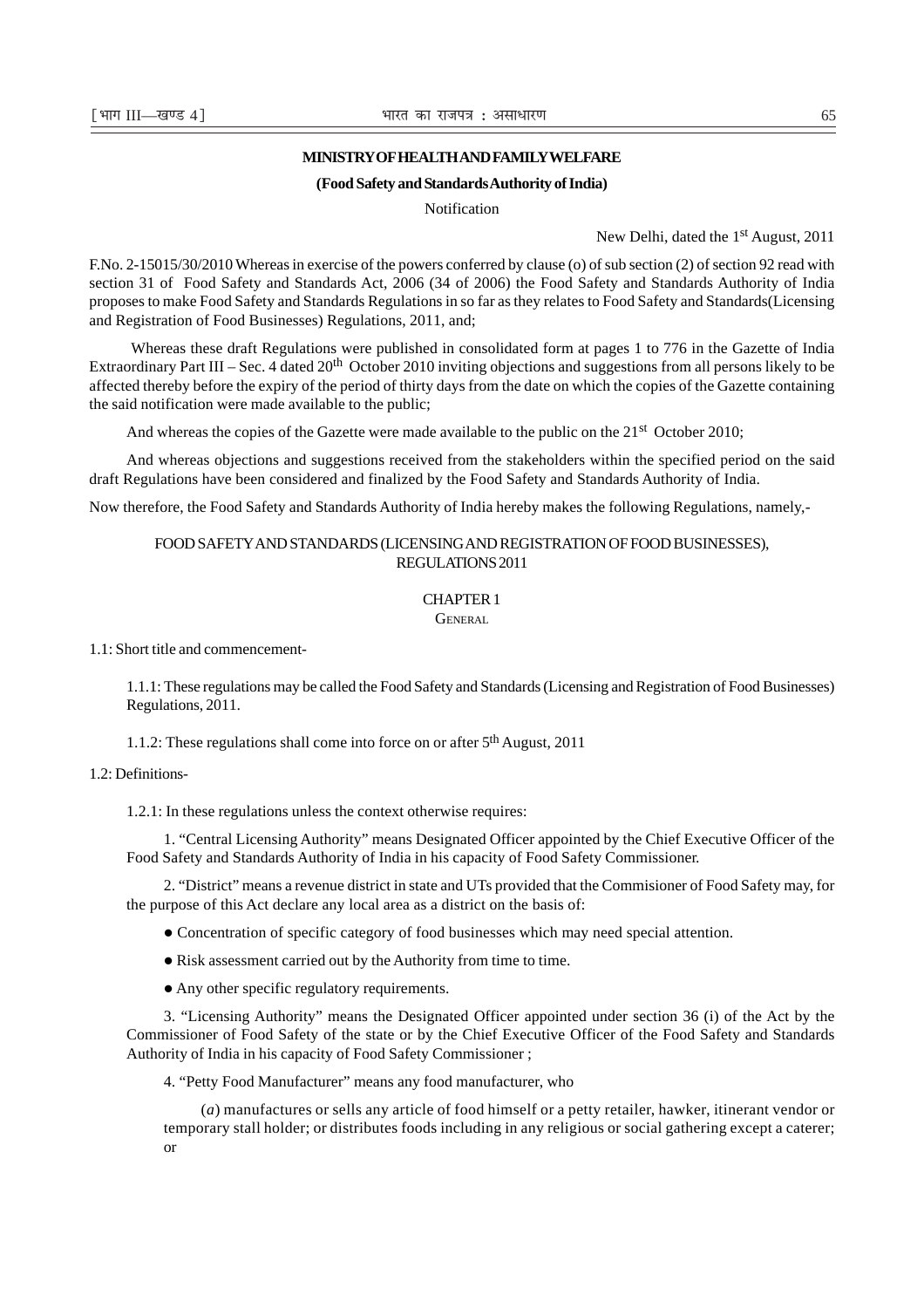(*b*) such other food businesses including small scale or cottage or such other industries relating to food business or tiny food businesses with an annual turnover not exceeding Rs 12 lakhs and/or whose

(*i*) production capacity of food (other than milk and milk products and meat and meat products) does not exceed 100 kg/ltr per day or

(*ii*) procurement or handling and collection of milk is up to 500 litres of milk per day or

(*iii*) slaughtering capacity is 2 large animals or 10 small animals or 50 poultry birds per day or less.

5. Registering Authority" means Designated Officer/ Food Safety Officer or any official in Panchayat, Municipal Corporation or any other local body or Panchayat in an area, notified as such by the State Food Safety Commissioner for the purpose of registration as specified in these Regulations.

6. "State Licensing Authority" means Designated Officers appointed under Section 36(1) of the Act by the Food Safety Commissioner of a State or UT.

The expressions used in these Regulations but have not been defined herein shall have the meaning ascribed to them in the Act or as provided in the regulations, chapters and Appendices.

#### Chapter-2

LICENSING AND REGISTRATION OF FOOD BUSINESS

2. 1 Registration and Licensing of Food Business

All Food Business Operators in the country will be registered or licensed in accordance with the procedures laid down hereinafter;

2.1.1 Registration of Petty Food Business

(1) Every petty Food Business Operator shall register themselves with the Registering Authority by submitting an application for registration in Form A under Schedule 2 of these Regulations along with a fee as provided in Schedule 3.

(2) The petty food manufacturer shall follow the basic hygiene and safety requirements provided in Part I of Schedule 4 of these Regulations and provide a self attested declaration of adherence to these requirements with the application in the format provided in Annexure-1 under Schedule 2.

(3) The Registering Authority shall consider the application and may either grant registration or reject it with reasons to be recorded in writing or issue notice for inspection, within 7 days of receipt of an application for registration.

(4) In the event of an inspection being ordered, the registration shall be granted by the Registering Authority after being satisfied with the safety, hygiene and sanitary conditions of the premises as contained in Part II of Schedule 4 within a period of 30 days.

If registration is not granted, or denied, or inspection not ordered within 7 days as provided in above sub regulation (3) or no decision is communicated within 30 days as provided in above sub regulation (4), the petty food manufacturer may start its business, provided that it will be incumbent on the Food Business Operator to comply with any improvement suggested by the Registering Authority even later.

Provided that registration shall not be refused without giving the applicant an opportunity of being heard and for reasons to be recorded in writing.

(5) The Registering Authority shall issue a registration certificate and a photo identity card, which shall be displayed at a prominent place at all times within the premises or vehicle or cart or any other place where the person carries on sale/manufacture of food in case of Petty Food Business.

(6) The Registering Authority or any officer or agency specifically authorized for this purpose shall carry out food safety inspection of the registered establishments at least once in a year.

Provided that a producer of milk who is a registered member of a dairy Cooperative Society registered under Cooperative Societies Act and supplies or sells the entire milk to the Society shall be exempted from this provision for registration.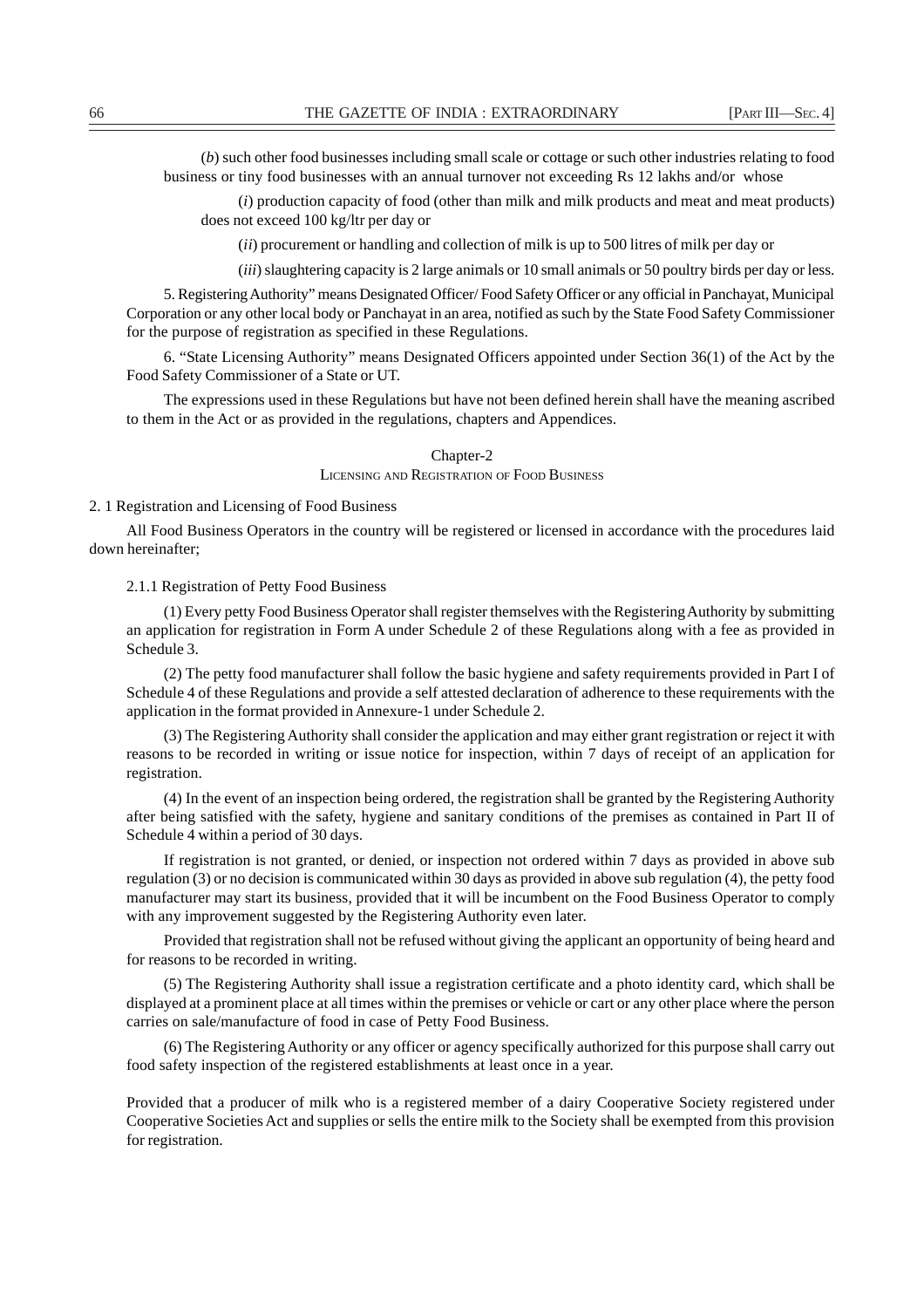#### 2.1.2 License for food business

(1) Subject to Regulation 2.1.1, no person shall commence any food business unless he possesses a valid license.

Provided that any person or Food Business Operator carrying on food business on the date of notification of these Regulations, under a license, registration or permission, as the case may be, under the Acts or Orders mentioned in the Second Schedule of the Act shall get their existing license converted into the license/registration under these regulations by making an application to the Licensing/Registering Authority after complying with the safety requirements mentioned in the Schedule 4 contained under different Parts dependent on nature of business, within one year of notification of these Regulations. In case of difficulty, the licensing authority with the approval of the Food Safety Commissioner in the State will determine the advisability of applying any specific condition keeping in view the need to ensure safety of food and public interest. No license fee will have to be paid for the remaining period of the validity of the earlier license or registration granted under any of the said Acts or Orders. Non-compliance with this provision by a Food Business Operator will attract penalty under section 55 of the Act.

Provided further that any food business operator holding Registration/License under any other Act/Order as specified under schedule 2 of the FSS Act, 2006 with no specific validity or expiry date, and other wise entitled to obtain a license under these regulations, shall have to apply and obtain a Registration/License under these Regulations within one year from the date of notification by paying the applicable fees.

(2) Notwithstanding the provisions contained in Regulation 2.1.2(1) above or in any of the registration or license certificates issued under existing Acts or Orders mentioned in the second schedule of the Act, the Licensing Authority, if it has reason to believe that the Food Business Operator has failed to comply with all or any of the conditions of the existing registration or license or the safety requirements given in Schedule 4, may give appropriate direction to the Food Business Operator to comply with.

(3) License for commencing or carrying on food business, which falls under Schedule 1, shall be granted by the Central Licensing Authority, provided that Food Authority may through notification make such changes or modify the list given in the Schedule I as considered necessary.

(4) License for commencing or carrying on food business, which are not covered under Schedule 1, shall be granted by the concerned State/UT's Licensing Authority.

(5) The Food Business Operator shall ensure that all conditions of license as provided in Annexure 2 of Form B in Schedule 2 and safety, sanitary and hygienic requirements provided in the Schedule 4 contained under different Parts depending on nature of business are complied with at all times .

Provided that the Licensing Authority shall ensure periodical food safety audit and inspection of the licensed establishments through its own or agencies authorized for this purpose by the FSSAI.

Provided further that no person shall manufacture, import, sell, stock, exhibit for distribution or sale any article of food which has been subjected to the treatment of irradiation, except under a license obtained from Department of Atomic Energy under the Atomic Energy (Control of Irradiation of Food) Regulations, 1996.

#### 2.1.3 Application for license to the Licensing Authority

An application for the grant of a license shall be made in Form B of Schedule 2 to the concerned Licensing Authority as specified in Regulation 2.1.2 (3) and 2.1.2 (4) and it will be accompanied by a self-attested declaration in the format provided in the Annexure-1 and copies of documents mentioned in the Annexure 2 of Schedule-2 along with the applicable fees prescribed in Schedule 3.

#### 2.1.4 Processing of Application for license

(1) A license shall, subject to the provisions of these Regulations, be issued by the concerned Licensing Authority within a period of 60 days from the date of issue of an application ID number as provided in subsection (3) below.

(2) If, upon scrutiny of the application within 15 days from the date of receipt of the application, the concerned Licensing Authority requires any additional information with respect to an application or if the application is incomplete, the Licensing Authority shall inform the applicant in writing, to furnish such additional information or complete the application, as the case may be, within 30 days from such notice. In case the applicant fails to furnish the required information within the stipulated time of 30 days, the application for license shall stand rejected.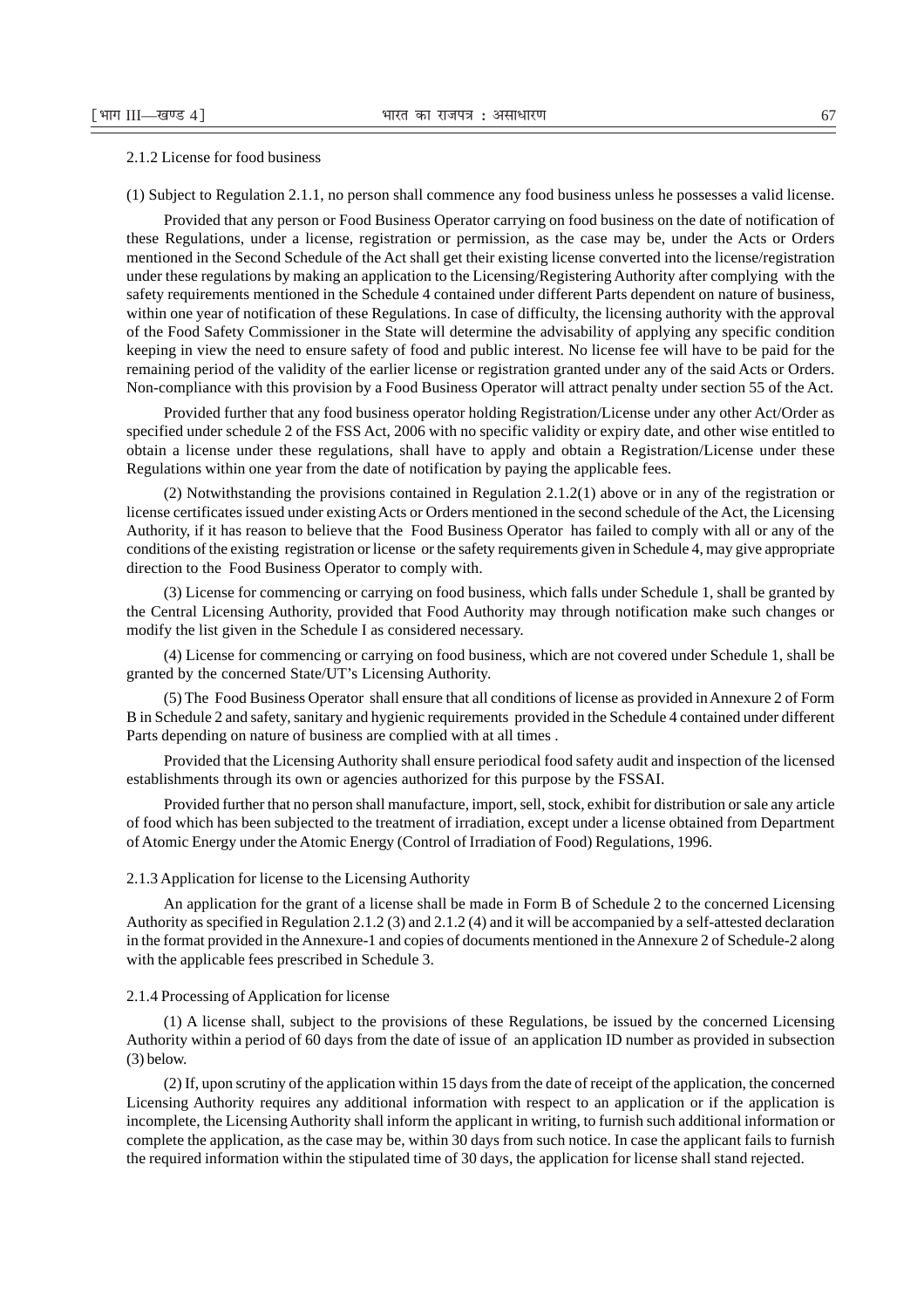(3) On the receipt of a complete application including the additional information if asked for, the Licensing Authority shall issue an Application ID number to each applicant that will be referred to in all future correspondence between the Licensing Authority and the applicant.

(4) After the issue of Application ID number the Licensing Authority may direct the Food Safety Officer or any other person or agency specially designated for such functions to inspect the premises in the manner prescribed by the Food Safety and Standard Authority of India in accordance with these Regulations. Such Inspecting Officer or person may issue a notice to the applicant, if it deems fit, guiding food business operator on necessary steps to be taken or changes or alteration to be made in the premises in order to ensure general sanitary and hygienic conditions as specified in Schedule 4. The applicant shall carry out the required steps, changes or alterations and intimate the Licensing Authority within 30 days or such period as may be allowed by the Licensing Authority.

(5) Within a period of 30 days from receipt of an inspection report excluding the time taken by the applicant in complying with the advice, if any, given in the inspection report and verification thereof, the concerned Licensing Authority shall consider the application and may either grant license or reject the application.

Provided that before refusing license an applicant shall be given an opportunity of being heard and the reasons for refusal shall be recorded in writing.

(6) The Licensing Authority shall issue a License in Format C under Schedule 2 of these Regulations, a true copy of which shall be displayed at a prominent place at all times within the premises where the Food Business Operator carries on the food business.

#### 2.1.5 Procedure for License in certain local areas

(1) A single license may be issued by the Licensing Authority for one or more articles of food and also for different establishments or premises in the same local area including collection and chilling units run by milk cooperatives or its members.

(2) The Chief Executive Officer of the Food Safety and Standards Authority of India in the capacity of Food Safety Commissioner may appoint a Designated Officer or Food Safety Officer for Central Government organizations like Railways, Defense etc., which have a large number of food establishments, to ensure food safety in those establishments and to ensure that all other conditions laid down for running food business under the Act and these Regulations are complied with. Provided further that the Food Authority may carry out food safety audit of these establishments once in a year through its own or accredited agencies.

#### 2.1.6 Commencement of Business

An applicant may commence his food business and the concerned licensing Authority shall not deny the applicant to commence such business if, from the date of making the completed application, a license is not issued within 60 days or the applicant has not received any intimation of inadequacy under Regulation 2.1.4(2) or inspection report indicating defects from the concerned Licensing Authority under Regulation 2.1.4(4)

#### 2.1.7 Validity and Renewal of Registration and License

(1) A Registration or license granted under these Regulations shall be valid and subsisting, unless otherwise specified, for a period of 1 to 5 years as chosen by the Food Business Operator, from the date of issue of registration or license subject to remittance of fee applicable for the period and compliance with all conditions of license.

(2) Any application for the renewal of a registration or license granted under these Regulations shall be made in Form A or B of Schedule 2, as the case may be, not later than 30 days prior to the expiry date indicated in the license.

(3) The Registration or License shall continue to be in force till such time that the orders are passed on the renewal application which in no case shall be beyond 30 days from the date of expiry of registration or license.

(4) Any renewal application filed beyond the period mentioned under Regulation 2.1.7 (2) above but before the expiry date, shall be accompanied by a late fee of Rs 100 per day for each day of delay.

(5) Any Registration or license for which renewal has not been applied for within the period mentioned in Regulation 2.1.7 (2) or 2.1.7 (4) above shall expire and the Food Business Operator shall stop all business activity at the premises. The Food Business Operator will have to apply for fresh Registration or license as provided in Regulation 2.1.1 and 2.1.3 as the case may be, if it wants to restart the business.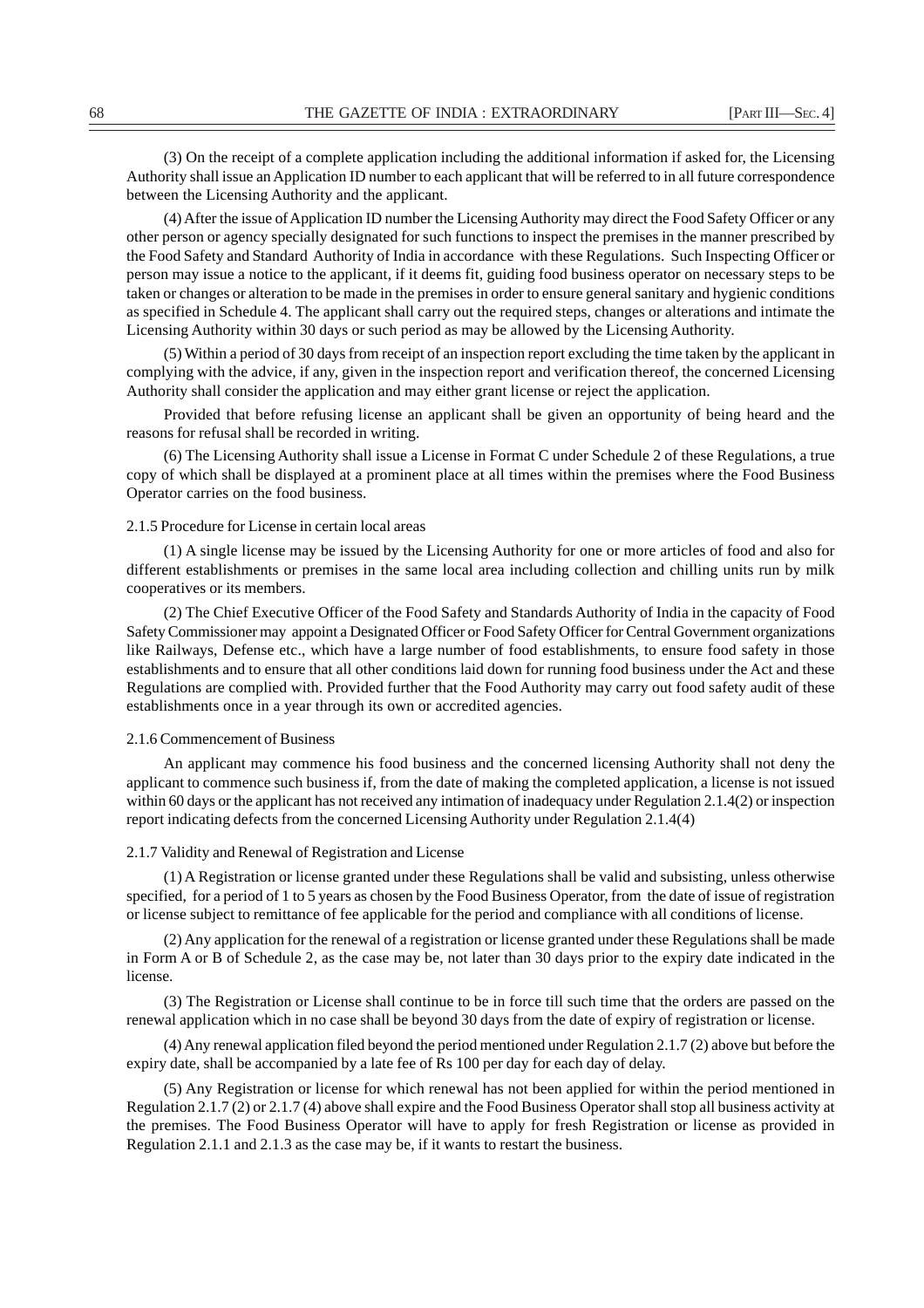(6) Food Business Operator having valid certificate of an accredited food safety auditor or from an agency accredited by Food Authority or any other organisation notified by food Authority for this purpose will not be normally required to be inspected before renewal of license.

Provided that Designated Officer may order an inspection before renewal if considered necessary for reasons to be recorded in writing.

2.1.8 Suspension or cancellation of Registration Certificate or license

(1) The Registering or Licensing Authority in accordance with the provisions of section 32 of the Act may, after giving the concerned Food Business Operator a reasonable opportunity of being heard, suspend any registration or license in respect of all or any of the activities for which the registration/license has been granted under these Regulations after recording a brief statement of the reasons for such suspension, if there is reason to believe that the Food Business Operator has failed to comply with the conditions within the period mentioned in any Improvement Notice served under Section 32 of the Act. A copy of such statement shall be furnished to the concerned Food Business Operator whose Registration or license has been suspended.

(2) The registering or Licensing Authority, as the case may be, may direct an inspection of the Food Business Operator's premise(s) within a reasonable period which shall not be less than 14 days from the date of order of suspension.

(3) In the event that the Registering or Licensing Authority is of the opinion, on a review of the inspection report, that the Food Business Operator has still failed to rectify the defects or omissions or comply with the conditions of the improvement notice causing the suspension, such authority may cancel the license/registration of the Food Business Operator after giving him an opportunity to show cause as provided under Section 32 (3) of the Act.

(4) Notwithstanding anything contained in these Regulations, the Registering or Licensing Authority may suspend or cancel any registration or license forthwith in the interest of public health for reasons to be recorded in writing.

(5) A suspension or cancellation of registration or license under these Regulations shall not entitle the Food Business Operator for any compensation or refund of fee(s) paid in respect of the registration certificate or license or renewal thereof.

(6) After a period of 3 months from the date of cancellation under Regulation 2.1.8 (3) above the Food Business Operator may make fresh application for Registration or license to the concerned authority if all observations made in the improvement notice have been complied with. .

#### 2.1.9 Modifications, Expansion or Changes in premise(s) after grant of license or registration

(1) Food Business Operators shall ensure that the Registering or Licensing Authority always has up-to-date information on their food business establishments and shall inform the relevant Authority of any modifications or additions or changes in product category, layout, expansion, closure, or any other material information based on which the license was granted and such information shall be conveyed before the changes occur.

Provided that any change that alters the information contained in the license certificate shall require an approval or endorsement in license prior to start of business with such changes. The Food Business Operator shall submit the original license to the Licensing Authority along with a fee equivalent to one year license fee for effecting necessary changes. The licensing Authority may approve and issue an amended license incorporating such changes in activities within 30 days from the date of receipt of such information. While approving the afore mentioned changes the concerned registering or Licensing Authority shall take into account the feasibility of carrying on the business and the legal and other relevant aspects of the desired modifications or additions or changes in activities and, if required, may order an inspection of the premises before granting the approval.

#### 2.1.10 Mode of payment:

All fees and charges payable under these regulations shall be paid vide pay order or demand draft or any online mode of payment as may be prescribed in this regard, by the concerned Food Safety Commissioner.

#### 2.1.11 Transfer of registration certificate or License in case of death

(1) In the event of death of the holder of a Registration certificate or license, such certificate or license shall subsist for the benefit of the legal representative or any family member of the deceased or until the expiry of:—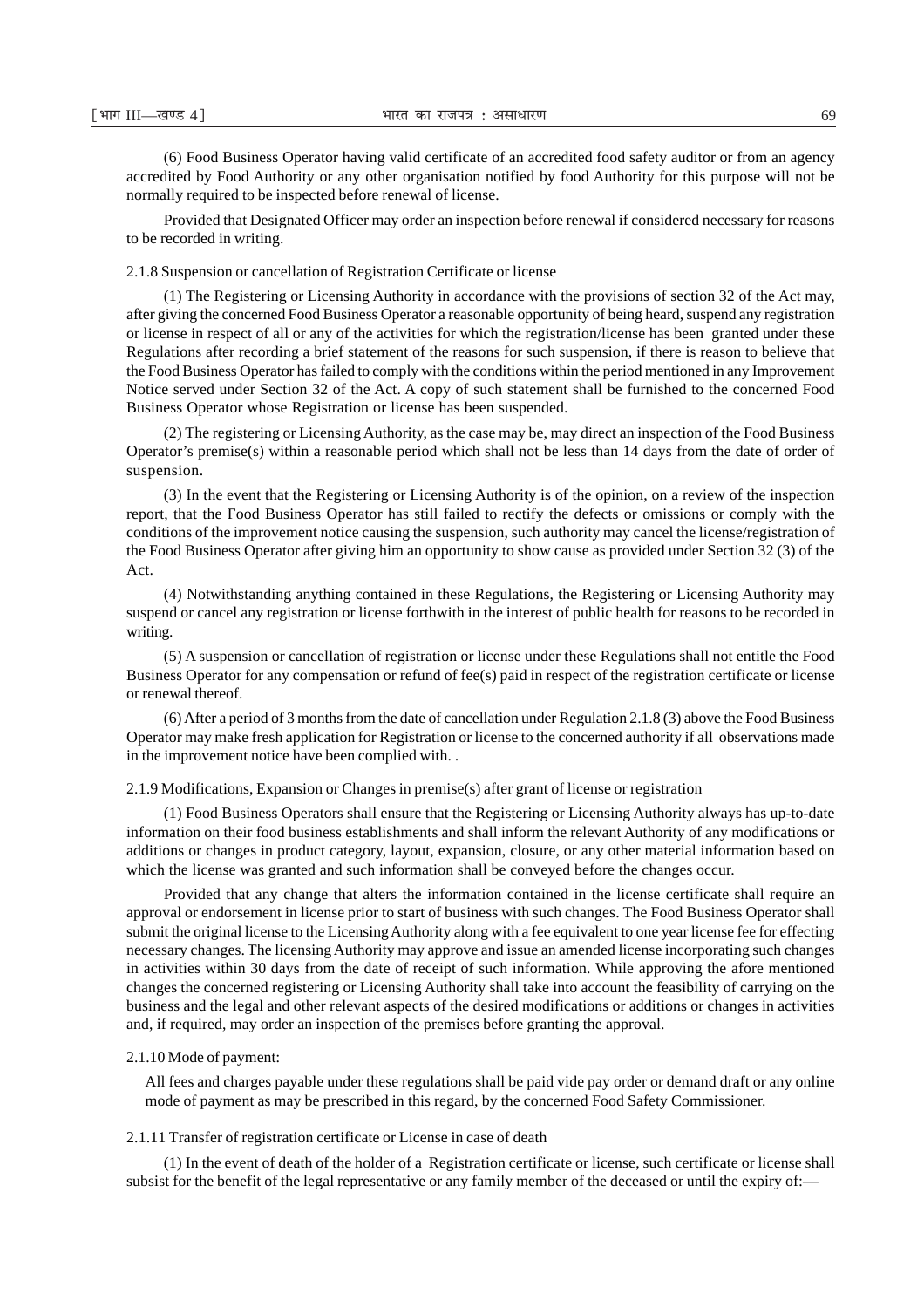(*a*) the period of 90 days from the date of death of the holder of a Registration certificate or license; or

(*b*) such longer period as the Designated Officer may allow, for reasons to be recorded in writing.

(2) The legal representative or family member of the deceased holder of the registration certificate or license shall apply to the concerned Authority for transfer of such certificate or license in his favour.

(3) The registering or Licensing Authority, as the case may be, may, after making such enquiry as it may deem fit, either approve the transfer of the Registration certificate or license if satisfied that the applicant is the legal representative, or refuse the request. Provided that the registering or licensing authority shall not refuse the request without giving the applicant an opportunity of being heard and for reasons to be recorded in writing.

(4) Upon filing of application for transfer and pending the decision of the authority, the registration or license shall continue to be in force.

#### 2.1.12 Appeal

(1) A Food Business Operator aggrieved by an order of the Registering Authority or Licensing Authority, as the case may be, under these Regulations may prefer an appeal to the concerned Designated Officer or the Food Safety Commissioner, as per provisions laid down under Section 31(8) and 32 (4) - (5) of the Act.

#### 2.1.13 Return

(1) Every licensee shall on or before  $31<sup>st</sup>$  May of each year, submit a return electronically or in physical form as may be prescribed by the concerned Food Safety Commissioner, in 'Form D-1' provided in Schedule 2 of these Regulations to the Licensing Authority in respect of each class of food products handled by him during the previous financial year.

Provided however that every licensee engaged in manufacturing of milk and/or milk products shall file half yearly returns for the periods 1st April to 30th September and 1st October to 31st March of every financial year in the form D-2, as provided in Schedule-2 of these regulations. Such returns will be filed within a month from the end of the period.

(2) A separate return shall be filed for every license issued under the Regulations, irrespective of whether the same Food Business Operator holds more than one license.

(3) Any delay in filing return beyond 31st May of each year shall attract a penalty of Rs 100 per day of delay.

2.1.14 Food Business Operator to be bound by directions or order

(1) Every Food Business Operator to whom any direction or order is issued in pursuance of any provisions of this regulation shall be bound to comply with such directions or regulation and any failure on the part of the Food Business Operator to comply with such direction or order shall be deemed to be contravention of the provisions of these Regulations and will attract legal action under the provisions of the Act.

(2) Guarantee Every manufacturer, distributor or dealer selling an article of food to a vendor shall give either separately or in the bill, cash memo, or label a warranty in Form E. (*Refer Form A for form of Guarantee)*

#### 2.1.15 Power of State/UT governments to constitute advisory committee

The state/UT Governments, may, if required designate an existing advisory committee at panchayat/district/ state level or where such a committee does not exist, constitute an advisory committee to assist, aid or advise on any matter concerning food safety.

#### 2.1.16: Jurisdiction of Designated officer

The Commissioner of Food Safety shall, by an order, appoint the Designated officer, who shall not be below the rank of a Sub- Divisional Officer, to be in-charge of food safety administration for each district as defined under regulation 1.2.1 (2)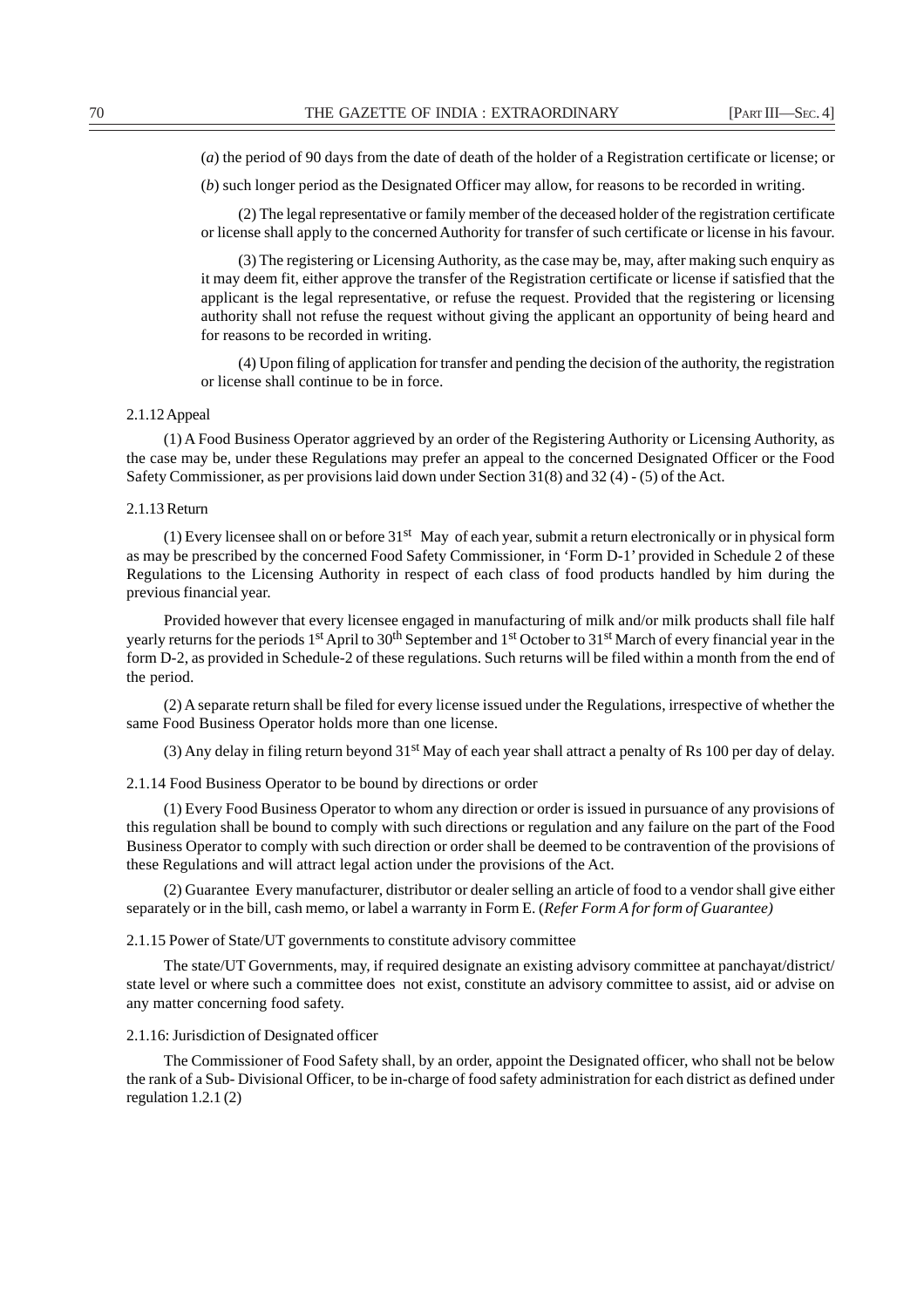#### SCHEDULE 1

#### [*See* Regulation 2.1.2 (3)]

#### List of food business falling under the purview of Central Licensing Authority

- I. Dairy units including milk chilling units equipped to handle or process more than 50,000 litres of liquid milk/day or 2500 MT of milk solid per annum.
- II. Vegetable oil processing units and units producing vegetable oil by the process of solvent extraction and refineries including oil expeller unit having installed capacity more than 2 MT per day.
- III. All slaughter houses equipped to slaughter more than 50 large animals or 150 or more small animals including sheep and goats or 1000 or more poultry birds per day.
- IV. Meat processing units equipped to handle or process more than 500 kg of meat per day or 150 MT per annum.
- V. All food processing units other than mentioned under (I) to (IV) including relabellers and repackers having installed capacity more than 2 MT/day except grains, cereals and pulses milling units.
- VI. 100 % Export Oriented Units.
- VII. All Importers importing food items including food ingredients and additives for commercial use.
- VIII. All food business operators manufacturing any article of food containing ingredients or substances or using technologies or processes or combination thereof whose safety has not been established through these regulations or which do not have a history of safe use or food containing ingredients which are being introduced for the first time into the country.
- IX. Food Business Operator operating in two or more states.
- X. Food catering services in establishments and units under Central government Agencies like Railways, Air and airport, Seaport, Defence etc.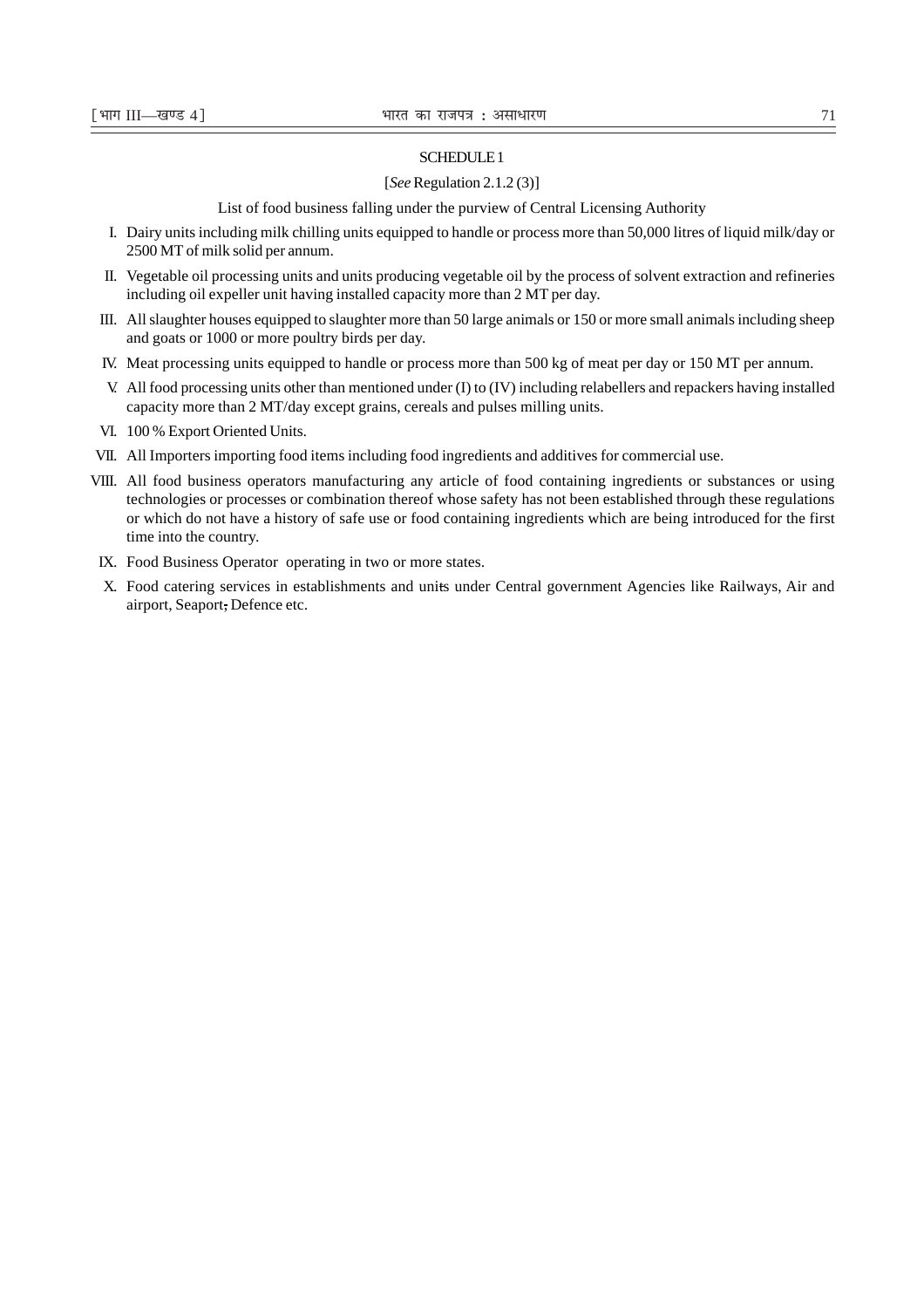#### SCHEDULE<sub>2</sub>

[*See* Regulation 2.1.1 and Regulation 2.1.7]

Form 'A'

Application for Registration / Renewal of Registration under Food Safety and Standards Act, 2006

Kind of business:

□ Permanent/Temporary Stall holder

 $\Box$  Hawker (Itinerant / Mobile food vendor))

 $\Box$  Home based canteens/dabba wallas

- □ Petty Retailer of snacks/tea shops
- Manufacturer/Processor

 $\Box$  Re Packer

- $\Box$  Food stalls/arrangements in Religious gatherings, fairs etc
- $\Box$  Milk producers (who are not member of dairy co operative society)/ milk vendor
- □ Dhaba
- $\Box$  Fish/meat/poultry shop/seller
- $\Box$  Other(s), please specify:

(a) Name of the Applicant/Company:  $\Box$ 

(b) Designation

Photograph of the Applicant

- $\Box$  Individual
- □ Partner
- $\square$  Proprietor
- $\square$  Secretary of dairy co-operative society.
- $\Box$  Others (Please specify)
- $(c)$  Proof of Identity of applicant:

[*Note: Please submit a copy of photo ID like Driving License, Passport, Ration Card or Election ID card*]

(d) Correspondence address: \_\_\_\_\_\_\_\_\_\_\_\_\_\_\_\_\_\_\_\_\_\_\_\_\_\_\_\_\_\_\_\_\_\_\_\_\_\_\_\_\_\_\_\_\_\_\_\_\_\_\_\_\_\_\_\_\_\_\_\_\_\_\_\_\_\_\_\_\_

Tel No:\_\_\_\_\_\_\_\_\_\_\_\_Mobile No.:\_\_\_\_\_\_\_\_\_\_\_\_

Fax No.: Email:

[*Note: In case the number(s) are a PP or common number(s), please specify the name of the contact person as well*]

\_\_\_\_\_\_\_\_\_\_\_\_\_\_\_\_\_\_\_\_\_\_\_\_\_\_\_\_\_\_\_\_\_\_\_\_\_\_\_\_\_\_\_\_\_\_\_\_\_\_\_\_\_\_\_\_\_\_\_\_\_\_\_\_\_\_\_\_\_\_\_\_\_\_\_\_\_\_\_\_\_\_\_\_\_\_\_\_\_

\_\_\_\_\_\_\_\_\_\_\_\_\_\_\_\_\_\_\_\_\_\_\_\_\_\_\_\_\_\_\_\_\_\_\_\_\_\_\_\_\_\_\_\_\_\_\_\_\_\_\_\_\_\_\_\_\_\_\_\_\_\_\_\_\_\_\_\_\_\_\_\_\_\_\_\_\_\_\_\_\_\_\_\_\_\_\_\_\_

- (e) Area or Location where food business is to be conducted/Address of the premises:
- (f) Description of the food items proposed to be Manufactured or sold:

| S.No. | Name of Food category | Quantity in Kg per day or M.T. per annum |
|-------|-----------------------|------------------------------------------|
|       |                       |                                          |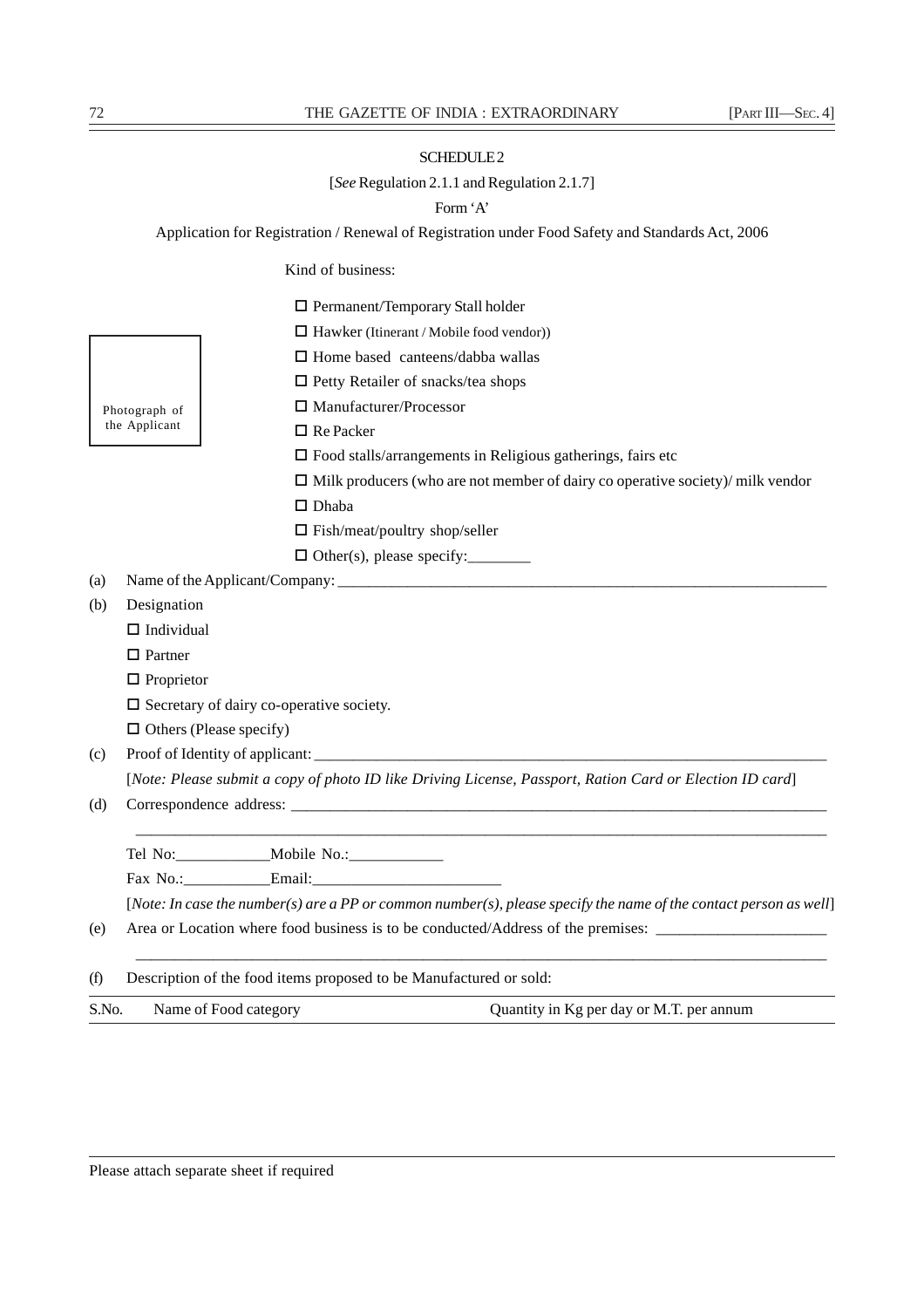(g) Total Annual turnover from the food business, if existing, alongwith any supporting document(s) showing proof of income (\*In case of renewal):

\_\_\_\_\_\_\_\_\_\_\_\_\_\_\_\_\_\_\_\_\_\_\_\_\_\_\_\_\_\_\_\_\_\_\_\_\_\_\_\_\_\_\_\_\_\_\_\_\_\_\_\_\_\_\_\_\_\_\_\_\_\_\_\_\_\_\_\_\_\_\_\_\_\_\_\_\_\_\_\_\_\_\_\_\_\_\_\_\_

- (h) In case of new business intended date of start:
- (i) In case of seasonal business, state the opening and closing period of the year:\_\_\_\_\_\_\_
- (j) Source of water supply:

Public supply Private supply Any other source

- (k) Whether any electric power is used in manufacture of the food items:
	- $\square$  Yes
	- $\square$  No

If yes, please state the exact HP used or sanctioned Electricity load: \_\_\_\_\_\_\_\_\_

- (l) I/We have forwarded a sum of Rs………towards registration fees according to the provision of the Food Safety and Standards (Licensing and Registration) Regulations, 2011 vide:
	- $\Box$  Demand Draft no. (payable to \_\_\_\_\_\_\_\_\_\_\_\_\_\_\_\_\_\_\_\_)
	- $\Box$  Cash

(Signature of the Applicant)

## Form 'B'

## [*See* Regulation 2.1.2, Regulation 2.1.3 and Regulation2.1.7]

Application for License / Renewal of license under Food Safety and Standards Act, 2006

#### Kind of business (Please tick more than one, if applicable):

- $\Box$  Manufacturing/Processing including sorting, grading etc.
- $\Box$  Milk Collection/chilling
- □ Slaughter House
- $\square$  Solvent extracting unit
- $\square$  Solvent extracting plant equipped with pre cleaning of oil seeds or pre expelling of oil.
- $\square$  Solvent extracting and oil refining plant.
- □ Packaging
- $\Box$  Relabeling (manufactured by third party under own packing and labeling)
- $\square$  Importing
- Storage/Warehouse/Cold Storage
- □ Retail Trade
- Wholesale Trade
- $\square$  Distributor/Supplier
- □ Transporter of food
- $\Box$  Catering
- $\square$  Dhabha or any other food vending establishment
- $\square$  Club /canteen
- $\Box$  Hotel
- Restaurant
- $\Box$  Other(s), please specify: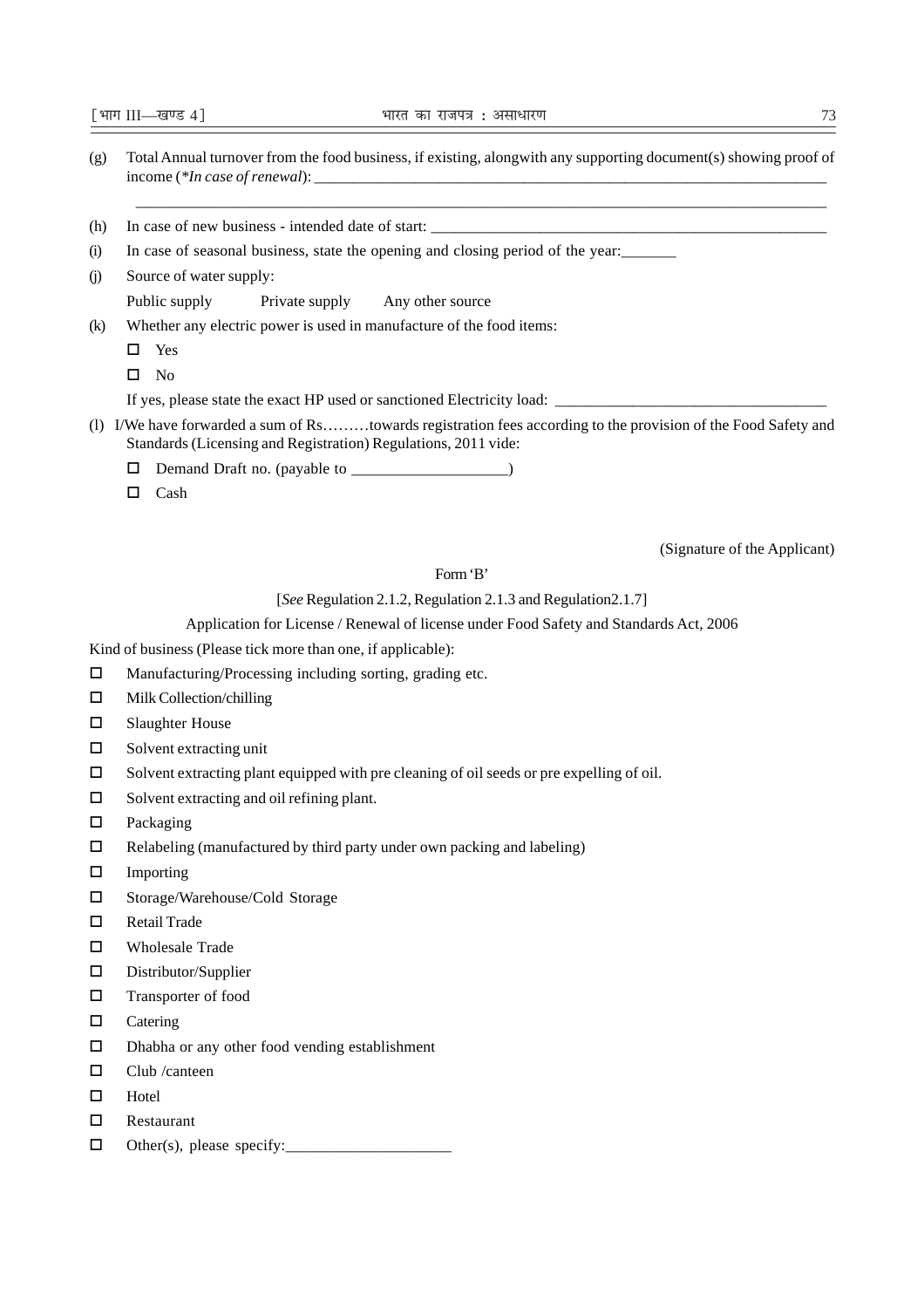| Name of the Company/Organization: |
|-----------------------------------|
|-----------------------------------|

- 2. Registered Office Address:
- 3. Address of Premise for which license is being applied \_\_\_\_\_\_\_\_\_\_\_\_\_\_\_\_\_\_\_\_\_\_\_\_\_\_\_\_\_\_\_\_\_\_\_\_\_\_\_\_\_\_\_\_\_\_
- 4. Name and/or designation, qualification and address of technically qualified person in charge of operations as required under Regulation …..

\_\_\_\_\_\_\_\_\_\_\_\_\_\_\_\_\_\_\_\_\_\_\_\_\_\_\_\_\_\_\_\_\_\_\_\_\_\_\_\_\_\_\_\_\_\_\_\_\_\_\_\_\_\_\_\_\_\_\_\_\_\_\_\_\_\_\_\_\_\_\_\_\_\_\_\_\_\_\_\_\_\_\_\_\_\_\_\_\_

Name:

Qualification:

Address:

Telephone Number(s):

Mobile no:

Email:

Photo Identity card no and expiry date

5. Name and/or designation, address and contact details of person responsible for complying with conditions of license (if different from 4 Above):

Name:

Address:

Telephone Number(s):

Mobile no

Email:

Photo Identity card no and expiry date

6. Correspondence address (if different from 3 above)

|       | TelNo.:                                 | Mobile No.:                              |  |  |  |  |
|-------|-----------------------------------------|------------------------------------------|--|--|--|--|
|       | Fax No:                                 | Email:                                   |  |  |  |  |
|       | Food items proposed to be manufactured: |                                          |  |  |  |  |
| S.No. | Name of Food Item                       | Quantity in Kg per day or M.T. per annum |  |  |  |  |

\_\_\_\_\_\_\_\_\_\_\_\_\_\_\_\_\_\_\_\_\_\_\_\_\_\_\_\_\_\_\_\_\_\_\_\_\_\_\_\_\_\_\_\_\_\_\_\_\_\_\_\_\_\_\_\_\_\_\_\_\_\_\_\_\_\_\_\_\_\_\_\_\_\_\_\_\_\_\_\_\_\_\_\_\_\_\_\_\_

If required attach separate sheet

If already having valid license- mention annual quantity of each food category manufactured during last three years

- 9. Installed Capacity food product wise (per day)
- 10. For Dairy units
	- (i) Location and installed capacity of Milk Chilling Centers (MCC) / Bulk Milk Cooling Centers (BMCs)/ Milk Processing Unit/ Milk Packaging Unit in litres owned or managed by the applicant.

| S.No. | Name of Food Item | Quantity in Kg per day or M.T. per annum |
|-------|-------------------|------------------------------------------|
|       |                   |                                          |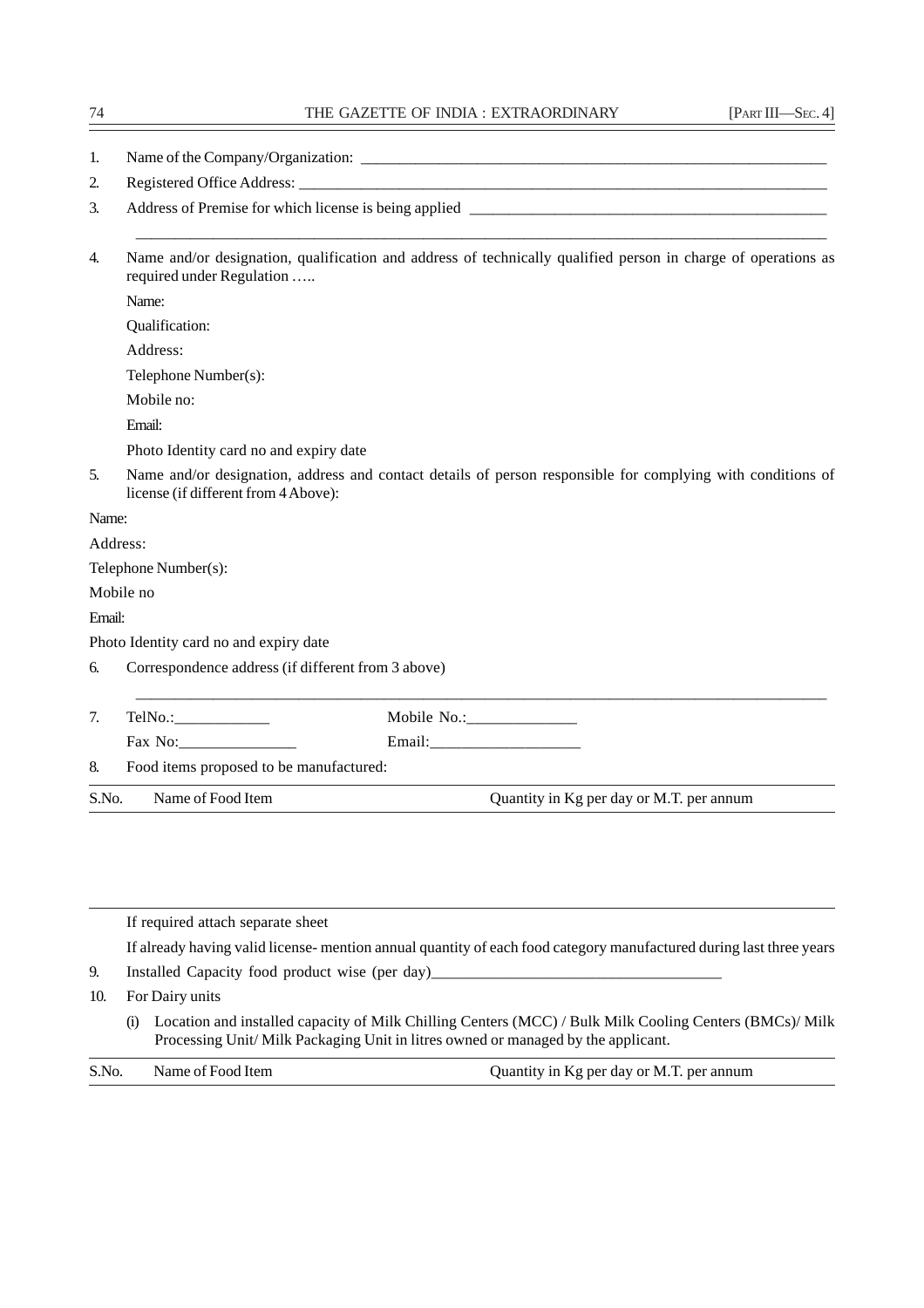If required attach separate sheet

- (ii) Average Quantity of milk per day to be used/handled in
	- a. in lean season
	- b. in flush season\_\_\_\_\_\_\_\_\_\_\_\_\_\_\_\_\_\_\_\_\_\_\_\_\_\_
- (iii) Milk products to be manufactured and their manufacturing capacity (tones/year)

```
1)………………
```

```
2)………………
```

```
3)………………
```
- 11. For Solvent -Extracted Oil, De oiled meal and Edible Flour:
	- (i) Details of proposed business

| Name of<br>Oil bearing<br>material | From<br>seed<br>or nut or<br>cake |       | Solvent - Extracted Oil, De oiled meal and Edible Flour | Vegetable Oil       |         |          |              |  |
|------------------------------------|-----------------------------------|-------|---------------------------------------------------------|---------------------|---------|----------|--------------|--|
|                                    |                                   | Crude | Neutralized<br>& Bleached                               | Neutralized<br>meal | Refined | De oiled | Edible Flour |  |
|                                    |                                   |       |                                                         |                     |         |          |              |  |
|                                    |                                   |       |                                                         |                     |         |          |              |  |
|                                    |                                   |       |                                                         |                     |         |          |              |  |

If already having valid license- mention annual quantity of each product manufactured during last three years

ii) Name and address of factory or factories used by the miller or solvent extractor for processing oil bearing material produced or procured by him or for refining solvent extracted Oil produced by him.

\_\_\_\_\_\_\_\_\_\_\_\_\_\_\_\_\_\_\_\_\_\_\_\_\_\_\_\_\_\_\_\_\_\_\_\_\_\_\_\_\_\_\_\_\_\_\_\_\_\_\_\_\_\_\_\_\_\_\_\_\_\_\_\_\_\_\_\_\_\_\_\_\_\_ 12. Sanctioned electricity load or HP to be used \_\_\_\_\_\_\_\_\_\_\_\_\_\_\_\_\_\_\_\_\_\_\_\_\_\_\_\_\_\_\_

\_\_\_\_\_\_\_\_\_\_\_\_\_\_\_\_\_\_\_\_\_\_\_\_\_\_\_\_\_\_\_\_\_\_\_\_\_\_\_\_\_\_\_\_\_\_\_\_\_\_\_\_\_\_\_\_\_\_\_\_\_\_\_\_\_\_\_\_\_\_\_\_\_\_

13. Whether unit is equipped with an analytical laboratory  $\overline{\phantom{a}}$ If yes the details thereof:

- 14. In case of renewal or transfer of license granted under other laws as per proviso to Regulation 5(1) period for which license required (1 to 5 years)
- 15. I/We have forwarded a sum of Rs.\_\_\_\_\_\_\_\_\_\_\_ towards License fees according to the provision of the Food Safety and Standards Regulations, 2011 vide:

Demand Draft no (payable to ……………….)

(Signature of the applicant/authorized signatory)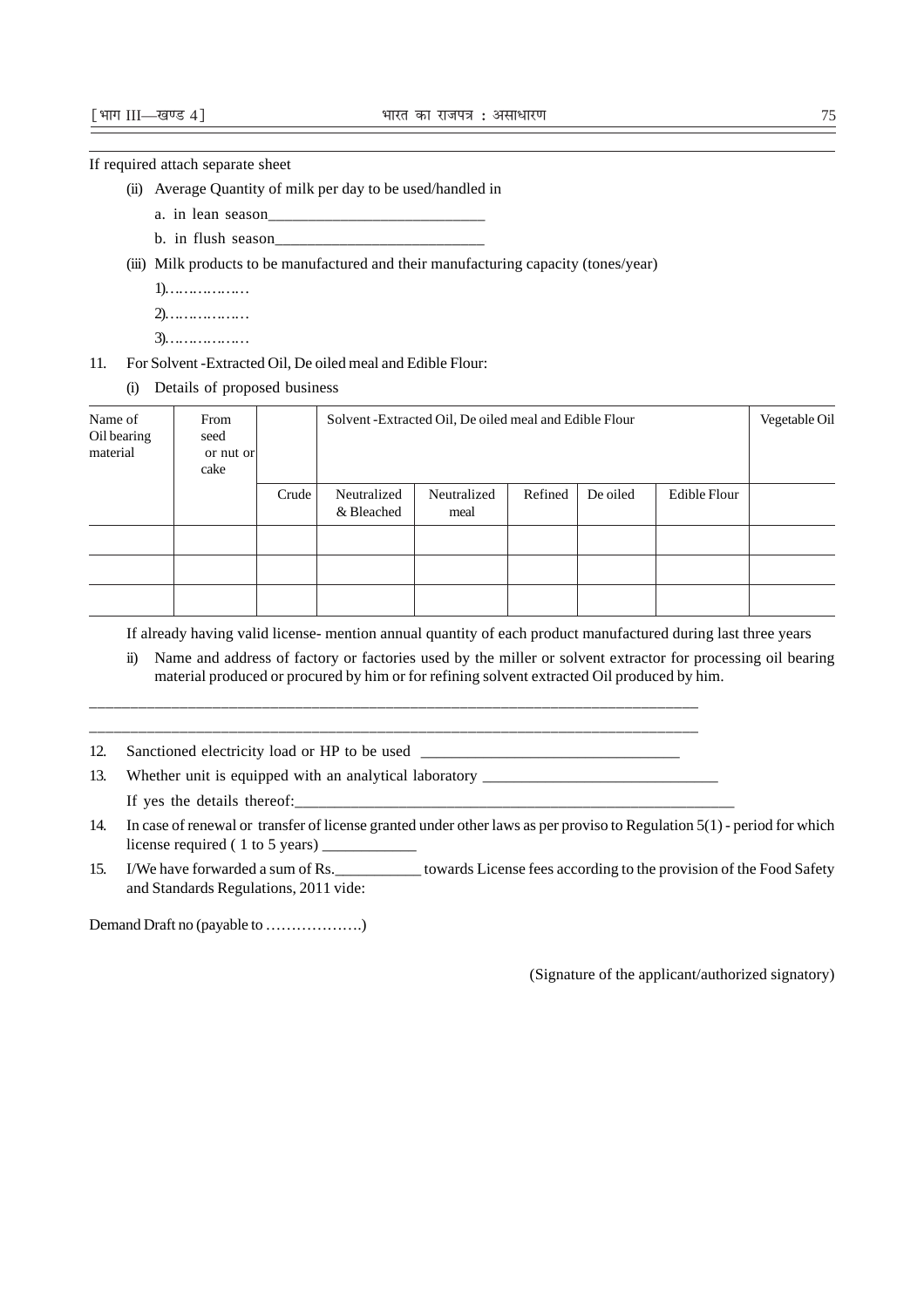## THE GAZETTE OF INDIA : EXTRAORDINARY [PART III—SEC. 4]

*Annexure I.*

Declaration

I, Mr./Ms./Mrs. \_\_\_\_\_\_\_\_\_\_\_\_\_\_\_\_\_ S/o / D/o Mr. \_\_\_\_\_\_\_\_\_\_\_\_\_\_\_\_\_\_\_,R/o \_\_\_\_\_\_\_\_\_\_\_\_\_\_\_\_\_\_\_\_\_\_\_\_ do hereby solemnly affirm and declare that all information and particulars furnished here by me are true and correct to the best of my knowledge. I further declare that the food business conducted or proposed to be conducted by/through me conforms/shall conform to the Food Safety and Standards Act, Regulations/ Bye-laws enacted there under, and specifically

to the Guidelines on Hygiene and Sanitary Practices provided under Schedule 4 of the Registration and Licensing Regulations published by the Food Safety and Standards Authority of India or any person authorized on its behalf from time to time.

Dated:

(Signature)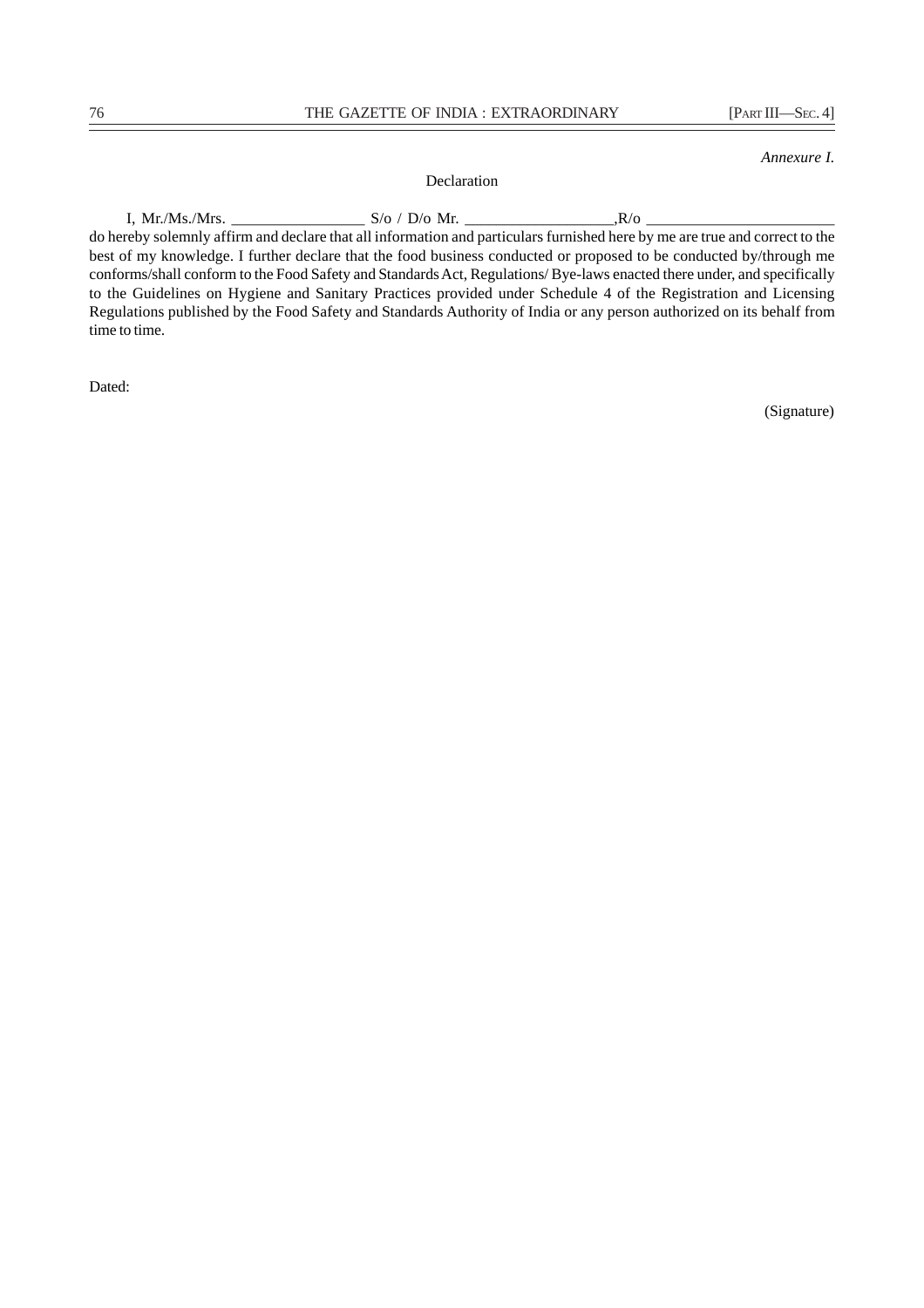#### *Annexure-2*

Documents to be enclosed for new application for license to State/Central Licensing Authority

- 1. Form-B duly completed and signed (in duplicate) by the proprietor/ partner or the authorised signatory
- 2. Blueprint/layout plan of the processing unit showing the dimensions in metres/square metres and operation-wise area allocation.
- 3. List of Directors with full address and contact details
- 4. Name and List of Equipments and Machinery along with the number, installed capacity and horse power used.
- 5. Photo I.D and address proof issued by Government authority of Proprietor/Partner/Director(s)/Authorised Signatory.
- 6. List of food category desired to be manufactured. ( In case of manufacturers).
- 7. Authority letter with name and address of responsible person nominated by the manufacturer along with alternative responsible person indicating the powers vested with them viz assisting the officers in inspections, collection of samples, packing & dispatch.
- 8. Analysis report (Chemical & Bacteriological) of water to be used as ingredient in food from a recognized/ public health laboratory to confirm the portability indicating the name of authorized representative of Lab who collected the sample and date of collecting sample
- 9. Proof of possession of premises. (Sale deed/ Rent agreement/ Electricity bill, etc.)
- 10. Partnership Deed/Affidavit/Memorandum & Articles of Association towards the constitution of the firm.
- 11. Copy of certificate obtained under Coop Act 1861/Multi State Coop Act 2002 in case of Cooperatives.
- 12. NOC from manufacturer in case of Re-labellers
- 13. Food Safety Management System plan or certificate if any,
- 14. Source of milk or procurement plan for milk including location of milk collection centres etc in case of Milk and Milk Products processing units.
- 15. Source of raw material for meat and meat processing plants.
- 16. Pesticide residues report of water to be used as ingredient in case of units manufacturing Packaged drinking water, packaged Mineral water and/or carbonated water from a recognised/ public health laboratory indicating the name of authorised representative of Lab who collected the sample and date of collecting sample, including source of raw water and treatment plan.
- 17. Recall plan wherever applicable, with details on whom the product is distributed.
- 18. NOCs from Municipality or local body and from State Pollution Control Board except in case of notified industrial area.

Documents to be included for renewal or transfer of license given under other existing laws prior to these Regulations

- 1. Any change in documents or information provided during grant of previous license.
- 2. Certificate or Plan of Food Safety Management System being adopted (for units under Central Licensing it has to be a certificate from accredited agencies).
- 3. List of workers with their medical fitness certificates.
- 4. Name, qualification and details of technical personnel in charge of operation.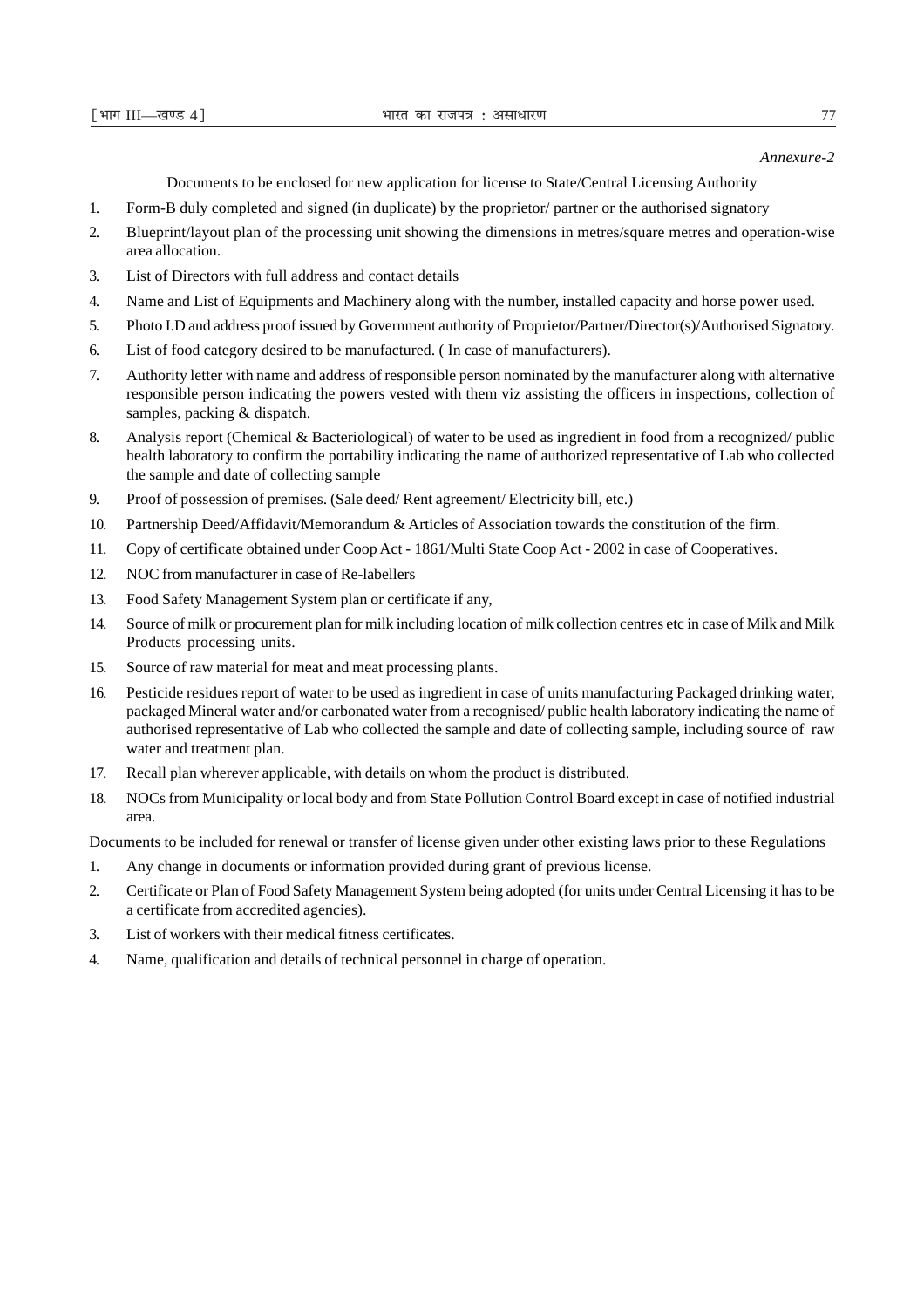*Annexure 3*

#### Conditions of License

All Food Business Operators shall ensure that the following conditions are complied with at all times during the course of its food business.

Food Business Operators shall:

- 1. Display a true copy of the license granted in Form C shall at all times at a prominent place in the premises.
- 2. Give necessary access to Licensing Authorities or their authorised personnel to the premises
- 3. Inform Authorities about any change or modifications in activities /content of license.
- 4. Employ at least one technical person to supervise the production process. The person supervising the production process shall possess at least a degree in Science with Chemistry/Bio Chemistry/Food and Nutrition/ Microbiology or a degree or diploma in food technology/ Dairy technology/ dairy microbiology/ dairy chemistry/ dairy engineering/ oil technology /veterinary science /hotel management & catering technology or any degree or diploma in any other discipline related to the specific requirements of the business from a recognized university or institute or equivalent.
- 5. Furnish periodic annual return (1st April to 31st March), within upto 31st May of each year. For collection/ handling/ manufacturing of Milk and Milk Products half yearly returns also to be furnished as specified (1st April to 31<sup>st</sup> September before 30<sup>th</sup> November and 1<sup>st</sup> October to 31<sup>st</sup> March).
- 6. Ensure that no product other than the product indicated in the license/ registration is produced in the unit.
- 7. Maintain factory's sanitary and hygienic standards and worker's Hygiene as specified in the Schedule 4 according to the category of food business.
- 8. Maintain daily records of production, raw materials utilization and sales separately.
- 9. Ensure that the source and standards of raw material used are of optimum quality.
- 10. Food Business Operator shall not manufacture, store or expose for sale or permit the sale of any article of food in any premises not effectively separated to the satisfaction of the licensing authority from any privy, urinal, sullage, drain or place of storage of foul and waste matter.
- 11. Ensure Clean-In-Place systems (wherever necessary) for regular cleaning of the machine & equipments.
- 12. Ensure testing of relevant chemical and/or microbiological contaminants in food products in accordance with these regulations as frequently as required on the basis of historical data and risk assessment to ensure production and delivery of safe food through own or NABL accredited /FSSA notified labs at least once in six months.
- 13. Ensure that as much as possible the required temperature shall be maintained throughout the supply chain from the place of procurement or sourcing till it reaches the end consumer including chilling, transportation, storage etc.
- 14. The manufacturer/importer/distributor shall buy and sell food products only from, or to, licensed/registered vendors and maintain record thereof.

Other conditions

- 1. Proprietors of hotels, restaurants and other food stalls who sell or expose for sale savouries, sweets or other articles of food shall put up a notice board containing separate lists of the articles which have been cooked in ghee, edible oil, vanaspati and other fats for the information of the intending purchasers.
- 2. Food Business Operator selling cooked or prepared food shall display a notice board containing the nature of articles being exposed for sale
- 3. Every manufacturer [including ghani operator] or wholesale dealer in butter, ghee, vanaspati, edible oils, Solvent extracted oil, de oiled meal, edible flour and any other fats shall maintain a register showing the quantity of manufactured, received or sold, nature of oil seed used and quantity of de-oiled meal and edible flour used etc. as applicable and the destination of each consignment of the substances sent out from his factory or place of business, and shall present such register for inspection whenever required to do so by the Licensing Authority.
- 4. No producer or manufacturer of vegetable oil, edible oil and their products shall be eligible for license under this Act, unless he has own laboratory facility for analytical testing of samples.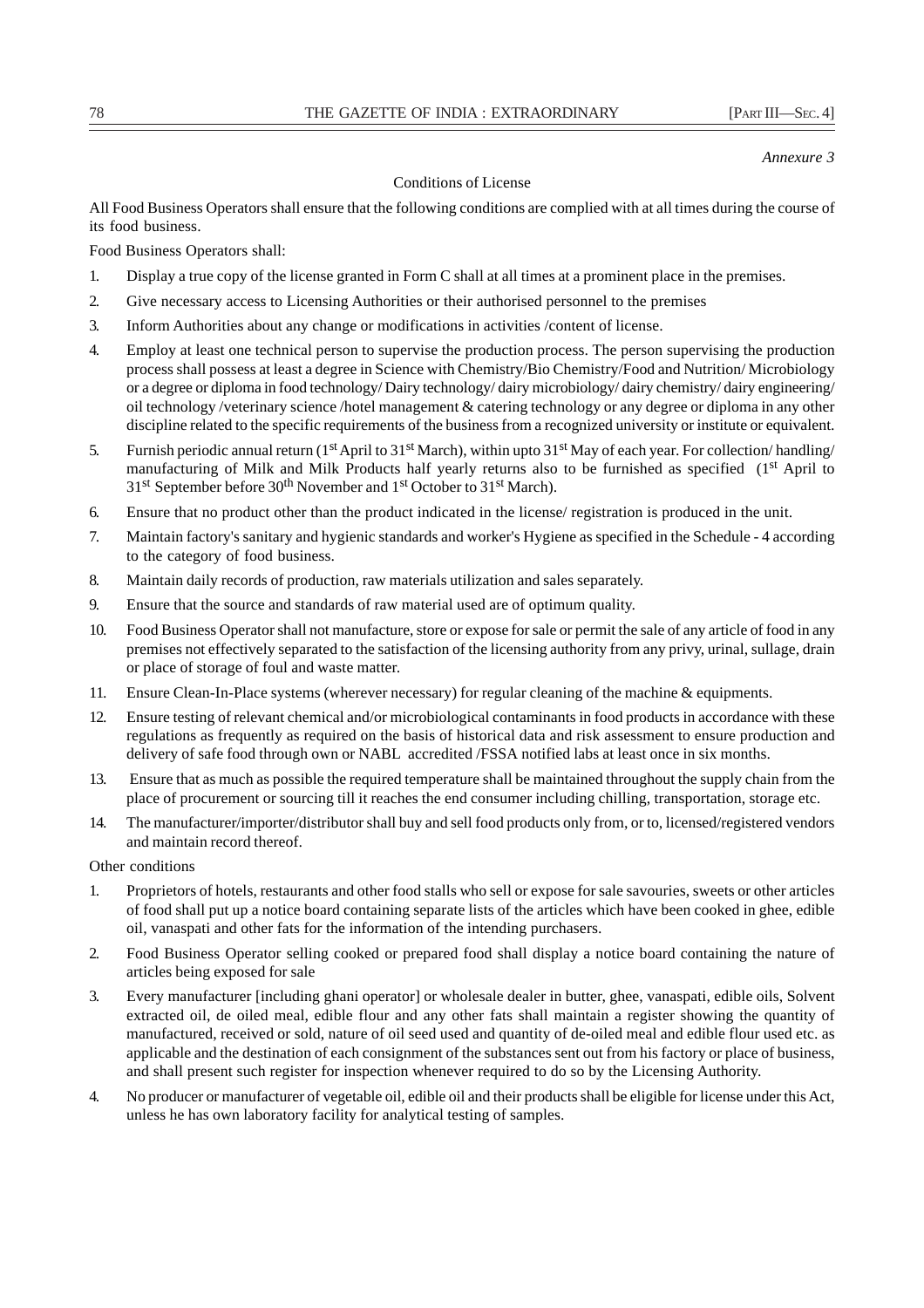- 5. Every sale or movement of stocks of solvent-extracted oil, 'semi refined' or 'raw grade I', edible groundnut flour or edible coconut flour, or both by the producer shall be a sale or movement of stocks directly to a registered user and not to any other person, and no such sale or movement shall be effected through any third party.
- 6. Every quantity of solvent-extracted oil, edible groundnut flour or edible coconut flour, or both purchased by a registered user shall be used by him in his own factory entirely for the purpose intended and shall not be re-sold or otherwise transferred to any other person:

Provided that nothing in this sub-clause shall apply to the sale or movement of the following:—

- (i) karanjia oil;
- (ii) kusum oil;
- (iii) mahua oil;
- (iv) neem oil;
- (v) (vi) tamarind seed oil.
- (vii) edible groundnut flour bearing the I.S.I.Certification Mark
- (viii) edible coconut flour bearing the I.S.I.Certification Mark
- 7. No Food Business Operator shall sell or distribute or offer for sale or dispatch or deliver to any person for purpose of sale any edible oil which is not packed, marked and labelled in the manner specified in the regulations unless specifically exempted from this condition vide notification in the official Gazette issued in the public interest by Food Safety Commissioners in specific circumstances and for a specific period and for reasons to be recorded in writing.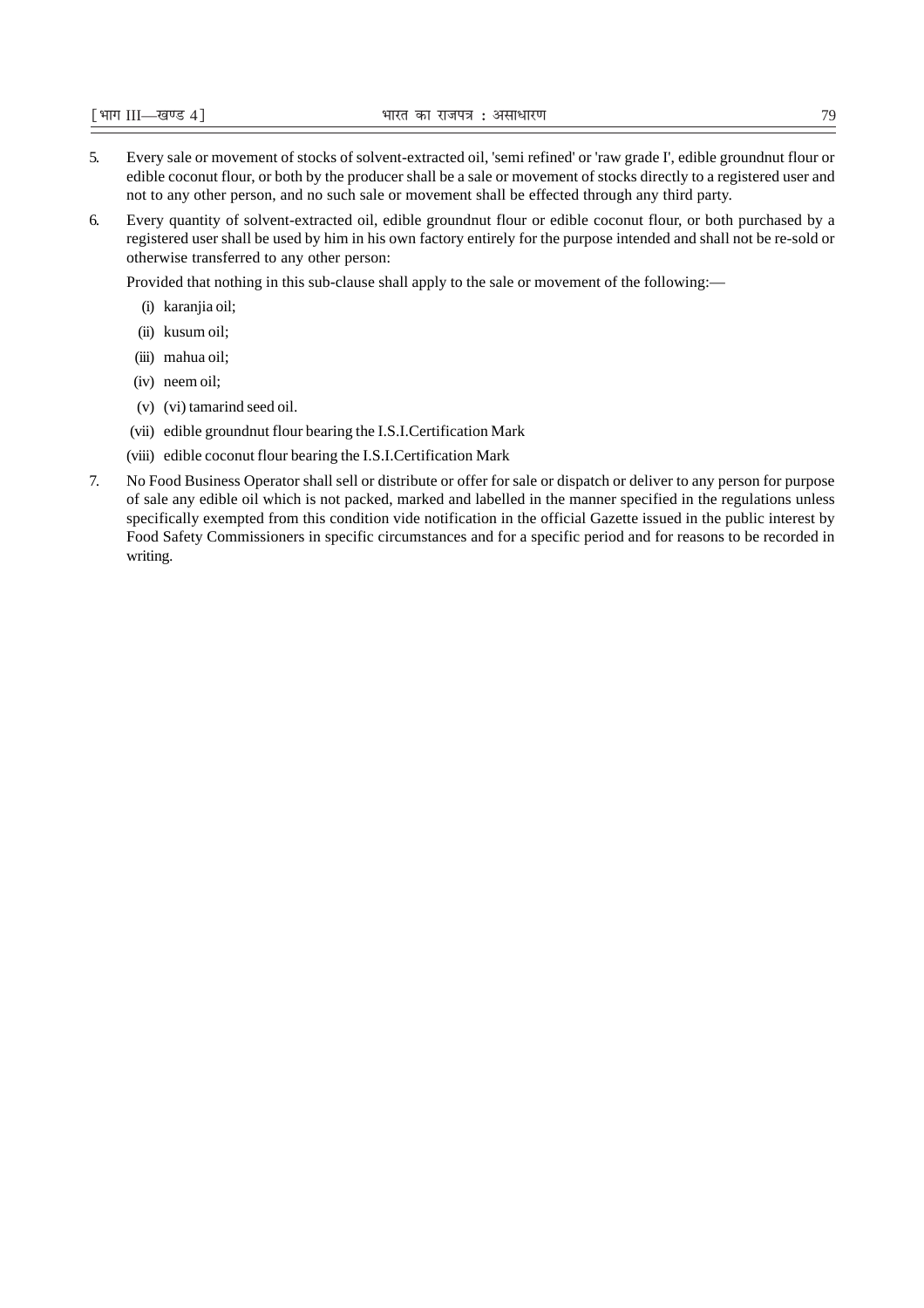## FORM 'C'

## License Format (*See* Regulation 2.1.4 (6))

## Government of India Food Safety and Standards Authority of India

License under FSS Act, 2006

License No \_\_\_\_\_\_\_\_\_\_\_\_\_\_\_\_\_

|  | Name and Registered Office address of licensee |  |
|--|------------------------------------------------|--|
|  |                                                |  |

2. Address of authorized premises \_\_\_\_\_\_\_\_\_\_\_\_\_\_\_\_\_\_\_\_\_\_\_\_\_\_\_\_\_\_\_\_\_\_\_\_\_\_\_\_\_\_\_\_\_\_\_\_

- 3. Kind of Business
- 4. For dairy business details of location with address and capacity of Milk Chilling Centers (MCC) / Bulk Milk Cooling Centers (BMCs)/Milk Processing Unit/ Milk Packaging Unit owned by the holder of licensee/RC

5. Category of License:

This license is granted under and is subject to the provisions of FSS Act, 2006 all of which must be complied with by the licensee.

Place: Date: Date: Date: Date: Date: Date: Date: Date: Date: Date: Date: Date: Date: Date: Date: Date: Date: Date: Date: Date: Date: Date: Date: Date: Date: Date: Date: Date: Date: Date: Date: Date: Date: Date: Date: Date:

Stamp and signature of Designated Officer

Food Safety and Standards Authority of India

Validation and Renewal

| Renewal<br>Date | Period of<br>validity | License<br>fee paid | Items of Food products with capacities<br>authorized to Manufacture/Re-pack/Re-label | Installed/<br>handling Capacity | Signature of<br>Designated Officer |
|-----------------|-----------------------|---------------------|--------------------------------------------------------------------------------------|---------------------------------|------------------------------------|
|                 |                       |                     |                                                                                      |                                 |                                    |
|                 |                       |                     |                                                                                      |                                 |                                    |
|                 |                       |                     |                                                                                      |                                 |                                    |
|                 |                       |                     |                                                                                      |                                 |                                    |
|                 |                       |                     |                                                                                      |                                 |                                    |
|                 |                       |                     |                                                                                      |                                 |                                    |
|                 |                       |                     |                                                                                      |                                 |                                    |
|                 |                       |                     |                                                                                      |                                 |                                    |
|                 |                       |                     |                                                                                      |                                 |                                    |
|                 |                       |                     |                                                                                      |                                 |                                    |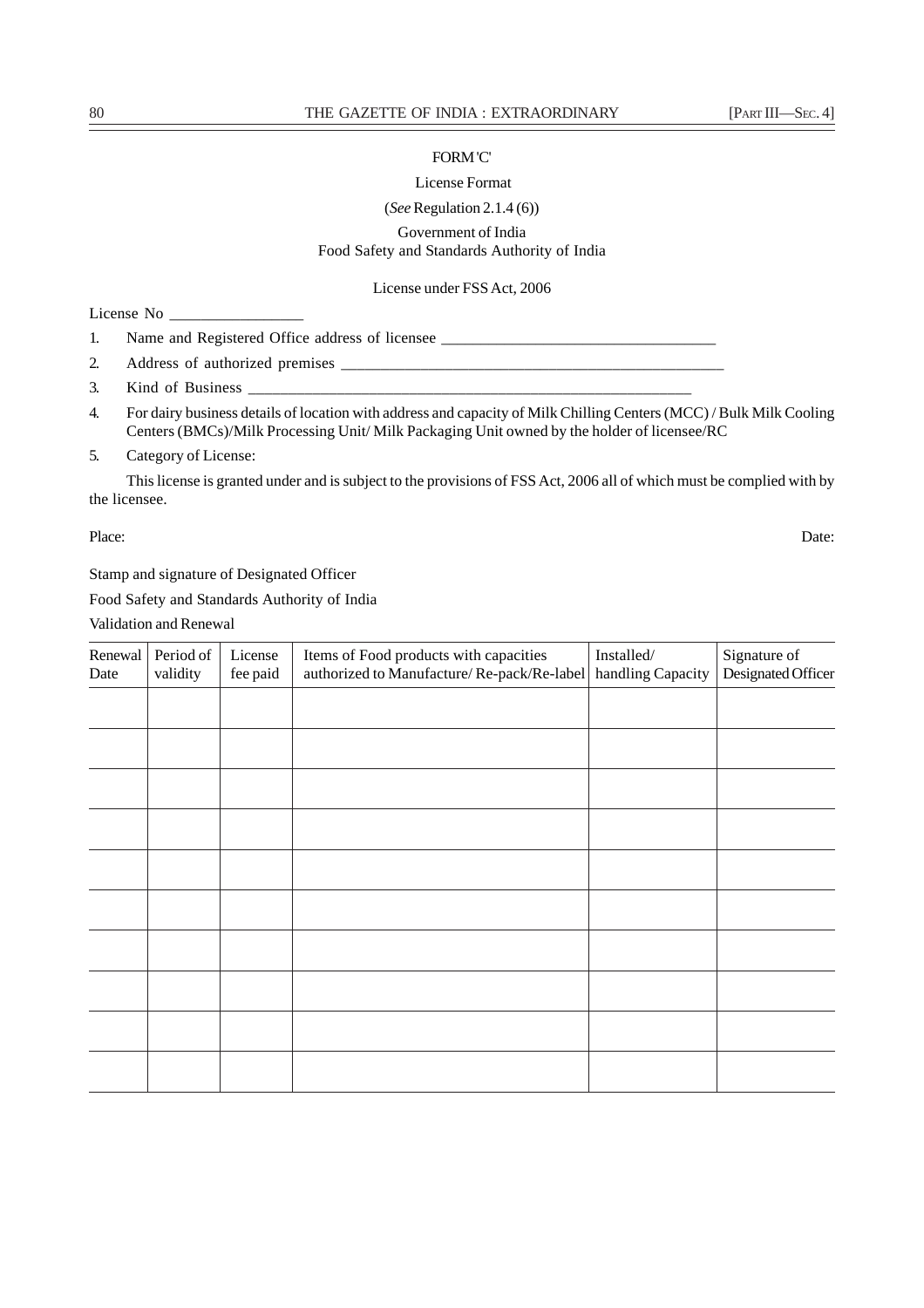#### 'FORM D-1'

#### Annual Return

### (For business other than Milk and Milk products)

## (*See* Regulation 2.1.13)

1. Name and address of Licensee:-

- 2. Address of the authorized premises for the manufacturing / Re-Packing / Re-Labelling of food products:
- 3. License No. ..............................
- 4. Statement showing quantities of food products manufactured/handled/imported and exported in Tonnes

| Name of the food<br>product manufactured/<br>handled/imported/<br>exported. | Size of can $/$<br>bottle/any other<br>package (like<br>PP) or bulk<br>package | Quantity<br>in MT | Sale price per<br>Kg or per unit<br>of packing | Value | Quantity<br>exported/<br>imported<br>in $Kg$ | Name of the<br>country or<br>port of<br>Export | Rate per<br>Kg or<br>per unit<br>of packing<br>C.I.F. /<br>F.O.B. | Value | Remarks |
|-----------------------------------------------------------------------------|--------------------------------------------------------------------------------|-------------------|------------------------------------------------|-------|----------------------------------------------|------------------------------------------------|-------------------------------------------------------------------|-------|---------|
|                                                                             | 2                                                                              | 3                 | 4.                                             | 5     | 6                                            | 7                                              | 8                                                                 | 9     | 10      |
|                                                                             |                                                                                |                   |                                                |       |                                              |                                                |                                                                   |       |         |
|                                                                             |                                                                                |                   |                                                |       |                                              |                                                |                                                                   |       |         |
|                                                                             |                                                                                |                   |                                                |       |                                              |                                                |                                                                   |       |         |
|                                                                             |                                                                                |                   |                                                |       |                                              |                                                |                                                                   |       |         |
|                                                                             |                                                                                |                   |                                                |       |                                              |                                                |                                                                   |       |         |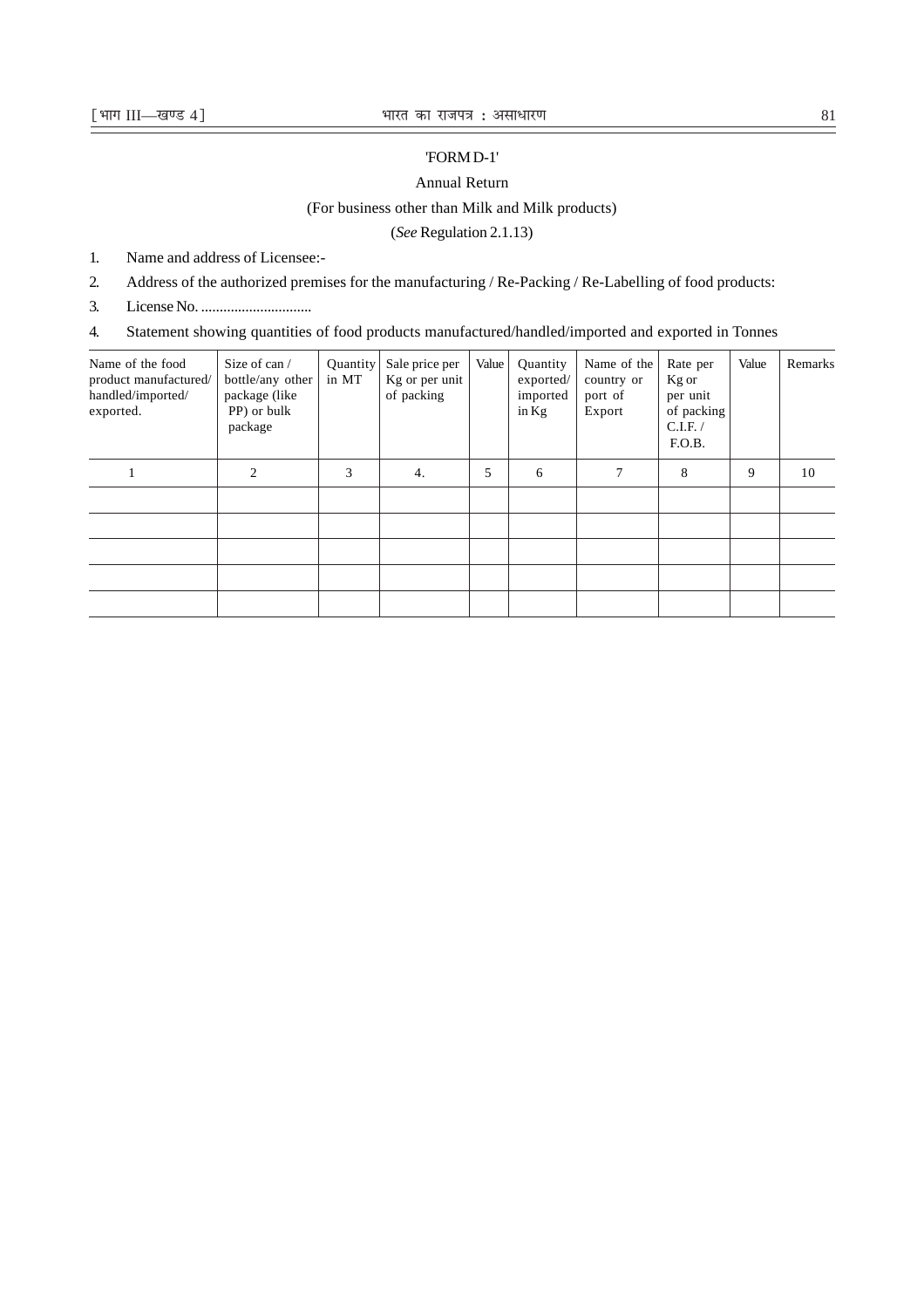#### 'FORM D-2'

## (*See* Regulation 2.1.13) Half Yearly Return for Milk and Milk Products For the period ending

a) 1st April to 30th September

b) 1st October to 31 March

1. Name and address of Licensee:-

2. Address of the authorized premises for the manufacturing milk and milk products:

3. License No. .............................. date of issue/validity...............................................

4. Procurement

| Type of milk                               | <b>Total Qty</b><br>MT | Total fat<br>MT | Average |                | <b>Total SNF</b><br>content<br>MT | Price<br>Rs/kg<br>of milk | Price<br>Rs/kg<br>of fat | Price<br>Rs/kg<br>of SNF |
|--------------------------------------------|------------------------|-----------------|---------|----------------|-----------------------------------|---------------------------|--------------------------|--------------------------|
| $\mathbf{1}$                               | $\overline{2}$         | $\overline{3}$  |         | $\overline{4}$ | 5                                 | 6                         | $\overline{7}$           | $\,8\,$                  |
|                                            |                        |                 | Fat%    | SNF%           |                                   |                           |                          |                          |
|                                            |                        |                 | a       | $\mathbf b$    |                                   |                           |                          |                          |
| A) Own<br>Sources                          |                        |                 |         |                |                                   |                           |                          |                          |
| Cow                                        |                        |                 |         |                |                                   |                           |                          |                          |
| <b>Buffalo</b>                             |                        |                 |         |                |                                   |                           |                          |                          |
| Mixed                                      |                        |                 |         |                |                                   |                           |                          |                          |
| B) Milk<br>supplied<br>by other<br>dairies |                        |                 |         |                |                                   |                           |                          |                          |
| Cow                                        |                        |                 |         |                |                                   |                           |                          |                          |
| <b>Buffalo</b>                             |                        |                 |         |                |                                   |                           |                          |                          |
| Mixed                                      |                        |                 |         |                |                                   |                           |                          |                          |
| Total $A+B$                                |                        |                 |         |                |                                   |                           |                          |                          |

5. Purchase of Milk Products

| Name of Milk<br>Products |              | Source of<br>purchase<br>$(MT)^*$ | Total quantity<br>purchased | Average<br>Fat % | Average<br>SNF% | Quantity used<br>$(MT)^*$ | Closing balance<br>$(MT)^*$ |
|--------------------------|--------------|-----------------------------------|-----------------------------|------------------|-----------------|---------------------------|-----------------------------|
| 1.                       | <b>SMP</b>   |                                   |                             |                  |                 |                           |                             |
| $2^{\circ}$              | <b>WMP</b>   |                                   |                             |                  |                 |                           |                             |
| 3.                       | Butter Oil   |                                   |                             |                  |                 |                           |                             |
| 4.                       | White Butter |                                   |                             |                  |                 |                           |                             |

\*Metric Tones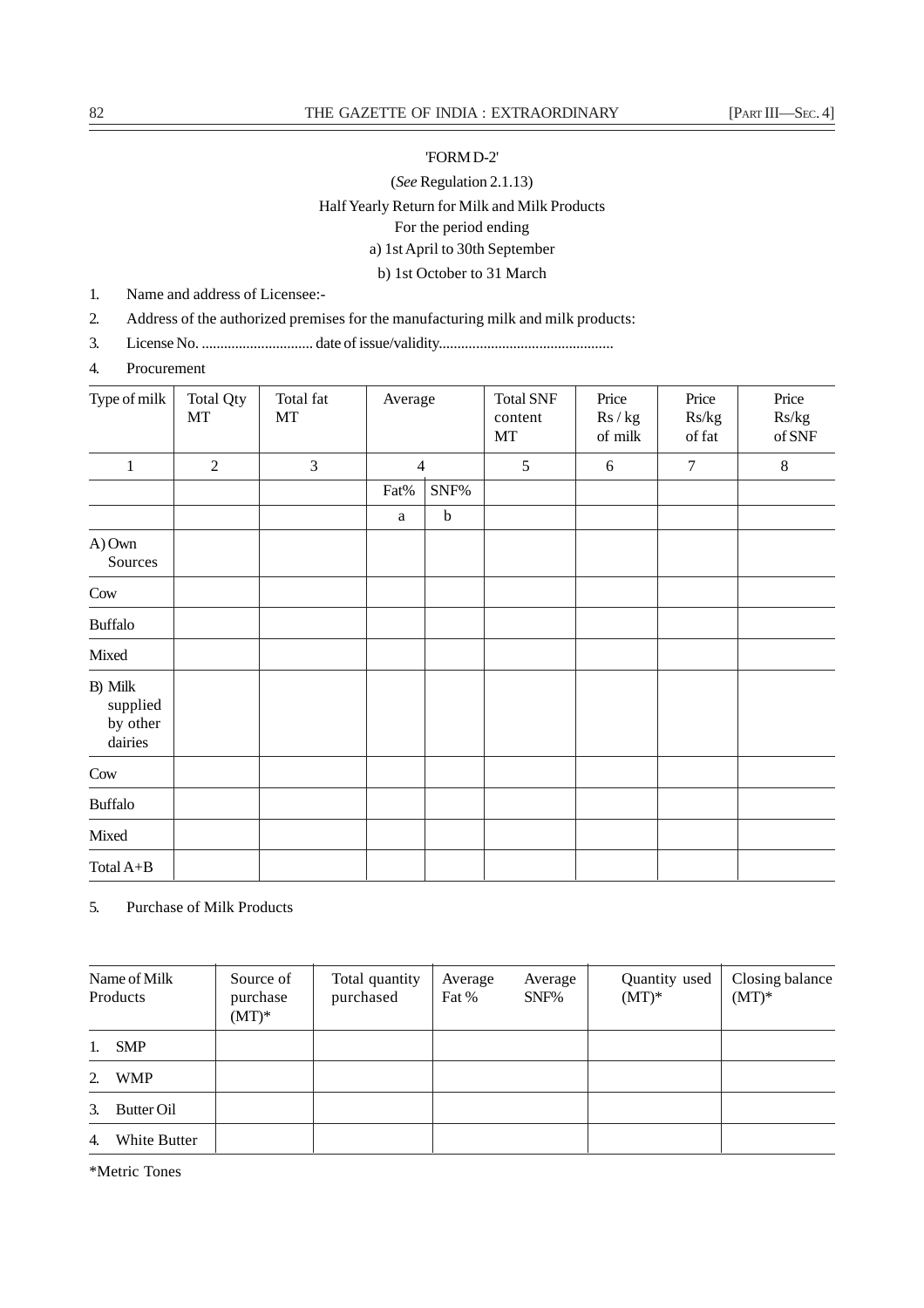## 6. Reconstitution

| Utilized for making liquid milk or<br>milk products | Whole milk<br>powder<br>$(MT)^*$ | Skimmed milk<br>powder<br>$(MT)^*$ | Butter oil<br>$(MT)^*$ | White<br>butter<br>$(MT)^*$ |
|-----------------------------------------------------|----------------------------------|------------------------------------|------------------------|-----------------------------|
| All liquid milks for sale                           |                                  |                                    |                        |                             |
| In lean season (Apr-Sep)<br>$\bullet$               |                                  |                                    |                        |                             |
| In flush season (Oct-Mar)<br>$\bullet$              |                                  |                                    |                        |                             |
| Other milk products                                 |                                  |                                    |                        |                             |
| In lean season (Apr-Sep)<br>$\bullet$               |                                  |                                    |                        |                             |
| In flush season (Oct-Mar)<br>$\bullet$              |                                  |                                    |                        |                             |
| Sub Total                                           |                                  |                                    |                        |                             |

## Grand Total

## 7. Details of Milk products Manufactured, Sold and Stock position.

| <b>Product Name</b><br>(Please list out<br>the name of<br>all products<br>mentioned<br>below in<br>this form) | Opening stock<br>(MT) | Production of Milk<br>and milk products<br>(MT) | Average<br>SNF%<br>Fat% | Sales of milk<br>products | Closing stock<br>(MT) |
|---------------------------------------------------------------------------------------------------------------|-----------------------|-------------------------------------------------|-------------------------|---------------------------|-----------------------|
| $\mathbf{1}$                                                                                                  | $\overline{2}$        | 3                                               | $\overline{4}$          | 5                         | 6                     |
|                                                                                                               |                       |                                                 |                         |                           |                       |
|                                                                                                               |                       |                                                 |                         |                           |                       |
|                                                                                                               |                       |                                                 |                         |                           |                       |
|                                                                                                               |                       |                                                 |                         |                           |                       |
|                                                                                                               |                       |                                                 |                         |                           |                       |
|                                                                                                               |                       |                                                 |                         |                           |                       |
| Total                                                                                                         |                       |                                                 |                         |                           |                       |

8. Conversion of Milk into Milk Products outsourced to other dairies

| Type of milk             | Quantity (TLPD)* | Average Fat % | Average SNF % | Name of converted<br>products | Quantity<br>(MT) |
|--------------------------|------------------|---------------|---------------|-------------------------------|------------------|
| Cow Milk                 |                  |               |               |                               |                  |
| <b>Buffalo Milk</b>      |                  |               |               |                               |                  |
| Mixed Milk               |                  |               |               |                               |                  |
| <b>Concentrated Milk</b> |                  |               |               |                               |                  |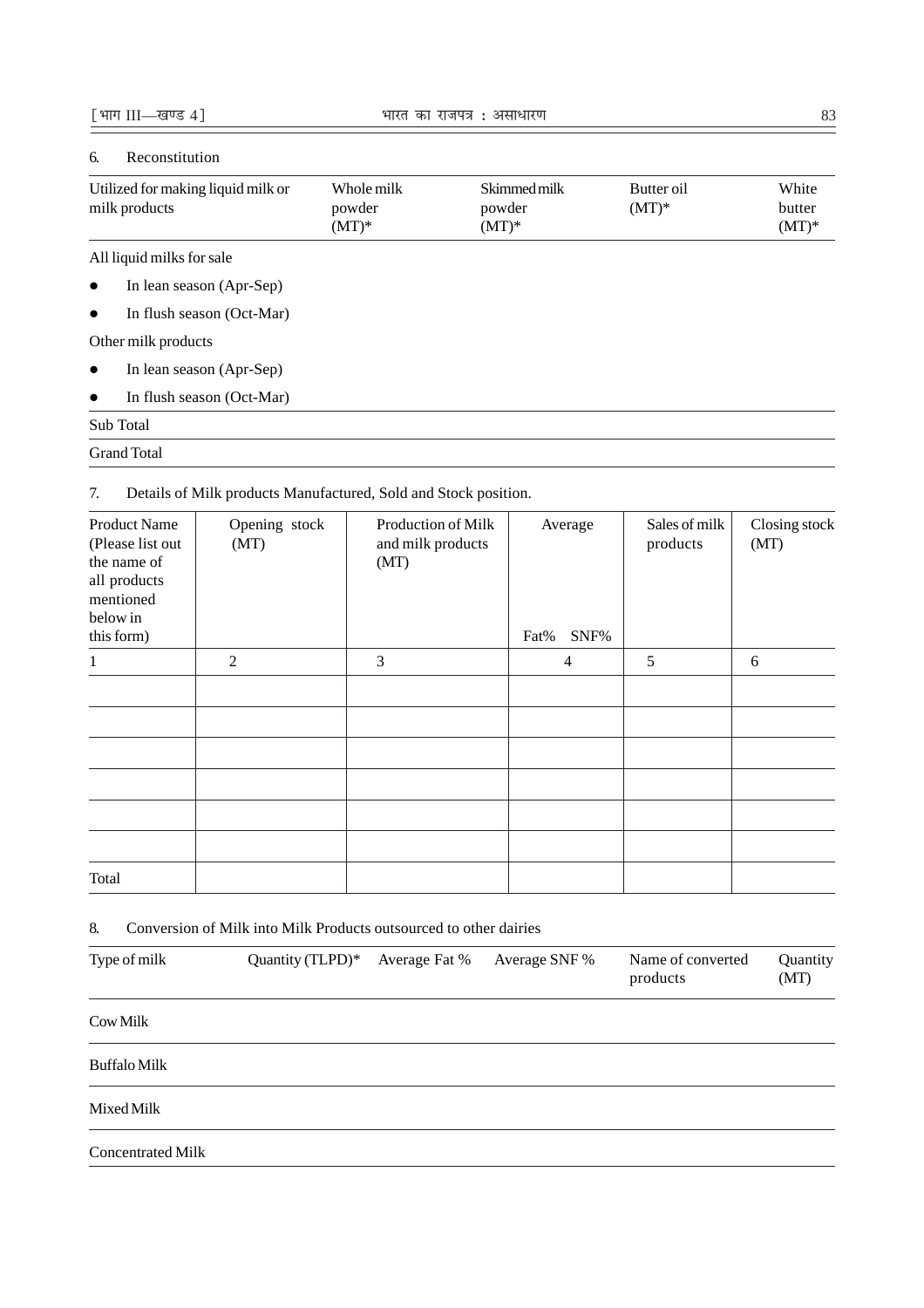# 84 THE GAZETTE OF INDIA : EXTRAORDINARY [PART III—SEC. 4]

## 9. Milk Marketing

| Type of Milk | Quantity sold<br>$*(TLPD)$ | Average Fat % | Average SNF% | Consumer<br>price Rs<br>per litre |
|--------------|----------------------------|---------------|--------------|-----------------------------------|
|              |                            |               |              |                                   |
|              |                            |               |              |                                   |
|              |                            |               |              |                                   |
|              |                            |               |              |                                   |
|              |                            |               |              |                                   |
|              |                            |               |              |                                   |

## \*TLPD Thousand liters per day

10. Statement showing quantities of milk products manufactured and exported in Tonnes with their sale value during the period ………….

| Name of<br>the milk<br>products | Size of<br>the $can/$<br>bottle/any<br>other<br>package<br>(like PP)<br>or bulk<br>package. | Qty. in<br>M T | Avg.fat/<br>SNF for<br>milk<br>(% ) | products | Sale<br>Price/kg<br>or per<br>unit of<br>packing<br>Rs | Value<br>in Rs. | Qty<br>exported/<br>imported<br>in KG | Name of<br>the<br>country<br>or port<br>of export | Rate per<br>$kg$ or /<br>unit of<br>packing<br>C.I.F/<br><b>FOB</b><br>Rs. | Value in<br>Rs. | Remarks |
|---------------------------------|---------------------------------------------------------------------------------------------|----------------|-------------------------------------|----------|--------------------------------------------------------|-----------------|---------------------------------------|---------------------------------------------------|----------------------------------------------------------------------------|-----------------|---------|
| 1                               | $\overline{2}$                                                                              | 3              | 4 a                                 | 4 b      | 5                                                      | 6               | 7                                     | 8                                                 | 9                                                                          | 10              | 11      |
|                                 |                                                                                             |                |                                     |          |                                                        |                 |                                       |                                                   |                                                                            |                 |         |
|                                 |                                                                                             |                |                                     |          |                                                        |                 |                                       |                                                   |                                                                            |                 |         |
|                                 |                                                                                             |                |                                     |          |                                                        |                 |                                       |                                                   |                                                                            |                 |         |

## Date:

## Signature of the Licensee

A register detailing the above information shall be maintained by each licensee for inspections. '

| Cream                   | Voghurt                                     |
|-------------------------|---------------------------------------------|
| White butter            | Butter milk                                 |
| Table butter            | Lassi                                       |
| Butter oil              | Paeer                                       |
| Ghee                    | Khoa                                        |
| Skimmed milk powder     | Khoa sweets                                 |
| Whole milk powder       | Flavored milk pasteurized                   |
| Dairy whitener          | Flavoured milk sterilized                   |
| <b>Infant Milk Food</b> | <b>UHT-MILK</b>                             |
| Infant formula          | Ice cream                                   |
| Malted milk food        | Casein                                      |
| Dahi/curd               | lactorse                                    |
| Shrikhand/Amarkhand     | Whey powder                                 |
| Butter milk powder      | Any other milk products as lowed in license |
| Condesned milk          |                                             |

## $N_{\text{max}}$  of  $M$ ille Due ducts as quired to be listed in table  $8$  coloumn no.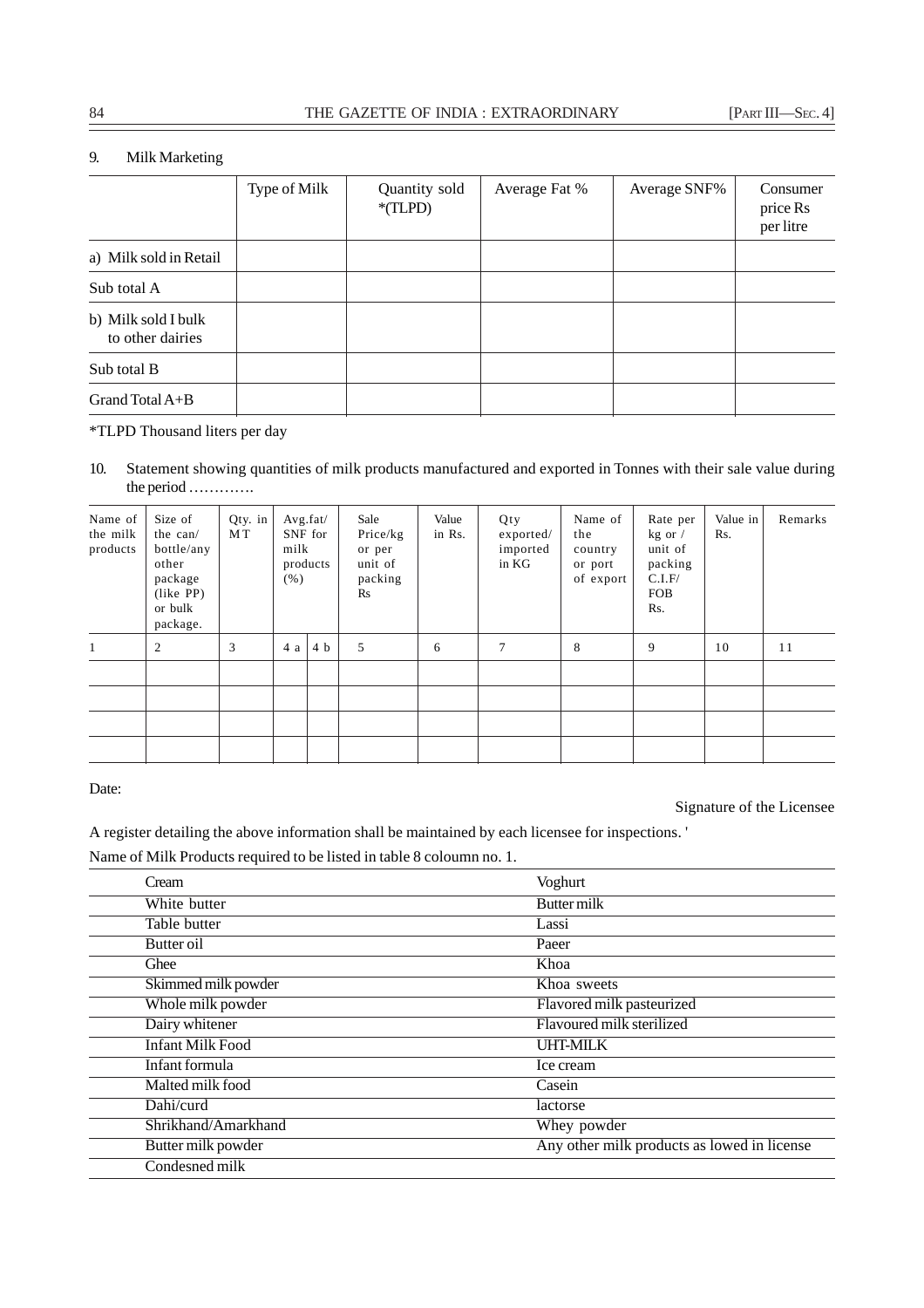#### **FORM E**

## Form of Guarantee

## (Refer Regulation 2.1.14(2))

| Invoice No. _____                                                                                                                                                                                                                                                                                                                                                                                                                  |                                                  | Place:                                                                    |                 |       |  |  |
|------------------------------------------------------------------------------------------------------------------------------------------------------------------------------------------------------------------------------------------------------------------------------------------------------------------------------------------------------------------------------------------------------------------------------------|--------------------------------------------------|---------------------------------------------------------------------------|-----------------|-------|--|--|
| From: $\frac{1}{\sqrt{1-\frac{1}{2}}\cdot\sqrt{1-\frac{1}{2}}\cdot\sqrt{1-\frac{1}{2}}\cdot\sqrt{1-\frac{1}{2}}\cdot\sqrt{1-\frac{1}{2}}\cdot\sqrt{1-\frac{1}{2}}\cdot\sqrt{1-\frac{1}{2}}\cdot\sqrt{1-\frac{1}{2}}\cdot\sqrt{1-\frac{1}{2}}\cdot\sqrt{1-\frac{1}{2}}\cdot\sqrt{1-\frac{1}{2}}\cdot\sqrt{1-\frac{1}{2}}\cdot\sqrt{1-\frac{1}{2}}\cdot\sqrt{1-\frac{1}{2}}\cdot\sqrt{1-\frac{1}{2}}\cdot\sqrt{1-\frac{1}{2}}\cdot\$ |                                                  | Date: $\frac{1}{\sqrt{1-\frac{1}{2}}\cdot\frac{1}{\sqrt{1-\frac{1}{2}}}}$ |                 |       |  |  |
|                                                                                                                                                                                                                                                                                                                                                                                                                                    |                                                  |                                                                           |                 |       |  |  |
| Date of sale                                                                                                                                                                                                                                                                                                                                                                                                                       | Nature and quality of article/brand name, if any | Batch No or Code No.                                                      | <b>Ouantity</b> | Price |  |  |
| -1                                                                                                                                                                                                                                                                                                                                                                                                                                 |                                                  |                                                                           |                 |       |  |  |
|                                                                                                                                                                                                                                                                                                                                                                                                                                    |                                                  |                                                                           |                 |       |  |  |

I/We hereby certify that food/foods mentioned in this invoice is/are warranted to be of the nature aqnd quality which it/ these purports/purported to be.

Signature of the manufacturer/Distributor/Dealer

Name and address of Manufacturer/Packer (in case of packed article) License No. (wherever applicable)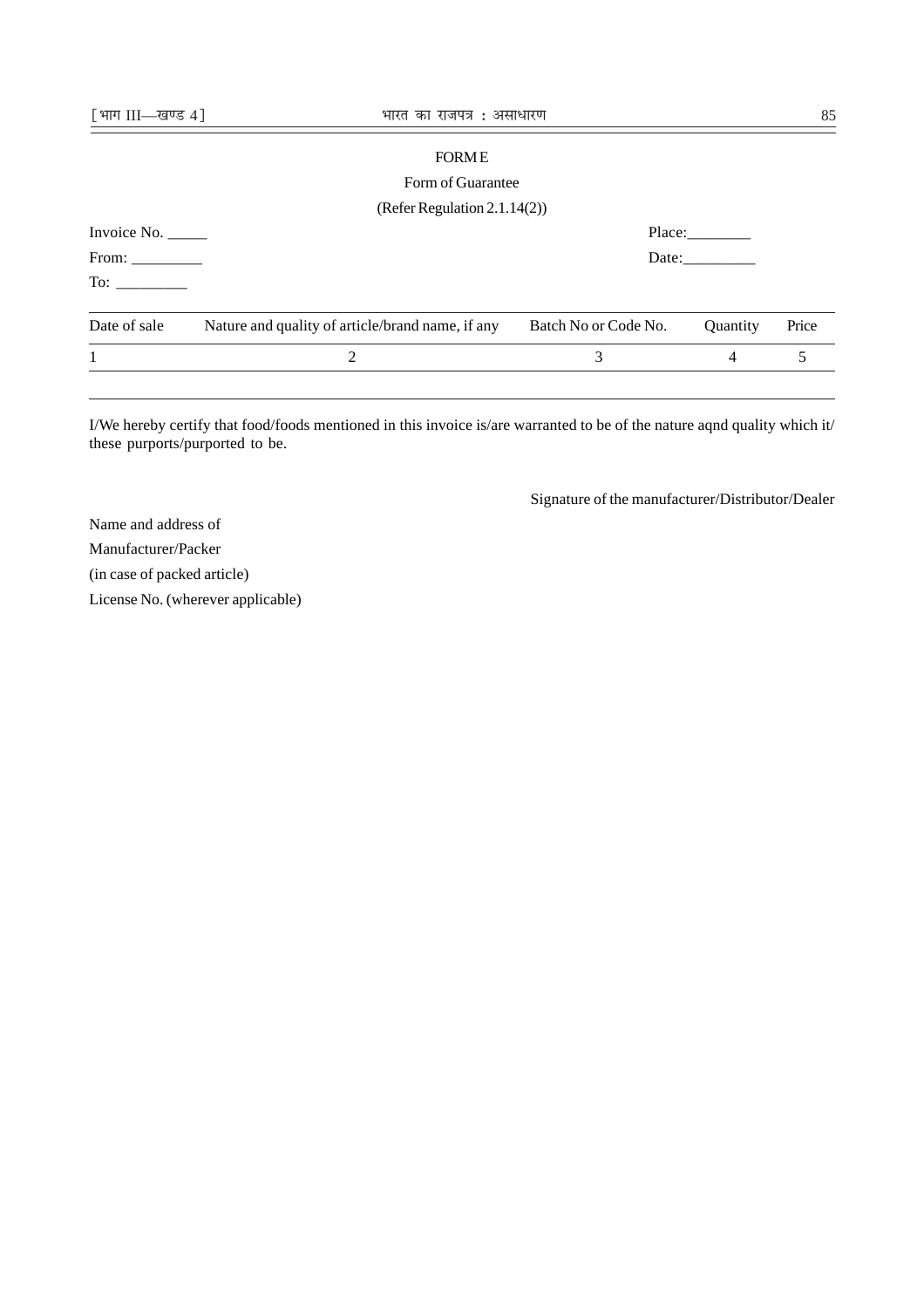## SCHEDULE - 3

#### (*See* Regulation 2.1.3)

#### FEE FOR GRANT/ RENEWAL OF LICENSE

#### REGISTRATION / LICENSE FEE PER ANNUM IN RUPEES

| 1.               | Fees for Registration                                                                                                                                                                                                                            | <b>Rs</b> 100 |  |  |
|------------------|--------------------------------------------------------------------------------------------------------------------------------------------------------------------------------------------------------------------------------------------------|---------------|--|--|
| $\overline{2}$ . | Fees for License issued by Central                                                                                                                                                                                                               |               |  |  |
|                  | Licensing Authority:                                                                                                                                                                                                                             | Rs 7500       |  |  |
| 3.               | Fees for License issued by State Licensing Authority:                                                                                                                                                                                            |               |  |  |
|                  | Manufacturer/Miller<br>1.                                                                                                                                                                                                                        |               |  |  |
|                  | Above 1MT per day Production or 10,001 to 50,000 LPD of milk or<br>(i)<br>501 to 2500 MT of milk solids per annum                                                                                                                                | Rs.5000/      |  |  |
|                  | Below 1 MT of Production or 501 to 10,000 LPD of milk or 2.5 MT to 500 MT<br>(11)<br>of milk solids per annum                                                                                                                                    | Rs.3000/      |  |  |
|                  | Hotels -3 Star and above<br>$2^{x}$                                                                                                                                                                                                              | Rs.5000/      |  |  |
| 3.               | All Food Service providers including restaurants/boarding houses, clubs etc. serving food,<br>Canteens (Schools, Colleges, Office, Institutions), Caterers, Banquet halls with food catering<br>arrangements, food vendors like dabba wallas etc | Rs. 2000/     |  |  |
| 4.               | Any other Food Business Operator                                                                                                                                                                                                                 | $Rs. 2000/-$  |  |  |
|                  |                                                                                                                                                                                                                                                  |               |  |  |

The fees paid by any applicant for a license shall not be refundable under any circumstances.

Issue of Duplicate registration or License

- (1) Where a registration certificate or license is lost, destroyed, torn, defaced or mutilated, the applicant may apply for a duplicate copy of the registration certificate or license during the validity period, accompanied with a fee amounting to 10% of the applicable License fee.
- (2) On receipt of such an application, the Licensing Authority shall grant a duplicate copy of the registration certificate or license, as the case may be to the applicant with the word "Duplicate" appearing prominently thereon.

Mode of Payment

The payment shall be made by the Food Business Operator through Bank draft or online transfer or treasury chalan or any other suitable means as specified by the Licensing Authority.

## Schedule 4

#### (*See* Regulation 2.1.2)

#### General Hygienic and Sanitary practices to be followed by Food Business operators

 It is hereby recognized and declared as a matter of legislative determination that in the field of human nutrition, safe, clean, wholesome food - is indispensable to the health and welfare of the consumer of the country; that - food is a perishable commodity susceptible to contamination and adulteration; - and that - basic sanitary and hygienic conditions are deemed to be necessary for the production and distribution of milk - Meat products, service establishments etc.

The establishment in which food is being handled, processed, manufactured, stored, distributed by the food business operator whether holder of registration certificate or a license as per the norms laid down in these regulations and the persons handling them should conform to the sanitary and hygienic requirement, food safety measures and other standards as specified below. It shall also be deemed to be the responsibility of the food business operator to ensure adherence to necessary requirements.

These are the basic - compulsory requirements for ensuring safety of the food manufactured in any premise and FBOs shall continuously try to improve the sanitary and hygienic conditions at the premises with a goal of attaining India HACCP standards within a - previously determined period.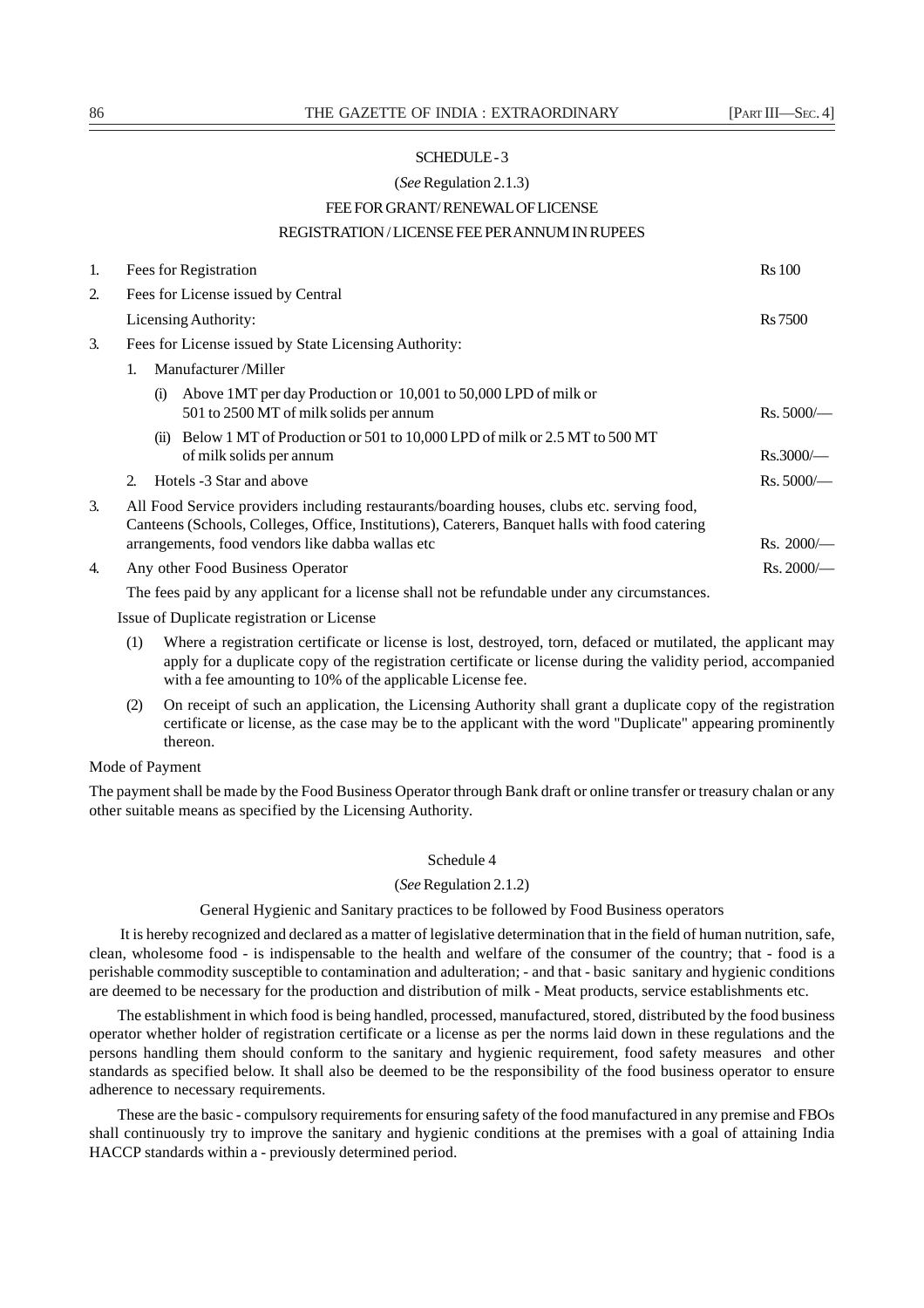Part I - General Hygienic and Sanitary practices to be followed by Petty Food Business Operators applying for Registration

#### (*See* Regulation 2.1.1(2))

In case inspection of the units is directed by the Registering or Licensing Authority, the inspection should confirm that the following measures are adopted by the unit as far as possible:

SANITARY AND HYGIENIC REQUIREMENTS FOR FOOD MANUFACTURER/ PROCESSOR/HANDLER

The place where food is manufactured, processed or handled shall comply with the following requirements:

- 1. The premises shall be located in a sanitary place and free from filthy surroundings and shall maintain overall hygienic environment. All new units shall set up away from environmentally polluted areas.
- 2. The premises to conduct food business for manufacturing should have adequate space for manufacturing and storage to maintain overall hygienic environment.
- 3. The premises shall be clean, adequately lighted and ventilated and sufficient free space for movement.
- 4. Floors, Ceilings and walls must be maintained in a sound condition. They should be smooth and easy to clean with no flaking paint or plaster.
- 5. The floor and skirted walls shall be washed as per requirement with an effective disinfectant the premises shall be kept free from all insects. No spraying shall be done during the conduct of business, but instead fly swats/ flaps should be used to kill spray flies getting into the premises. Windows, doors and other openings shall be fitted with net or screen, as appropriate to make the premise insect free The water used in the manufacturing shall be potable and if required chemical and bacteriological examination of the water shall be done at regular intervals at any recognized laboratory.
- 6. Continuous supply of potable water shall be ensured in the premises. In case of intermittent water supply, adequate storage arrangement for water used in food or washing shall be made.
- 7. Equipment and machinery when employed shall be of such design which will permit easy cleaning. Arrangements for cleaning of containers, tables, working parts of machinery, etc. shall be provided.
- 8. No vessel, container or other equipment, the use of which is likely to cause metallic contamination injurious to health shall be employed in the preparation, packing or storage of food. (Copper or brass vessels shall have proper lining).
- 9. All equipments shall be kept clean, washed, dried and stacked at the close of business to ensure freedom from growth of mould/ fungi and infestation.
- 10. All equipments shall be placed well away from the walls to allow proper inspection.
- 11. There should be efficient drainage system and there shall be adequate provisions for disposal of refuse.
- 12. The workers working in processing and preparation shall use clean aprons, hand gloves, and head wears.
- 13. Persons suffering from infectious diseases shall not be permitted to work. Any cuts or wounds shall remain covered at all time and the person should not be allowed to come in direct contact with food.
- 14. All food handlers shall keep their finger nails trimmed, clean and wash their hands with soap, or detergent and water before commencing work and every time after using toilet. Scratching of body parts, hair shall be avoided during food handling processes.
- 15. All food handlers should avoid wearing, false nails or other items or loose jewellery that might fall into food and also avoid touching their face or hair.
- 16. Eating, chewing, smoking, spitting and nose blowing shall be prohibited within the premises especially while handling food.
- 17. All articles that are stored or are intended for sale shall be fit for consumption and have proper cover to avoid contamination.
- 18. The vehicles used to transport foods must be maintained in good repair and kept clean.
- 19. Foods while in transport in packaged form or in containers shall maintain the required temperature.
- 20. Insecticides / disinfectants shall be kept and stored separately and `away from food manufacturing / storing/ handling areas.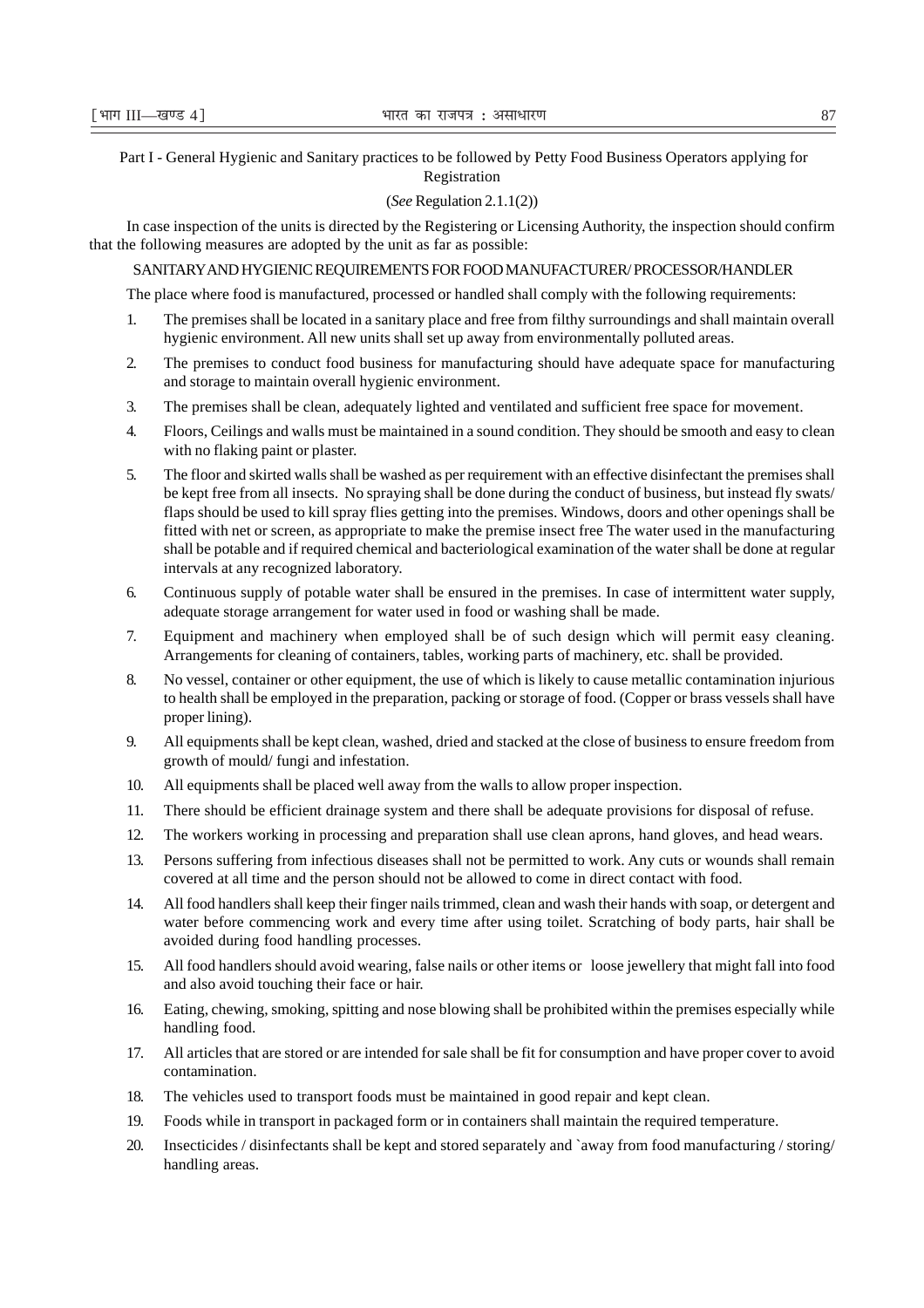## A. SANITARY AND HYGIENIC REQUIREMENTS FOR STREET FOOD VENDORS AND UNITS OTHER THAN MANUFACTURING/PROCESSING

- 1. Potential sources of contamination like rubbish, waste water, toilet facilities, open drains and stray animals shall be avoided.
- 2. The surfaces of the Vending carts which come in contact with food or food storage utensils shall be built of solid, rust/ corrosion resistant materials and kept in clean and good condition They shall be protected from sun, wind and dust. When not in use, food vending vans shall be kept in clean place and properly protected.
- 3. Rubbish bin with cover shall be provided by food stall or vending cart owners for any waste generated in the process of serving and eating by consumers.
- 4. Working surfaces of vending carts shall be clean, hygienic, impermeable and easy to clean (like stainless steel), and placed at least 60 to 70 cm. from above ground.
- 5. Sale points, tables, awnings, benches and boxes, cupboards, glass cases, etc. shall be clean and tidy.
- 6. Cooking utensils and crockery shall be clean and in good condition. It should not be broken/ chipped.
- 7. All containers shall be kept clean, washed and dried at the close of business to ensure that there is no growth of mould/ fungi and infestation.
- 8. Water used for cleaning, washing and preparing food shall be potable in nature.
- 9. Transporting of drinking water (treated water like bottled water, boiled/ filtered water through water purifier etc.) shall be in properly covered and protected containers and it shall be stored in clean and covered containers in a protected area away from dust and filth.
- 10. Cooking, storage and serving shall not be done in utensils of, cadmium, lead, non food grade plastic and other toxic materials.
- 11. Utensils shall be cleaned of debris, rinsed, scrubbed with detergent and washed under running tap water after every operation. Wiping of utensils shall be done with clean cloth. Separate cloths shall be used for wiping hands and for clearing surfaces, cloth used for floor cleaning will not be used for cleaning surfaces of tables and working areas and for wiping utensils Person cooking, handling or serving food should use hand gloves and aprons, where necessary. He shall wear head gear and cover his mouth always while at work.
- 12. Removing dust or crumb from plates or utensils shall be done by using cloth or wiper into dustbin.
- 13. The person suffering from infectious disease shall not be permitted to work.
- 14. All food handlers shall remain clean, wear washed clothes and keep their finger nails trimmed, clean and wash their hands with soap/ detergent and water before commencing work and every time after touching food or using toilet.
- 15. All food handlers should avoid wearing loose items that might fall into food and also avoid touching or scratching their face, head or hair.
- 16. All articles that are stored or intended for sale shall have proper cover to avoid contamination. Food should be stored only in food grade plastic containers as steel containers to prevent leaking.
- 17. Eating, chewing, smoking, , spitting and nose blowing shall be prohibited within the premises.
- 18. Foods shall be prepared or cooked as per the day's requirement to avoid left over which might be used in the next day without ascertaining its safety for consumption or use in food. Consumables left over shall be kept in the refrigerator immediately after their intended use.
- 19. Adequate number of racks shall be provided for storage of articles of food, with clear identity of each commodity. Proper compartment for each class shall also be provided wherever possible so that there is no cross contamination.
- 20. Rubbish or garbage bin shall be with a tight cover and shall be cleaned everyday by transferring contents into designated locations.
- 21. Vegetarian and non-vegetarian items should be segregated.
- 22. Fridge should be cleaned at least once a week to remove stains, ice particles and food particles. The temperature in the fridge should be in the range of  $4^{\circ}$ C -  $6^{\circ}$ C.
- 23. The location of the vending unit should be in a place approved by the local authorities and not blocking traffic or pedestrians or near unhygienic locations.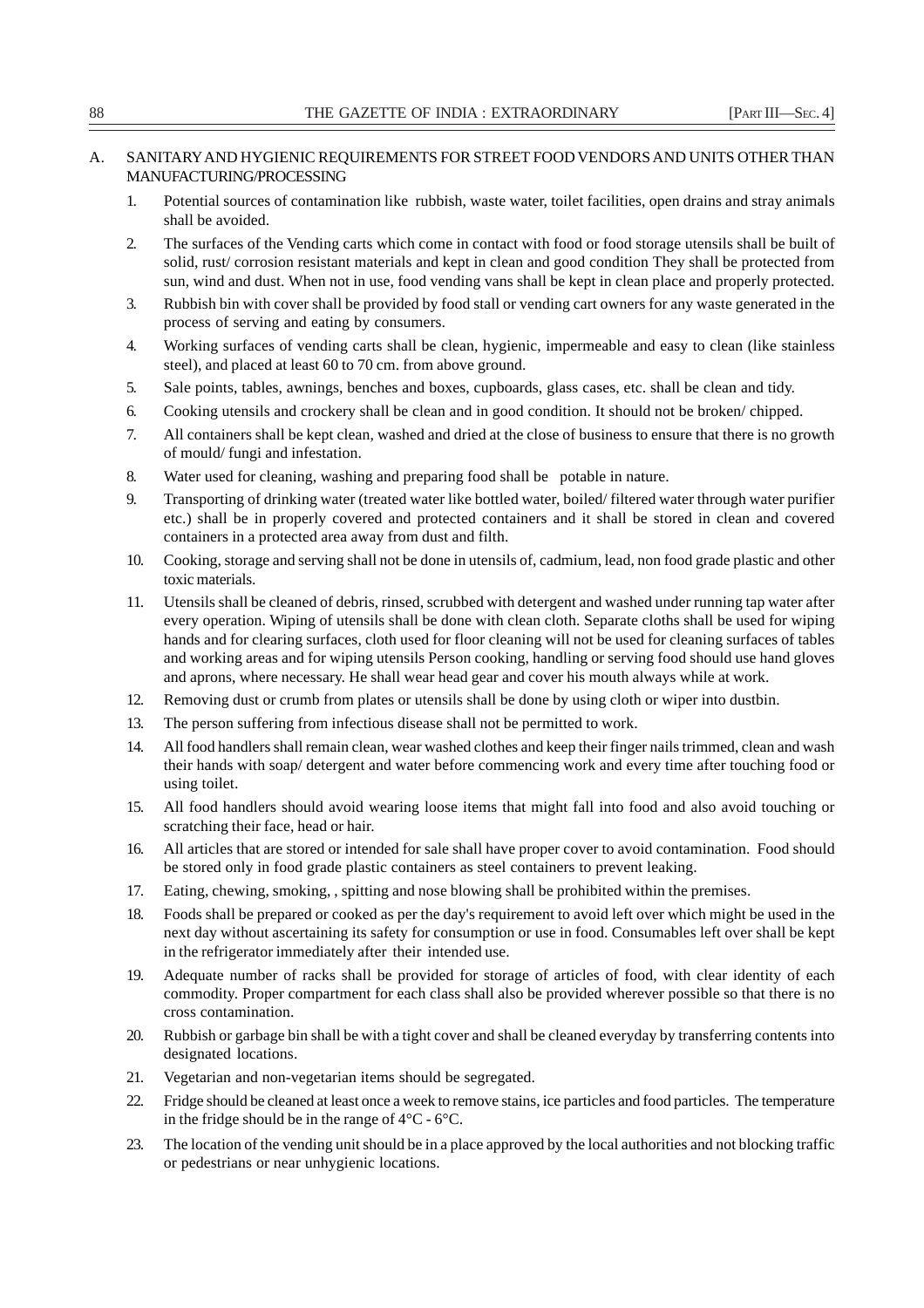#### Part-II

#### (*See* Regulation 2.1.1(4))

General Requirements on Hygienic and Sanitary Practices to be followed by all Food Business Operators applying for License

The establishment in which food is being handled, processed, manufactured, packed, stored, and distributed by the food business operator and the persons handling them should conform to the sanitary and hygienic requirement, food safety measures and other standards as specified below. It shall also be deemed to be the responsibility of the food business operator to ensure adherence to necessary requirements.

In addition to the requirements specified below, the food business operator shall identify steps in the activities of food business, which are critical to ensure food safety, and ensure that safety procedures are identified, implemented, maintained and reviewed periodically.

#### 1 LOCATION AND SURROUNDINGS

1.1 Food Establishment shall ideally be located away from environmental pollution and industrial activities that produce disagreeable or obnoxious odour, fumes, excessive soot, dust, smoke, chemical or biological emissions and pollutants, and which pose a threat of contaminating food areas that are prone to infestations of pests or where wastes, either solid or liquid, cannot be removed effectively.

1.2 In case there are hazards of other environment polluting industry located nearby, appropriate measures should be taken to protect the manufacturing area from any potential contamination.

1.3 The manufacturing premise should not have direct access to any residential area.

#### 2 LAYOUT AND DESIGN OF FOOD ESTABLISHMENT PREMISES

As far as possible, the layout of the food establishment shall be such that food preparation / manufacturing processes are not amenable to cross-contamination from other pre and post manufacturing operations like goods receiving, pre-processing (viz. packaging, washing / portioning of ready-to-eat food etc).

2.1Floors, ceilings and walls must be maintained in a sound condition to minimize the accumulation of dirt, condensation and growth of undesirable moulds. They should be made of impervious material and should be smooth and easy to clean with no flaking paint or plaster.

2.2Doors shall also be made of smooth and non-absorbent surfaces so that they are easy to clean and wherever necessary, disinfect.

2.3The floor of food processing / food service area shall have adequate and proper drainage and shall be easy to clean and where necessary, disinfect. Floors shall be sloped appropriately to facilitate drainage and the drainage shall flow in a direction opposite to the direction of food preparation / manufacturing process flow.

2.4Adequate control measures should be in place to prevent insects and rodents from entering the processing area from drains.

2.5Windows, doors & all other openings to outside environment shall be well screened with wire-mesh or insectproof screen as applicable to protect the premise from fly and other insects / pests / animals & the doors be fitted with automatic closing springs. The mesh or the screen should be of such type which can be easily removed for cleaning.

2.6No person shall manufacture, store or expose for sale or permit the sale of any article of food in any premises not effectively separated to the satisfaction of the licensing authority from any privy, urinal, sullage, drain or place of storage of foul and waste matter.

#### 3 EQUIPMENT & CONTAINERS

3.1Equipment and containers that come in contact with food and used for food handling, storage, preparation, processing, packaging and serving shall be made of corrosion free materials which do not impart any toxicity to the food material and should be easy to clean and /or disinfect (other than disposable single use types).

3.2Equipment and utensils used in the preparation of food shall be kept at all times in good order and repair and in a clean and sanitary condition. Such utensil or container shall not be used for any other purpose.

3.3 Every utensil or container containing any food or ingredient of food intended for sale shall at all times be either provided with a properly fitted cover/lid or with a clean gauze net or other material of texture sufficiently fine to protect the food completely from dust, dirt and flies and other insects.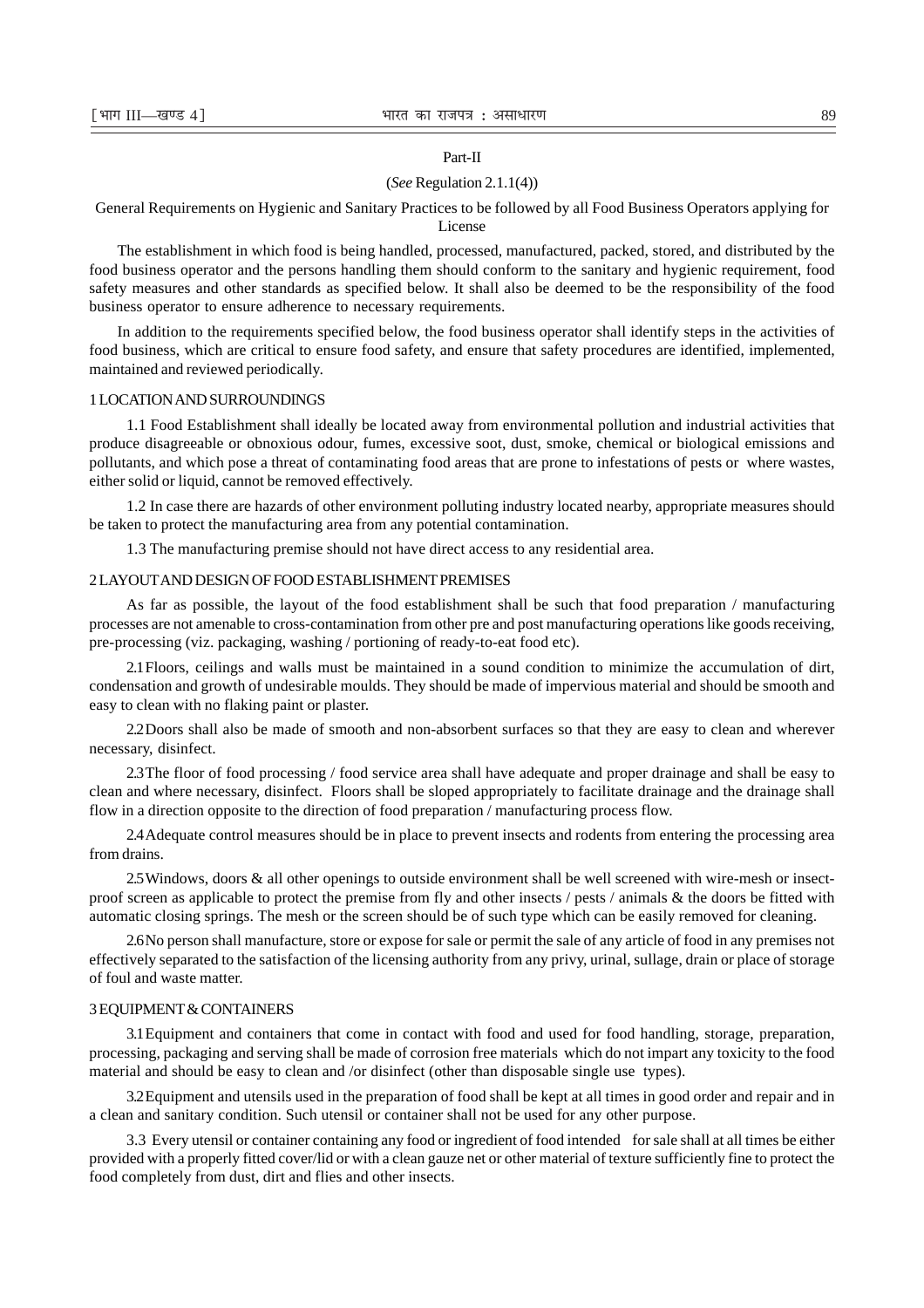3.4 No utensil or container used for the manufacture or preparation of or containing any food or ingredient of food intended for sale shall be kept in any place in which such utensil or container is likely by reason of impure air or dust or any offensive, noxious or deleterious gas or substance or any noxious or injurious emanations, exhalation, or effluvium, to be contaminated and thereby render the food noxious.

3.5 Equipment shall be so located, designed and fabricated that it permits necessary maintenance and cleaning functions as per its intended use and facilitates good hygiene practices inside the premise including monitoring and audit.

3.6Appropriate facilities for the cleaning and disinfecting of equipments and instruments and wherever possible cleaning in place (CIP) system shall be adopted.

3.7Equipment and containers for waste, by-products and inedible or dangerous substances, shall be specifically identifiable and suitably constructed.

3.8Containers used to hold cleaning chemicals and other dangerous substances shall be identified and stored separately to prevent malicious or accidental contamination of food.

3.9 If required, a waste water disposal system / effluent treatment plant shall be put in place.

3.10 All items, fittings and equipments that touch or come in contact with food must be:

• kept in good condition in a way that enables them to be kept clean and wherever necessary, to be disinfected.

• Chipped enameled containers will not be used. Stainless steel /aluminum / glass containers, mugs, jugs, trays etc. suitable for cooking and storing shall be used. Brass utensils shall be frequently provided with lining.

#### 4 FACILITIES

#### 4.1 Water supply

4.1.1 Only potable water, with appropriate facilities for its storage and distribution shall be used as an ingredient in processing and cooking.

4.1.2 Water used for food handling, washing, should be of such quality that it does not introduce any hazard or contamination to render the finished food article unsafe.

4.1.3 Water storage tanks shall be cleaned periodically and records of the same shall be maintained in a register.

4.1.4 Non potable water can be used provided it is intended only for cleaning of equipment not coming in contact with food, which does not come into contact with food steam production, fire fighting & refrigeration equipment and provided that pipes installed for this purpose preclude the use of this water for other purposes and present no direct or indirect risk of contamination of the raw material, dairy products or food products so processed, packed & kept in the premise.

4.1.5 Non potable water pipes shall be clearly distinguished from those in use for potable water.

#### 4.2 For Cleaning Utensils / Equipments

Adequate facilities for cleaning, disinfecting of utensils and equipments shall be provided. The facilities must have an adequate supply of hot and cold water if required.

#### 4.3 Washing of Raw materials

Adequate facilities for washing of raw food should be provided. Every sink (or other facilities) for washing food must have an adequate supply of hot and/or cold water. These facilities must be kept clean and, where necessary, disinfected. Preferably, sinks which are used for washing raw foods shall be kept separate and that should not be used for washing utensils or any other purposes.

#### 4.4 Ice and Steam

Ice and steam used in direct contact with food shall be made from potable water and shall comply with requirements specified under 4.1.1. Ice and steam shall be produced, handled and stored in such a manner that no contamination can happen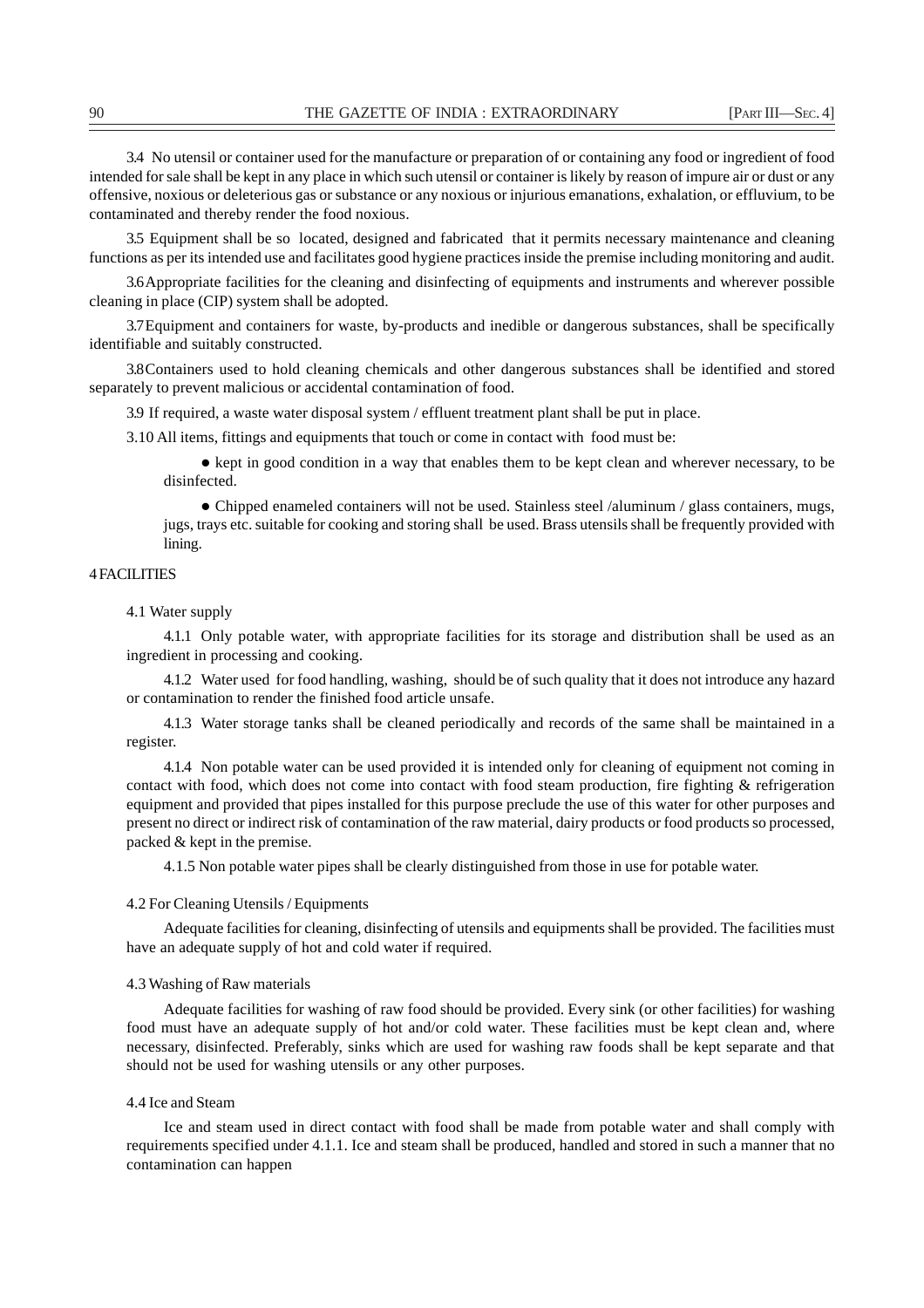#### 4.5 Drainage and waste disposal

4.5.1 Food waste and other waste materials shall be removed periodically from the place where food is being handled or cooked or manufactured to avoid building up. A refuse bin of adequate size with a proper cover preferably one which need not be touched for opening shall be provided in the premises for collection of waste material. This shall be emptied and washed daily with a disinfectant and dried before next use.

4.5.2 The disposal of sewage and effluents (solid, liquid and gas) shall be in conformity with requirements of Factory / Environment Pollution Control Board. Adequate drainage, waste disposal systems and facilities shall be provided and they shall be designed and constructed in such manner so that the risk of contaminating food or the potable water supply is eliminated.

4.5.3 Waste storage shall be located in such manner that it does not contaminate the food process, storage areas, the environment inside and outside the food establishment and waste shall be kept in covered containers and shall be removed at regular intervals.

4.5.4 Periodic disposal of the refuse / waste should be made compulsory. No waste shall be kept open inside the premise and shall be disposed of in an appropriate manner as per local rules and regulations including those for plastics and other non environment friendly materials.

#### 4.6 Personnel facilities and toilets

4.6.1 Personnel facilities shall include those for proper washing and drying of hands before touching food materials including wash basins and a supply of hot and /or cold water as appropriate; separate lavatories, of appropriate hygienic design, for males and females separately; and changing facilities for personnel and such facilities shall be suitably located so that they do not open directly into food processing, handling or storage areas.

4.6.2 Number of toilets should be adequate depending on the number of employees (male /female) in the establishment and they should be made aware of the cleanliness requirement while handling food.

4.6.3 Rest and refreshments rooms shall be separate from food process and service areas and these areas shall not lead directly to food production, service and storage areas.

4.6.4 A display board mentioning do's & don'ts for the workers shall be put up inside at a prominent place in the premise in English or in local language for everyone's understanding.

#### 4.7 Air quality and ventilation

Ventilation systems natural and /or mechanical including air filters, exhaust fans, wherever required, shall be designed and constructed so that air does not flow from contaminated areas to clean areas.

#### 4.8 Lighting

Natural or artificial lighting shall be provided to the food establishment, to enable the employees/workers to operate in a hygienic manner. Lighting fixtures must wherever appropriate, be protected to ensure that food is not contaminated by breakages of electrical fittings.

#### 5 FOOD OPERATIONS AND CONTROLS

#### 5.1 Procurement of raw materials

5.1.1 No raw material or ingredient thereof shall be accepted by an establishment if it is known to contain parasites, undesirable micro-organisms, pesticides, veterinary drugs or toxic items, decomposed or extraneous substances, which would not be reduced to an acceptable level by normal sorting and/or processing.

5.1.2 All raw materials, food additives and ingredients, wherever applicable, shall conform to all the Regulations and standards laid down under the Act.

5.1.3 Records of raw materials, food additives and ingredients as well as their source of procurement shall be maintained in a register for inspection.

5.1.4 All raw materials should be checked & cleaned physically thoroughly.

5.1.5 Raw materials should be purchased in quantities that correspond to storage/ preservation capacity.

5.1.6 Packaged raw material must be checked for 'expiry date'/ 'best before'/ 'use by' date, packaging integrity and storage conditions.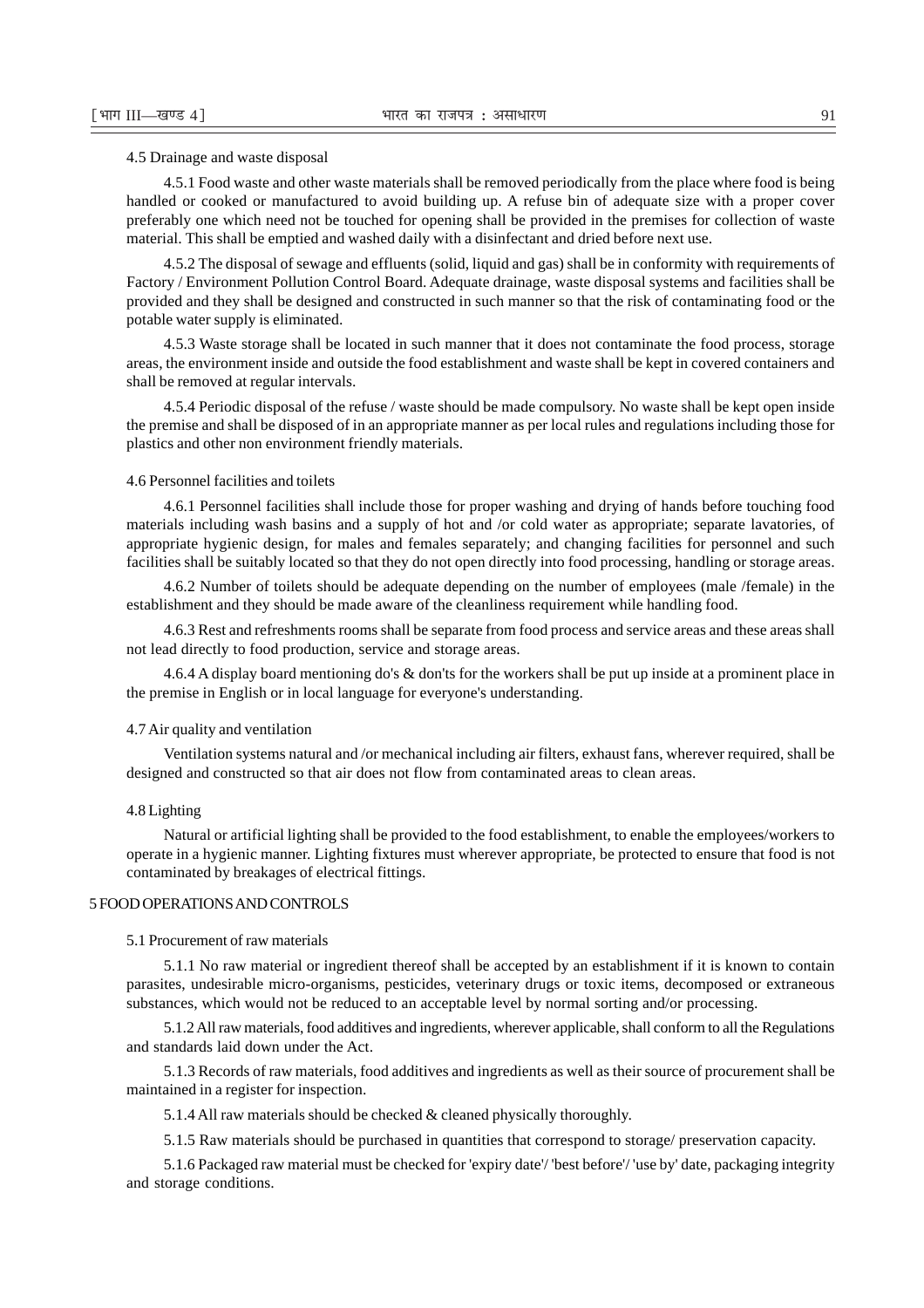5.1.7 Receiving temperature of potentially high risk food should be at or below 5 0C

5.1.8 Receiving temperature of frozen food should be -18 0C or below.

5.2 Storage of raw materials and food

5.2.1 Food storage facilities shall be designed and constructed to enable food to be effectively protected from contamination during storage; permit adequate maintenance and cleaning, to avoid pest access and accumulation.

5.2.2 Cold Storage facility, wherever required, shall be provided to raw, processed / packed food according to the type and requirement.

5.2.3 Segregation shall be provided for the storage of raw, processed, rejected, recalled or returned materials or products which will be distinguishably marked and secured. Raw materials and food shall be stored in separate areas from printed packaging materials, stationary, hardware and cleaning materials / chemicals.

5.2.4 Raw food, particularly meat, poultry and seafood products shall be cold stored separately from the area of work-in-progress, processed, cooked and packaged products. The conditions of storage in terms of temperature and humidity requisite for enhancing the shelf life of the respective food materials / products shall be maintained.

5.2.5 Storage of raw materials, ingredients, work-in-progress and processed / cooked or packaged food products shall be subject to FIFO (First in, First Out), FEFO (First Expire First Out) stock rotation system as applicable.

5.2.6 Containers made of non-toxic materials shall be provided for storage of raw materials, work-in-progress and finished / ready to serve products. The food materials shall be stored on racks / pallets such that they are reasonably well above the floor level and away from the wall so as to facilitate effective cleaning and prevent harbouring of any pests, insects or rodents.

#### 5.3 Food Processing / Preparation, Packaging and Distribution / Service

#### 5.3.1.Time and temperature control

5.3.1.1 The Food Business shall develop and maintain the systems to ensure that time and temperature are controlled effectively where it is critical to the safety and suitability of food. Such control shall include time and temperature of receiving, processing, cooking, cooling, storage, packaging, distribution and food service upto the consumer, as applicable.

5.3.1.2 Whenever frozen food / raw materials are being used / handled / transported, proper care should be taken so that defrosted / thawed material are not stored back after opening for future use.

5.3.1.3 If thawing is required then only required portion of the food should be thawed at a time.

5.3.1.4 Wherever cooking is done on open fire, proper outlets for smoke/steam etc. like chimney, exhaust fan etc. shall be provided.

#### 5.4 Food Packaging

5.4.1 Packaging materials shall provide protection for all food products to prevent contamination, damage and shall accommodate required labelling as laid down under the FSS Act & the Regulations there under.

5.4.2 For primary packaging (i.e packaging in which the food or ingredient or additive comes in direct contact with the packaging material), only Food grade packaging materials are to be used . For packaging materials like aluminium plastic and tin, the standards to be followed are as mentioned under the FSS Regulations and rules framed there under.

5.4.3 Packaging materials or gases where used, shall be non-toxic and shall not pose a threat to the safety and suitability of food under the specified conditions of storage and use.

#### 5.5 Food Distribution / Service

5.5.1 All critical links in the supply chain need to be identified and provided for to minimize food spoilage during transportation. Processed / packaged and / or ready-to-eat food shall be protected as per the required storage conditions during transportation and / or service.

5.5.2 Temperatures and humidity which are necessary for sustaining food safety and quality shall be maintained. The conveyances and /or containers shall be designed, constructed and maintained in such manner that they can effectively maintain the requisite temperature, humidity, atmosphere and other conditions necessary to protect food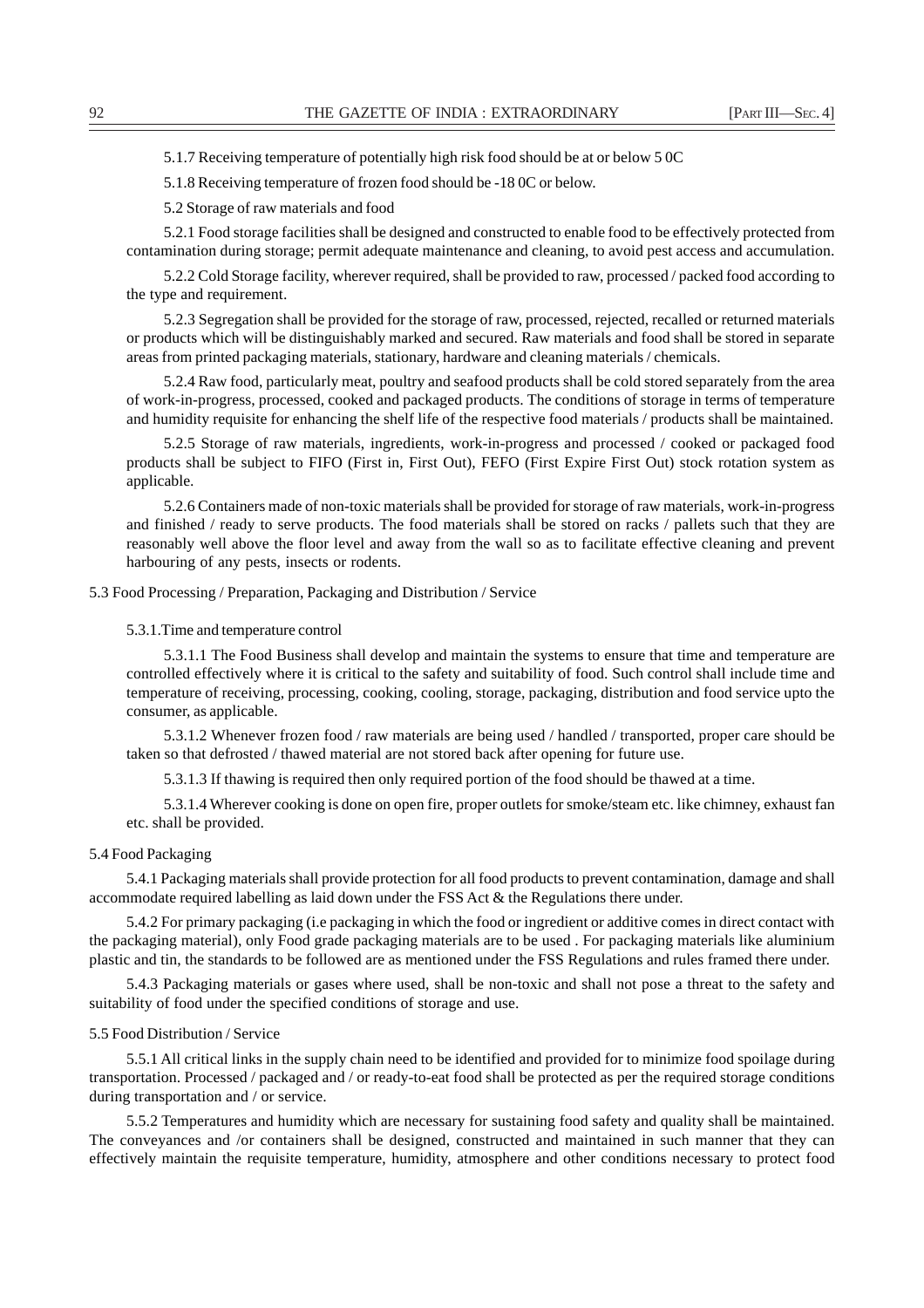conveyances and / or containers used for transporting / serving foodstuffs shall be non toxic, kept clean and maintained in good condition in order to protect foodstuffs from any contamination.

5.5.3 Receptacles in vehicles and / or containers shall not be used for transporting anything other than foodstuffs where this may result in contamination of foodstuffs. Where the same conveyance or container is used for transportation of different foods, or high risk foods such as fish, meat, poultry, eggs etc., effective cleaning and disinfections shall be carried out between loads to avoid the risk of cross- contamination. For bulk transport of food, containers and conveyances shall be designated and marked for food use only and be used only for that purpose.

#### 6 Management and Supervision

6.1 A detailed Standard Operating Procedure (SOP) for the processing of food as well as its packing, despatch and storage will be developed for proper management which in turn would help in identifying any problem and the exact point, so that damage control would be faster.

6.2 The Food Business shall ensure that technical managers and supervisors have appropriate qualifications, knowledge and skills on food hygiene principles and practices to be able to ensure food safety and quality of its products, judge food hazards, take appropriate preventive and corrective action, and to ensure effective monitoring and supervision.

#### 7 Food Testing Facilities

7.1 A well equipped, laboratory for testing of food materials / food for physical, microbiological and chemical analysis in accordance with the specification/standards laid down under the rules and regulations shall be in place inside the premise for regular / periodic testing and when ever required.

7.2 In case of any suspicion or possible contamination, food materials / food shall be tested before dispatch from the factory.

7.3 If there is no in house laboratory facility, then regular testing shall be done through an accredited lab notified by FSSAI . In case of complaints received and if so required, the company shall voluntarily do the testing either in the inhouse laboratory or an accredited lab or lab notified by FSSAI.

#### 8 Audit, Documentation and Records

8.1 A periodic audit of the whole system according to the SOP shall be done to find out any fault / gap in the GMP / GHP system.

8.2 Appropriate records of food processing / preparation, production / cooking, storage, distribution, service, food quality, laboratory test results, cleaning and sanitation, pest control and product recall shall be kept and retained for a period of one year or the shelf-life of the product, whichever is more.

#### 9 SANITATION AND MAINTENANCE OF ESTABLISHMENT PREMISES

#### 9.1 Cleaning and Maintenance

9.1.1 A cleaning and sanitation programme shall be drawn up and observed and the record thereof shall be properly maintained, which shall indicate specific areas to be cleaned, cleaning frequency and cleaning procedure to be followed, including equipment and materials to be used for cleaning. Equipments used in manufacturing will be cleaned and sterilized at set frequencies.

9.1.2 Cleaning chemicals shall be handled and used carefully in accordance with the instructions of the manufacturer and shall be stored separately away from food materials, in clearly identified containers, to avoid any risk of contaminating food.

#### 9.2 Pest Control Systems

9.2.1 Food establishment, including equipment and building shall be kept in good repair to prevent pest access and to eliminate potential breeding sites. Holes, drains and other places where pests are likely to gain access shall be kept in sealed condition or fitted with mesh / grills / claddings or any other suitable means as required and animals, birds and pets shall not be allowed to enter into the food establishment areas/ premises.

9.2.2 Food materials shall be stored in pest-proof containers stacked above the ground and away from walls.

9.2.3 Pest infestations shall be dealt with immediately and without adversely affecting the food safety or suitability. Treatment with permissible chemical, physical or biological agents, within the appropriate limits, shall be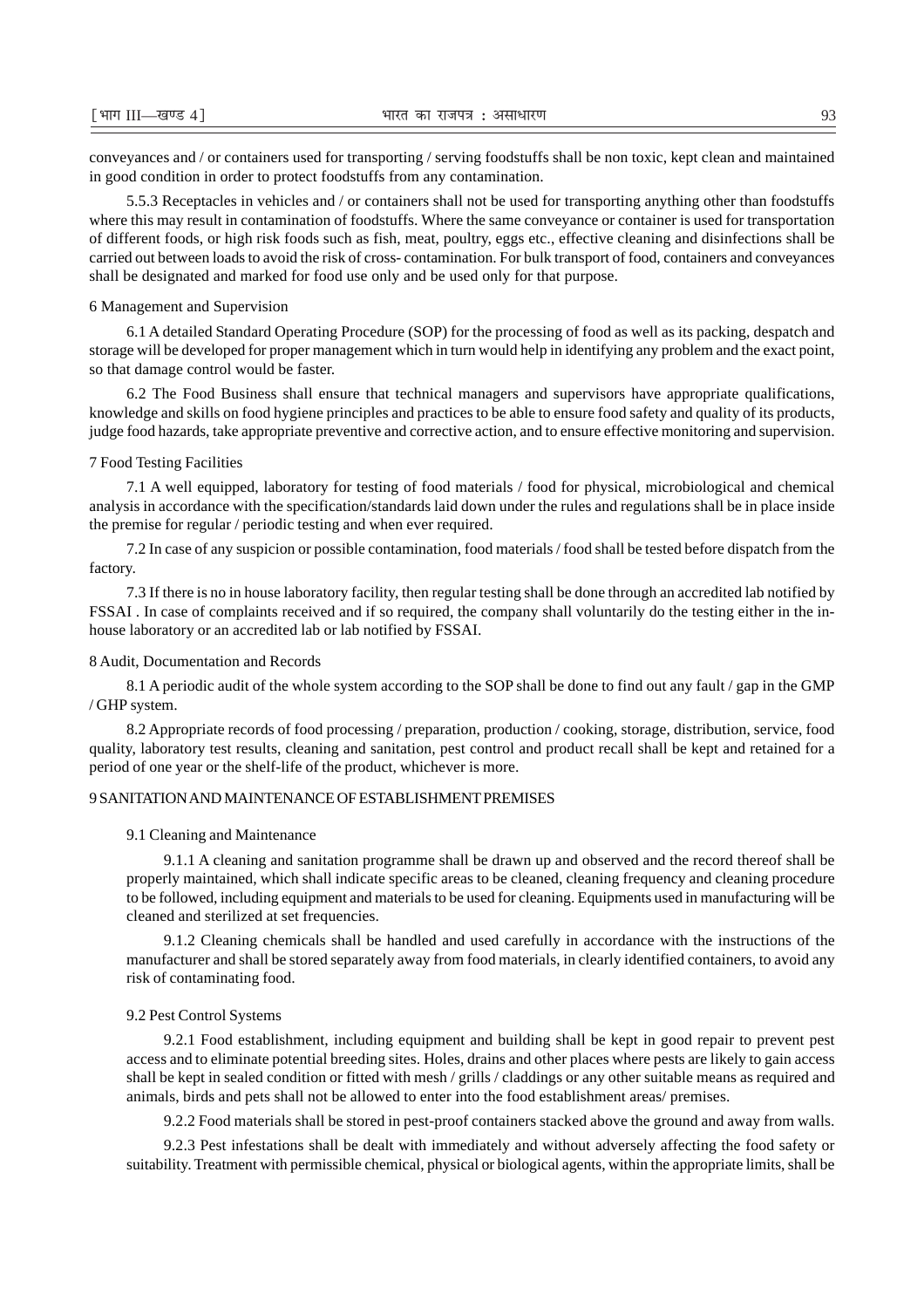carried out without posing a threat to the safety or suitability of food. Records of pesticides / insecticides used along with dates and frequency shall be maintained.

#### 10 PERSONAL HYGIENE

#### 10.1 Health Status

10.1.1 Personnel known, or believed, to be suffering from, or to be a carrier of a disease or illness likely to be transmitted through food, shall not be allowed to enter into any food handling area . The Food Business shall develop system, whereby any person so affected, shall immediately report illness or symptoms of illness to the management and medical examination of a food handler shall be carried out apart from the periodic checkups, if clinically or epidemiologically indicated.

10.1.2 Arrangements shall be made to get the food handlers / employees of the establishment medically examined once in a year to ensure that they are free from any infectious, contagious and other communicable diseases. A record of these examinations signed by a registered medical practitioner shall be maintained for inspection purpose.

10.1.3 The factory staff shall be compulsorily inoculated against the enteric group of diseases as per recommended schedule of the vaccine and a record shall be kept for inspection.

10.1.4 In case of an epidemic, all workers are to be vaccinated irrespective of the scheduled vaccination.

#### 10.2 Personal Cleanliness

10.2.1 Food handlers shall maintain a high degree of personal cleanliness. The food business shall provide to all food handlers adequate and suitable clean protective clothing, head covering, face musk, gloves and footwear and the food business shall ensure that the food handlers at work wear only clean protective clothes, head covering and footwear every day.

10.2.2 Food handlers shall always wash their hands with soap and clean potable water, disinfect their hands and then dry with hand drier or clean cloth towel or disposable paper at the beginning of food handling activities immediately after handling raw food or any contaminated material, tools, equipment or work surface, where this could result in contamination of other food items or after using the toilet.

10.2.3 Food handlers engaged in food handling activities shall refrain from smoking, spitting, chewing, sneezing or coughing over any food whether protected or unprotected and eating in food preparation and food service areas.

10.2.4 The food handlers should trim their nails and hair periodically, do not encourage or practice unhygienic habits while handling food.

10.2.5 Persons working directly with and handling raw materials or food products shall maintain high standards of personal cleanliness at all times. In particular:

a) they shall not smoke, spit, eat or drink in areas or rooms where raw materials and food products are handled or stored;

b) wash their hands at least each time work is resumed and whenever contamination of their hands has occurred; e.g. after coughing / sneezing, visiting toilet, using telephone, smoking etc.

c) avoid certain hand habits - e.g. scratching nose, running finger through hair, rubbing eyes, ears and mouth, scratching beard, scratching parts of bodies etc.- that are potentially hazardous when associated with handling food products, and might lead to food contamination through the transfer of bacteria from the employee to product during its preparation. When unavoidable, hands should be effectively washed before resuming work after such actions.

#### 10.3 Visitors

10.3.1 Generally visitors should be discouraged from going inside the food handling areas. Proper care has to be taken to ensure that food safety & hygiene is not getting compromised due to visitors in the floor area.

10.3.2 The Food Business shall ensure that visitors to its food manufacturing, cooking, preparation, storage or handling areas must wherever appropriate, wear protective clothing, footwear and adhere to the other personal hygiene provisions envisaged in this section.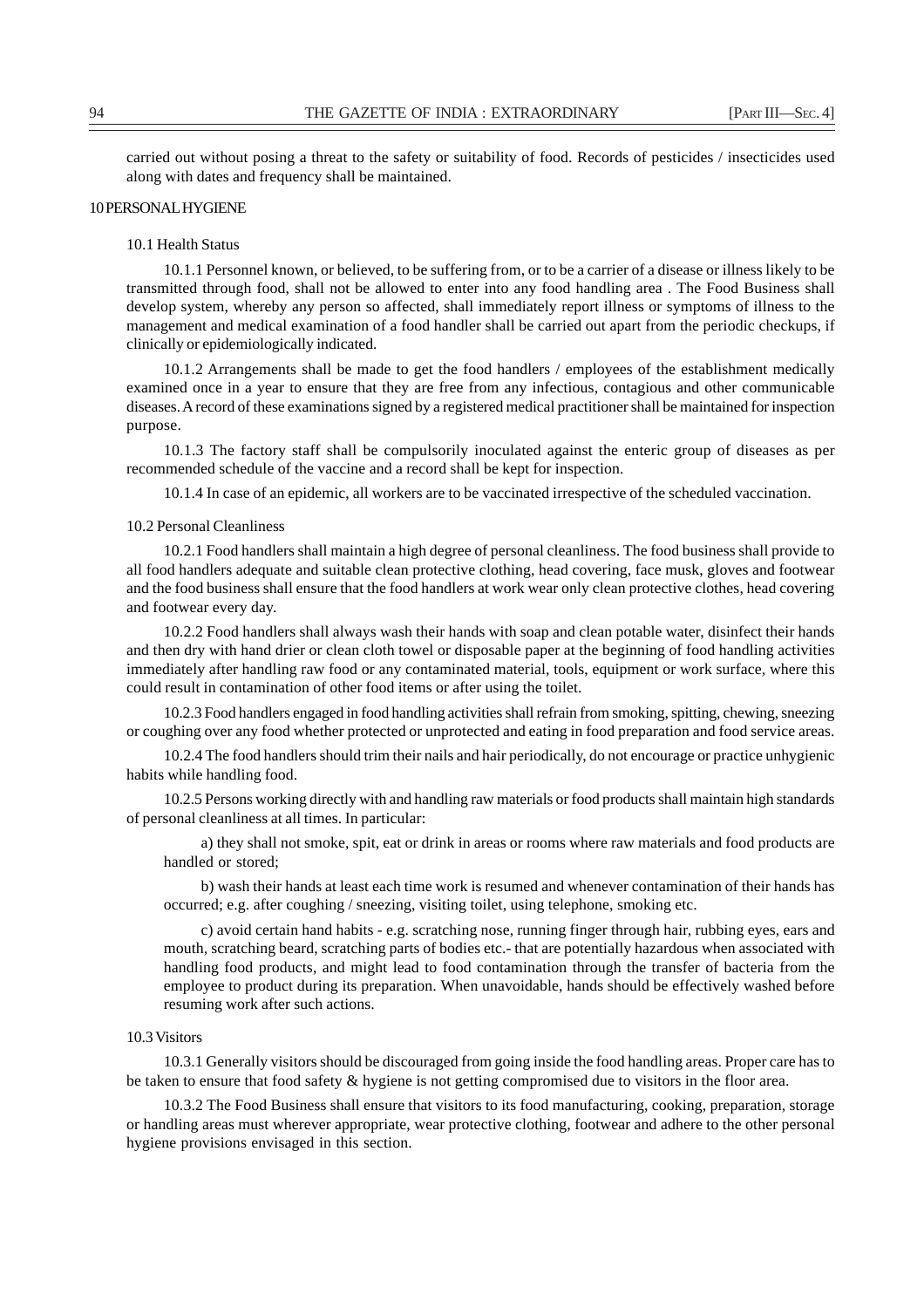#### 11 PRODUCT INFORMATION AND CONSUMER AWARNESS

 All packaged food products shall carry a label and requisite information as per provisions of Food Safety and Standards Act, 2006 and Regulations made there under so as to ensure that adequate and accessible information is available to the each person in the food chain to enable them to handle, store, process, prepare and display the food products safely and correctly and that the lot or batch can be easily traced and recalled if necessary.

#### 12 TRAINING

12.1 The Food Business shall ensure that all food handlers are aware of their role and responsibility in protecting food from contamination or deterioration. Food handlers shall have the necessary knowledge and skills which are relevant to food processing / manufacturing, packing, storing and serving so as to ensure the food safety and food quality.

12.2 The Food Business shall ensure that all the food handlers are instructed and trained in food hygiene and food safety aspects along with personal hygiene requirements commensurate with their work activities, the nature of food, its handling, processing, preparation, packaging, storage, service and distribution.

12.3 Periodic assessments of the effectiveness of training, awareness of safety requirements and competency level shall be made, as well as routine supervision and checks to ensure that food hygiene and food safety procedures are being carried out effectively.

12.4 Training programmes shall be routinely reviewed and updated wherever necessary.

#### PART-III

### (*See* Regulation 2.1.2.(1)(5))

Specific Hygienic and Sanitary Practices to be followed by Food Business Operators engaged in manufacture, processing, storing and selling of Milk and Milk Products

In addition to Part-II, the dairy establishment in which dairy based food is being handled, processed, manufactured, stored, distributed and ultimately sold by the food business operator, and the persons handling them should conform to the sanitary and hygienic requirement, food safety measures and other standard as specified below.

#### I. SANITARY REQUIREMENTS

1. Dairy Establishments shall have the following:

(a) Facilities for the hygienic handling and protection of raw materials and of non-packed or non-wrapped dairy products during loading and unloading, transport & storing including Bulk Milk cooling facilities.

(b) Special watertight, non-corrodible containers to put raw materials or dairy products intended for human consumption. Where such raw materials or dairy products are removed through conduits, these shall be constructed and installed in such a way so as to avoid any risk of contamination of other raw materials or dairy products;

(c) a waste water disposal system which is hygienic and approved ;

(d) facilities for cleaning & disinfecting of tanks used for transporting dairy products and raw milk. These containers have to be cleaned after every use.

2. The occupier of a dairy establishment shall take appropriate measures to avoid cross-contamination of dairy products in accordance with the cleaning program as specified in point 9.1 of Part II.

3. Where a dairy establishment produces food stuffs containing dairy products together with other ingredients, which have not undergone heat treatment or any other treatment having equivalent effect, such dairy products and ingredients shall be stored separately to prevent cross-contamination.

4. The production of heat-treated milk or the manufacture of milk-based products, which might pose a risk of contamination to other dairy products, shall be carried out in a clearly separated working area.

5. Equipment, containers and installations which come into contact with dairy products or perishable raw materials used during production shall be cleaned and if necessary disinfected according to a verified and documented cleaning programme.

6. Equipment, containers, instruments and installations which come in contact with microbiologically stable dairy products and the rooms in which they are stored shall be cleaned and disinfected according to a verified and documented Food Safety management programme drawn up by the owner/occupier of the dairy establishment.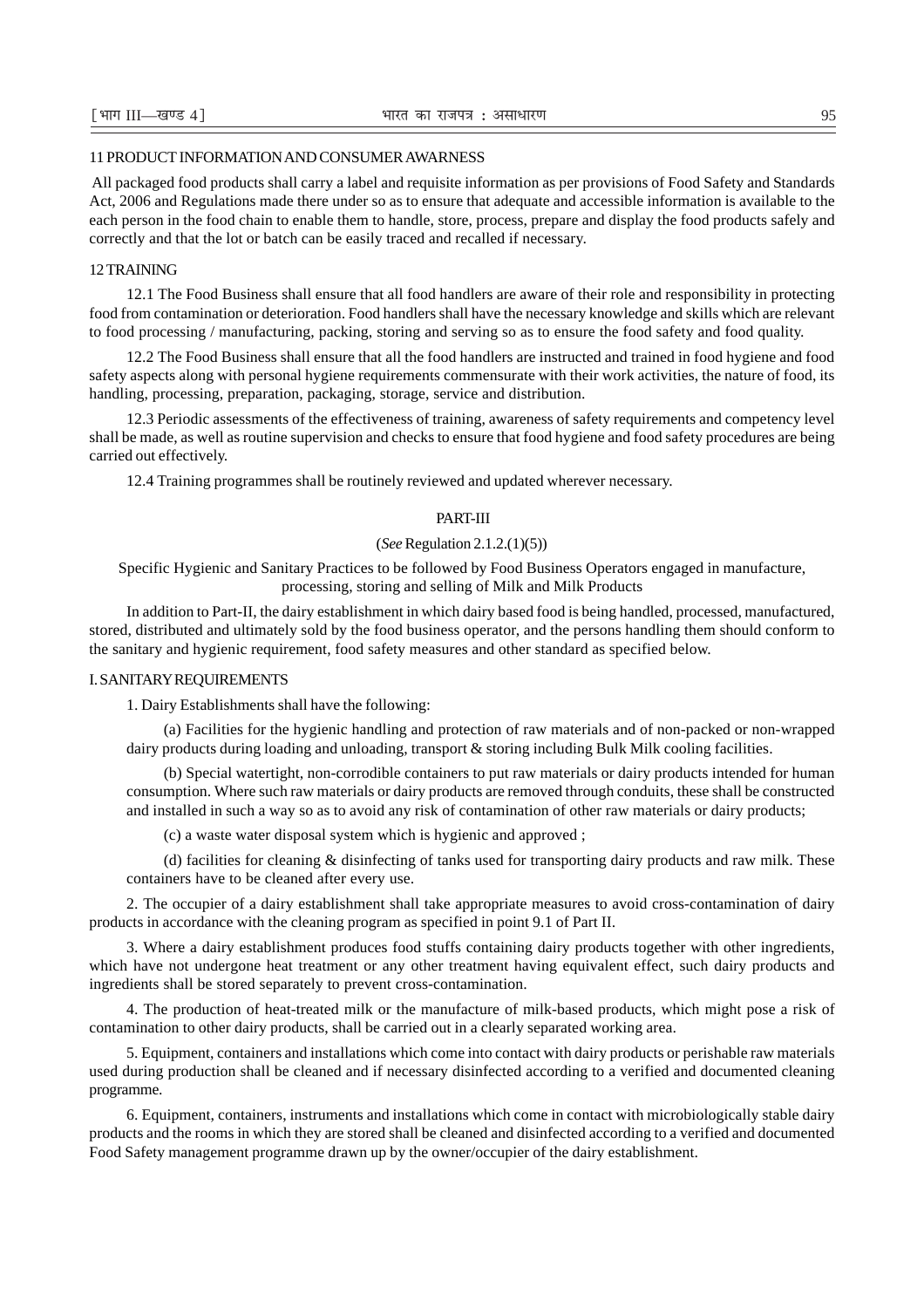7. Disinfectants and similar substances used shall be used in such a way that they do not have any adverse effects on the machinery, equipment, raw materials and dairy products kept at the dairy establishment. They shall be in clearly identifiable containers bearing labels with instructions for their use and their use shall be followed by thorough rinsing of such instruments and working equipment with potable water, unless supplier's instructions indicate otherwise.

#### II. PERSONAL HYGIENE REQUIREMENTS

1. The Food Business Operator shall employ those persons only in such an establishment to work directly with and handle raw materials or dairy products if those persons have proved to the occupier's satisfaction by means of a medical certificate, on recruitment, that there is no medical impediment to their employment in that capacity.

2. Persons working directly with and handling raw materials or dairy products shall maintain the highest standards of personal cleanliness at all times. In particular they shall

(a) wear suitable, clean working clothes and headgear which completely encloses their hair;

(b) wash their hands at least each time work is resumed and whenever contamination of their hands has occurred; e.g. after coughing / sneezing, visiting toilet, using telephone, smoking etc.

(c) cover wounds to the skin with a suitable waterproof dressing. No person with injury on hand, even with dressing, shall be placed in any product making/handling section.

(d) avoid certain hand habits - e.g. scratching nose, running finger through hair, rubbing eyes, ears and mouth, scratching beard, scratching parts of bodies etc. that are potentially hazardous when associated with handling dairy products, and might lead to food contamination through the transfer of bacteria from the employee to product during its preparation. When unavoidable, hands should be effectively washed before resuming work after such actions

#### III. .SANITARY REQUIREMENTS FOR STORAGE

1. Immediately after procuring, raw milk shall be placed in a clean place, which is suitably equipped so as to prevent any kind of contamination.

2. The cans/ containers made up of mild steel metal and plastic material used for storage and transportation of milk and milk products shall not be allowed.

3. If raw milk is brought to the dairy plant by a producer or farmer then it shall be ensured that he brings it within four hours of milking and it shall be cooled as soon as practicable to a temperature of 4ºC or lower and maintained at that temperature until processed.

4. Where raw milk is collected daily from a producer, it shall be cooled immediately to a temperature of 4ºC to 6ºC or lower and maintained at that temperature until processed;

5. When the pasteurization process is completed, pasteurized milk shall be cooled immediately to a temperature of 4ºC or lower.

6. Subject to Paragraph 7 below, any dairy product not intended to be stored at ambient temperature shall be cooled as quickly as possible to the temperature established by the manufacturer of that product as suitable to ensure its durability and thereafter stored at that temperature.

7. Where dairy products other than raw milk are stored under cooled conditions, their storage temperatures shall be registered and the cooling rate shall be such that the products reach the required temperature as quickly as possible.

8. The maximum temperature at which pasteurized milk may be stored until it leaves the treatment establishment shall not exceed 5ºC.

#### IV. WRAPPING AND PACKAGING

1. The wrapping and packaging of dairy products shall take place under satisfactory hygienic conditions and in rooms provided for that purpose.

2. The manufacture of dairy products and packaging operations may take place in the same room if the following conditions are satisfied: —

(a) The room shall be sufficiently large and equipped to ensure the hygiene of the operations;

(b) the wrapping and packaging shall have been brought to the treatment or processing establishment in protective cover in which they were placed immediately after manufacture and which protects the wrapping or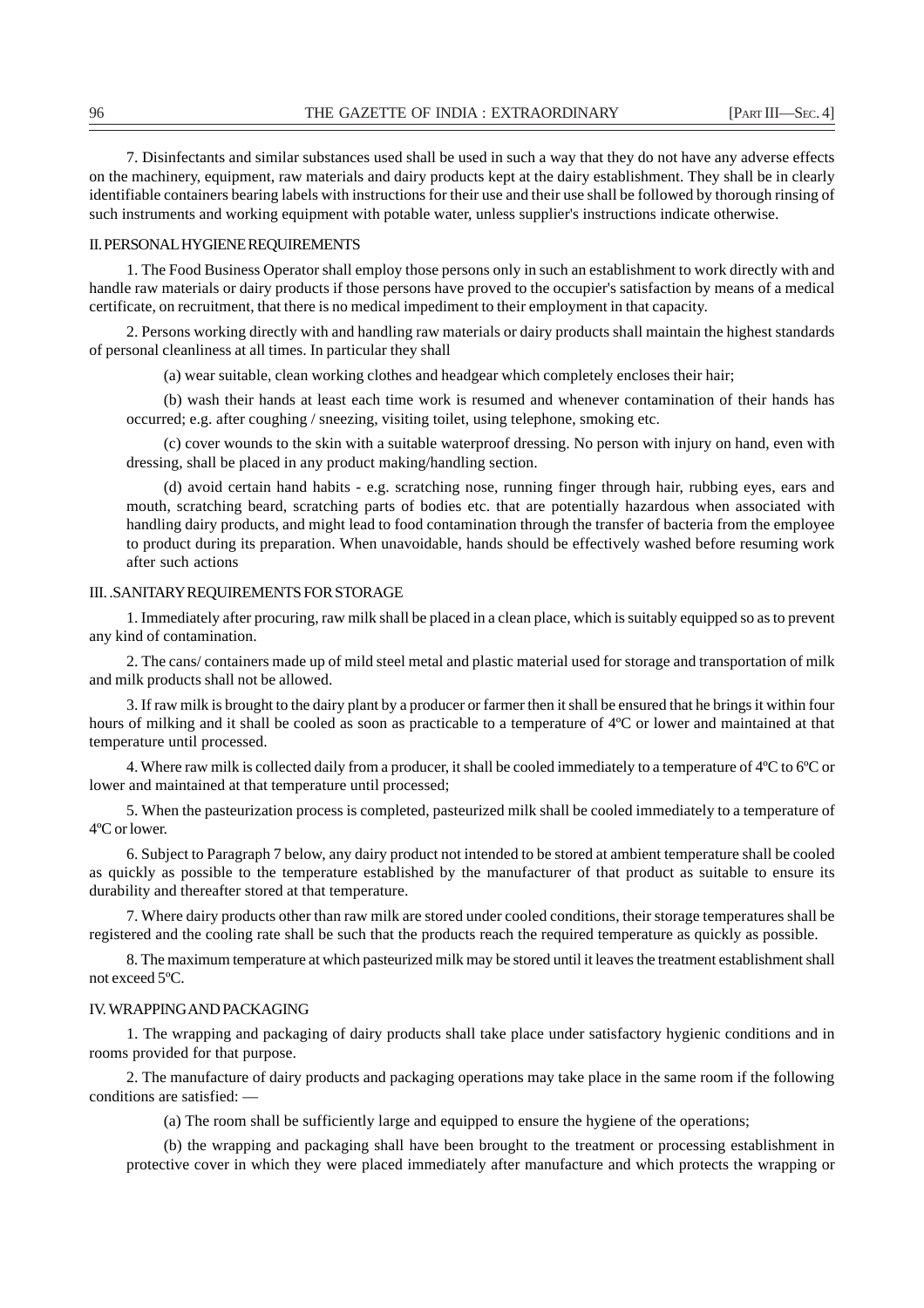packaging from any damage during transport to the dairy establishment, and they shall have been stored there under hygienic conditions in a room intended for that purpose;

(c) the rooms for storing the packaging material shall be free from vermin and from dust which could constitute an unacceptable risk of contamination of the product and shall be separated from rooms containing substances which might contaminate the products. Packaging shall not be placed directly on the floor;

(d) packaging shall be assembled under hygienic conditions before being brought into the room, except in the case of automatic assembly or packaging, provided that there is no risk of contamination of the products;

(e) packaging shall be done without delay. It shall be handled by separate group of staff having experience in handling and product wrapping and

(f) immediately after packaging, the dairy products shall be placed in the designated rooms provided for storage under required temperature.

3. Bottling or filling of containers with heat-treated milk and milk product shall be carried out hygienically.

4. Wrapping or packaging may not be re-used for dairy products, except where the containers are of a type which may be re-used after thorough cleaning and disinfecting.

5. Sealing shall be carried out in the establishment in which the last heat-treatment of milk or liquid milk-based products have been carried out, immediately after filling, by means of a sealing device which ensures that the milk is protected from any adverse effects of external origin on its characteristic. The sealing device shall be so designed that once the container has been opened, the evidence of opening remains clear and easy to check.

## **PART IV**

#### (*See* Regulation 2.1.2 (1)(5))

Specific Hygienic and Sanitary Practices to be followed by Food Business Operators engaged in manufacture, processing, storing and selling of Meat and Meat Products

#### A. Slaughter House

Food Business Operator which slaughters large animals and small animals including sheep and goat or poultry birds within the premises of his factory for production of meat/ meat products for supply / sale/ distribution to the public shall comply with the following requirements:—

#### 1. General Requirements:

1.1 No Objection Certificate to be obtained from local Authority before grant of license.

#### 2. Location of Premises:

Such establishments / Slaughter Houses should be linked to a meat market located away from Vegetable, fish or other food markets and shall be free from undesirable odour, smoke, dust or other contaminants. The premises shall be located at elevated level in a sanitary place.

#### 3. Premise requirements:

3.1 The slaughter house shall have a reception area/animal holding yard/resting yard, lairage, slaughter hall, side halls for hide collection, paunch collection, offals collection, and separation, holding room for suspected/ condemned carcass, by-product harvesting, refrigeration room/cold room etc.

3.2 Every such establishment / Slaughter House shall make separate provision in the slaughter hall for the slaughter of different species which are proposed to be slaughtered (like large animal viz; Cattle and Buffalo, Pigs and small animals like Sheep & Goat) and for different methods of slaughter (like Halal, Jewish and Jhatka). After every type of operation the slaughter house shall be cleaned, washed wiped/dried and sanitized thoroughly.

3.3 The slaughter house shall have separation between clean and dirty sections and shall be so organized that from the introduction of a live animal into the slaughter house up to the emergence of meat and offal classed as fit for human consumption there shall be a continuous forward movement without any possibility of reversal, intersection or overlapping between the live animal meat, and between meat and bye products or waste.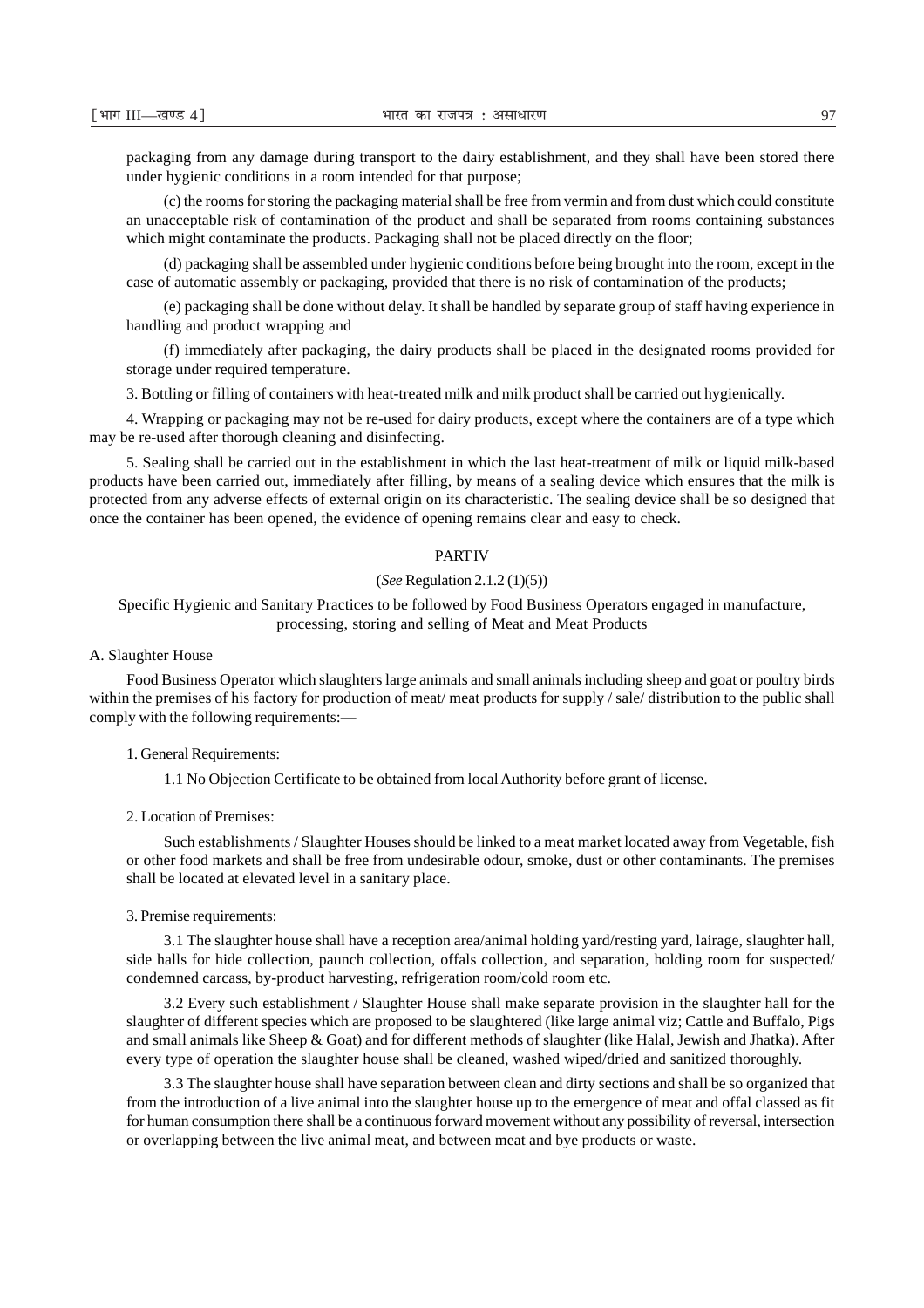3.4 The reception area/animal holding yard/ resting yard shall have facilities for watering and examining animals before they are sent to holding pens/lairage. Animals suspected of contagious or infectious diseases shall be segregated and kept in separate isolation pens which shall also be provided with arrangements for watering and feeding. After confirmation for any notifiable disease, the designated Veterinary Authority shall notify the disease as per the existing procedures. The resting yard must have overhead protective shelter.(This is not mandatory for registration category)

3.5 The lairage shall be adequate in size for the number of animals to be laired.

3.6 Separate space shall be provided for stunning (Wherever applicable), for collection of blood and for dressing of the carcasses. The slaughtering of an animal shall not be done in the sight of other animals. The dressing of the carcass shall not be done on the floor. Suitable hoists will be provided to hang the carcass before it is eviscerated.

3.7 All the floors in lairage, slaughter halls, work rooms, hanging rooms shall be of impervious and nonslippery material.

3.8 The internal walls will be paved with impervious glazed tiles up to 1 meter height in case of poultry and small ruminant animals and 5 meter height in case of large ruminant animals . The walls and floors should be epoxy coated so as to avoid accumulation/absorption of dust, blood/meat particles, microbial/fungal growth.

3.9 Ceiling or roofs shall be so constructed and finished so as to minimise condensation, mould development, flaking and accumulation of dirt.

3.10 Suitable and sufficient accommodation shall be provided for segregation, storage and disposal of condemned meat.

3.11 The establishments / Slaughter Houses shall be so constructed and maintained as to permit hygienic production.

3.12 Windows, doors and other openings suited to screening shall be fly proof. All doors shall have strong springs so that they may close automatically.

3.13 All operations in connection with the preparation or packing of meat / meat food products shall be carried out under hygienic conditions. No portion of the establishments / Slaughter Houses premises shall ever be used for living or sleeping purposes unless it is separated from the factory by a wall.

3.14 There shall be efficient drainage and plumbing systems and all drains and gutters shall be properly and permanently installed. There shall be provision for the disposal of refuse.

3.15 The drainage system for blood shall either be underground with facility for easy cleaning or a portable receptacle with lid. All drainages will have traps and screens so as to prevent entry of scavengers like rats, mice, vermin etc.

3.16 The rooms and compartments where edible products are handled shall be separate and distinct from the rooms and compartments for inedible products.

3.17 Suitable and separate space shall be provided for the storage of hides and skins. This room shall have a separate exit.

3.18 A constant and sufficient supply of clean potable cold water with pressure hose pipes and supply of hot water should be made available in the slaughter hall during working hours.

3.19 Suitable and sufficient facilities shall be provided for persons working in the slaughter house for changing their clothes and cleaning their footwear, and cleaning their hands before entering rooms used for the preparation and storage of meat.

3.20 Provision for latrines, toilets and change rooms will be made . Sufficient number of latrines, urinals, washbasins and bathrooms for each sex shall be provided.

3.21 Suitable and sufficient facilities shall be provided in convenient places within the slaughter house for the sterilisation of knives and sharpner (mushtala) and other equipment used in the slaughter house. The knives and sharpner (mushtala) shall be of stainless steel only.

3.22 Whenever cooking is done on open fire, chimneys shall be provided for removal of smoke and soot.

3.23 Whenever the dressed meat is not used up for the preparation of meat food products and some portion has to be stored without further immediate processing, such storage shall be in a room maintained at  $0^{\circ}$  C to  $2^{\circ}$ C.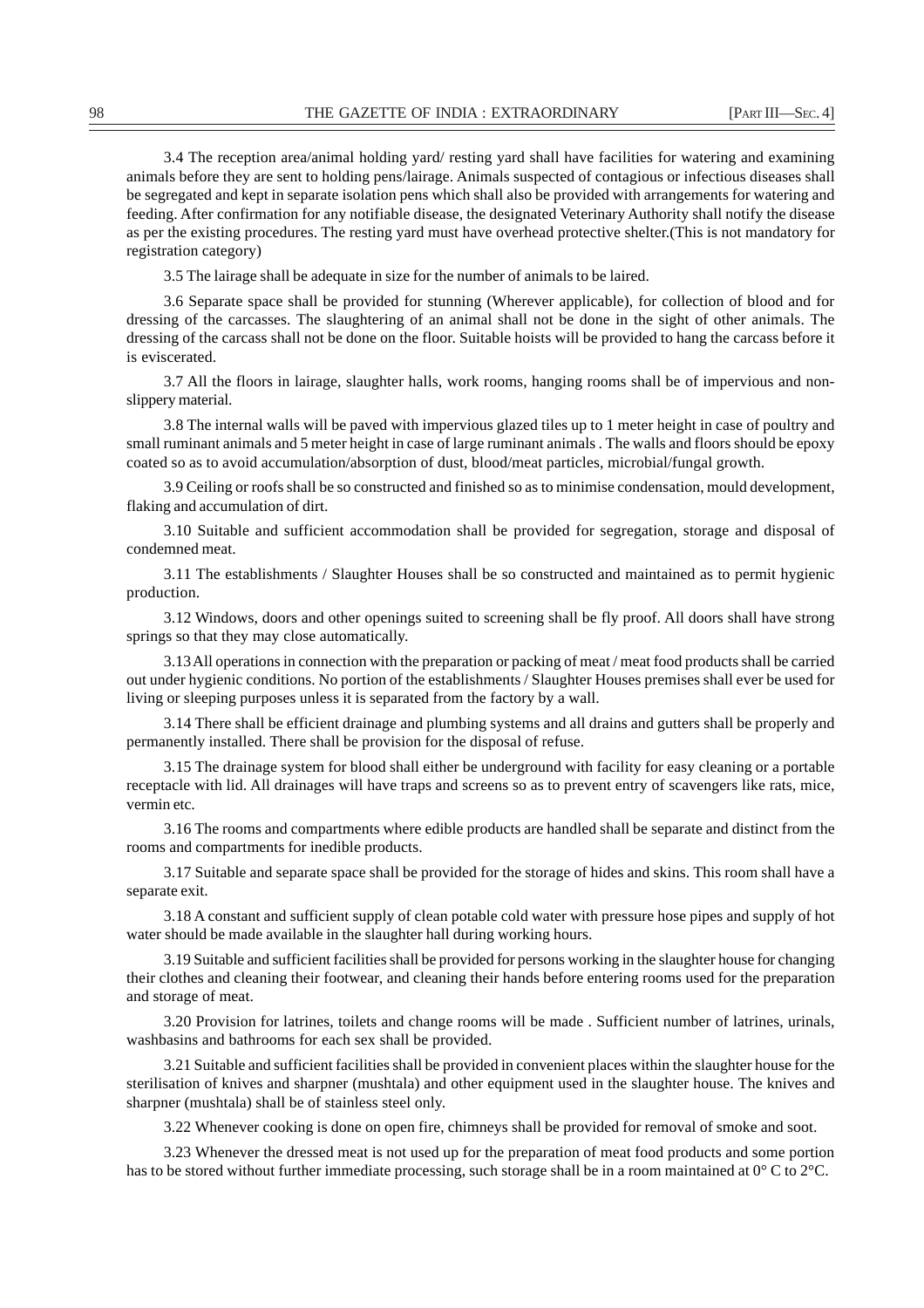3.24 All slaughter house refuse and waste materials will be suitably processed to prepare animal bye products or dumped in pits that are suitably covered so as to prevent its access to scavengers. For large slaughter houses, a suitable provision of Effuent Treatment Plant will be made.

3.25 In case of small slaughter houses, waste material should be composted which can be used for manure purpose and in case of large slaughter houses, waste material should be rendered (cooked) in a rendering plant to produce meat, bone meal and inedible fats.

3.26 Suitable and sufficient facilities shall be provided for the isolation of meat requiring further examination by the authorised veterinary officer in a suitable laboratory (within the premises of the slaughter house).

3.27 Consistent with the size of the factory and volume and variety of meat food products manufactured, a laboratory shall be provided, equipped and staffed with qualified (chemist/analyst and Veterinary Microbiologist) and trained personnel. The licensing authority shall accord approval of the laboratory after inspection.

3.28 The Chemist/analyst shall have passed graduation with Chemistry as one subject and the. Veterinary Microbiologist shall be a qualified veterinarian with two years of experience in Meat analysis or having degree of Master in Veterinary Public Health with specialization in Meat Hygiene.

3.29. Adequate natural or artificial lighting should be provided throughout the abattoir/ meat processing unit. Where appropriate, the lighting should not alter colours and the intensity should not be less than 540 Lux (50 foot candles) at all inspection points, 220 Lux (20 foot candles) in work rooms and 110 Lux (10 foot candles) in other areas. Light bulbs and fixtures suspended over meat in any stage of production should be of safety type and protected to prevent contamination of meat in case of breakage. As far as possible meat inspection shall be carried out in day light. Every abattoir shall be provided with well distributed artificial light.

#### 4. Sanitary Practices:

4.01 Every part of the internal surface above the floor or pavement of such slaughter house shall be washed thoroughly with hot lime wash within the first 10 days of March, June, September and December. Every part of the floor or pavement of the slaughter house and every part of the internal surface of every wall on which any blood or liquid refuse or filth may have been spilt or splashed or with which any offensive or noxious matter have been brought into contact during the process of slaughtering, dressing and cutting, shall be thoroughly cleaned, washed with water, wiped/dried and disinfectant within three hours after the completion of slaughter.

4.02 Rooms and compartments in which animals are slaughtered or any product is processed or prepared shall be kept sufficiently free from steam, vapours and moisture and obnoxious odours so as to ensure clean and hygienic operations. This will also apply to overhead structures in those rooms and compartments.

4.03 All parts of the establishments / Slaughter Houses shall always be kept clean, adequately lighted and ventilated and shall be regularly cleaned, and disinfected. The floorings shall be impervious and washed daily. Lime washing, colour washing or painting as the case may be, shall be done at least once in every twelve months.

4.04 All yards, outhouses, stores and all approaches to the establishments / Slaughter Houses shall always be kept clean and in a sanitary condition.

4.05 Suitable and sufficient receptacles furnished with closely fitted covers shall be provided for collection and removal of all garbage, filth and refuse from the slaughter house at a convenient time to a place away from the factory for disposal.

4.06 All blood , manure, garbage, filth or other refuse from any animal slaughtered and the hide, fat, viscera and offal there from, shall be removed from the slaughter house within 8 hours after the completion of the slaughtering and in such a manner and by such means as will not cause nuisance at the premises or elsewhere. Every such vessel or receptacle shall be thoroughly cleaned and disinfected immediately after use and shall be kept thoroughly clean when not in actual use.

4.07 The inner side of the skin shall not be rubbed or caused to be rubbed upon the ground within any portion of the slaughter hall. Hides and skins shall not be dragged within the slaughter hall. No gut-scraping, tripe cleaning, manufacture or preparation of meat food products, household washing of clothes or work of any nature other than is involved in the slaughter and dressing of the carcass shall be permitted in any slaughter hall except in the adjuncts to the slaughter hall intended for these products and purposes.

4.08 The premises shall be cleaned thoroughly with disinfectants, one day in advance of production of meat food products and the equipments shall be sterilized/sanitized before use. The rooms and compartments in which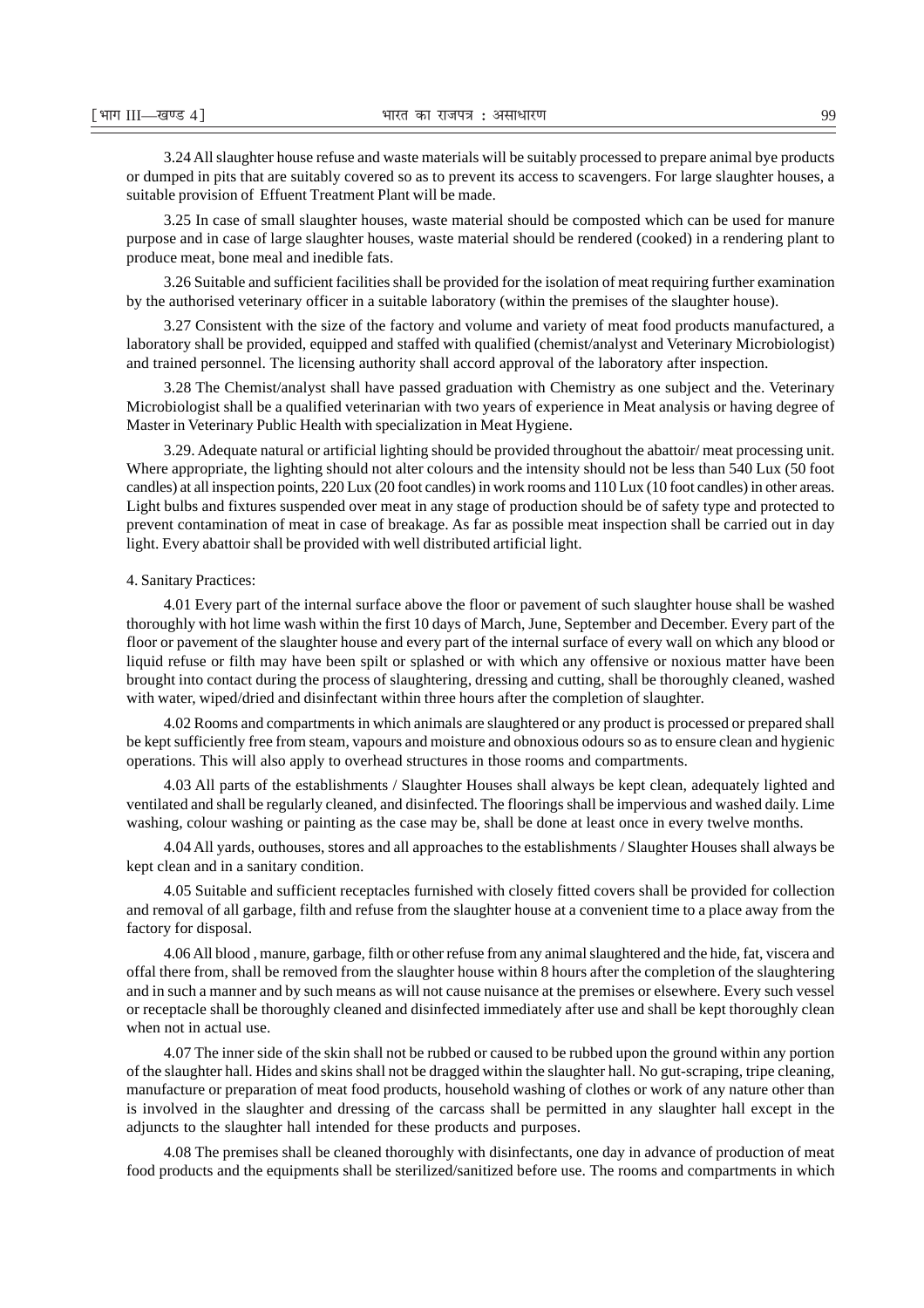any meat food product is prepared or handled shall be free from dust and from odours emanating from dressing rooms, toilet rooms, catch basins, hide cellars, casing rooms and livestock pens.

4.09 Every practicable precaution shall be taken to exclude flies, rats, mice and vermin from the establishments / Slaughter Houses. The use of poisons for any purpose in rooms or compartments where any unpacked product is stored or handled is forbidden. The use of approved bait poisons in hide cellars, compartments where inedible products are stored, outhouses or similar buildings containing canned products is, however, not forbidden.

4.10 It shall be ensured that dogs, cats or birds do not have access to the slaughter hall. Open areas in the factory shall have covered wire rope netting to prevent carrion birds from access to the slaughter hall or the factory.

4.11 Water used in the establishments / Slaughter Houses shall be potable and suitable arrangements shall be made for ensuring potability of water if bore well water is used for production of meat and meat products. If required by the licensing authority, the water shall be got examined chemically and bacteriologic ally by a recognised laboratory. The water quality shall comply the standards prescribed by the licensing Authority.

4.12 Warm meat' meant for immediate sale need not be stored in cool conditions. It can be transported in a hygienic and sanitary condition in clean insulated containers with covers (lids) to the meat shops/selling units with precautions to ensure that no contamination/cross contamination or deterioration takes place.

#### 5. Equipment & Machinery:

5.1 The equipment and fittings in slaughter hall except for chopping blocks, cutting boards and brooms, shall be of such material and of such construction as to enable them to be kept clean. The implements shall be of metal or other cleanable and durable material resistant to corrosion.

5.2 No vessel, container or other equipment, the use of which is likely to cause metallic contamination injurious to health shall be employed in the preparation, packing or storage of meat food products. (Copper or brass vessels shall always be heavily lined. No iron or galvanised iron shall come in contact with meat food products).

#### 6. Personnel Hygiene:

6.1 No person suffering from infectious or contagious diseases shall be allowed to work in the factory. Arrangements shall be made to get the factory staff medically examined at such intervals as the licensing authority deems fit, to ensure that they are free from infectious, contagious and other diseases. A record of these examinations signed by a registered medical practitioner shall be maintained for inspection.

6.2 The staff shall be inoculated against the enteric group of diseases and a certificate thereof shall be kept for inspection.

6.3 In case of an epidemic, all workers should be inoculated or vaccinated.

6.4 The workers working in processing and preparation shall be provided with proper aprons and head wears which shall be clean. The management shall ensure that all workers are neat, clean and tidy.

#### (a) Animal Welfare

Animal welfare is a major concern in meat production. It is essential that animals be reared, handled, transported, and slaughtered using humane practices. A healthy and peaceful animal is an essential requirement for hygienic slaughter and safety of the meat product.

Careful handling of animals during loading / unloading, transportation and at slaughtering helps in improving the quality of meat and reduction in losses in the value of the carcass/meat.

#### 1. Pre Slaughter Handling of Animal:

Livestock are transported en masse from the farm to the slaughterhouse, a process called "live export". Depending on its length and circumstances, this exerts stress and injuries on the animals and some may die en route. Apart from being inhumane, unnecessary stress in transport may adversely affect the quality of the meat. In particular, the muscles of stressed animals are low in water and glycogen, and their pH fails to attain acidic values.

#### Transportation of Animals

Following requirements shall be satisfied for Transportation of Animals from a farm to the slaughter house.

1.0 General Conditions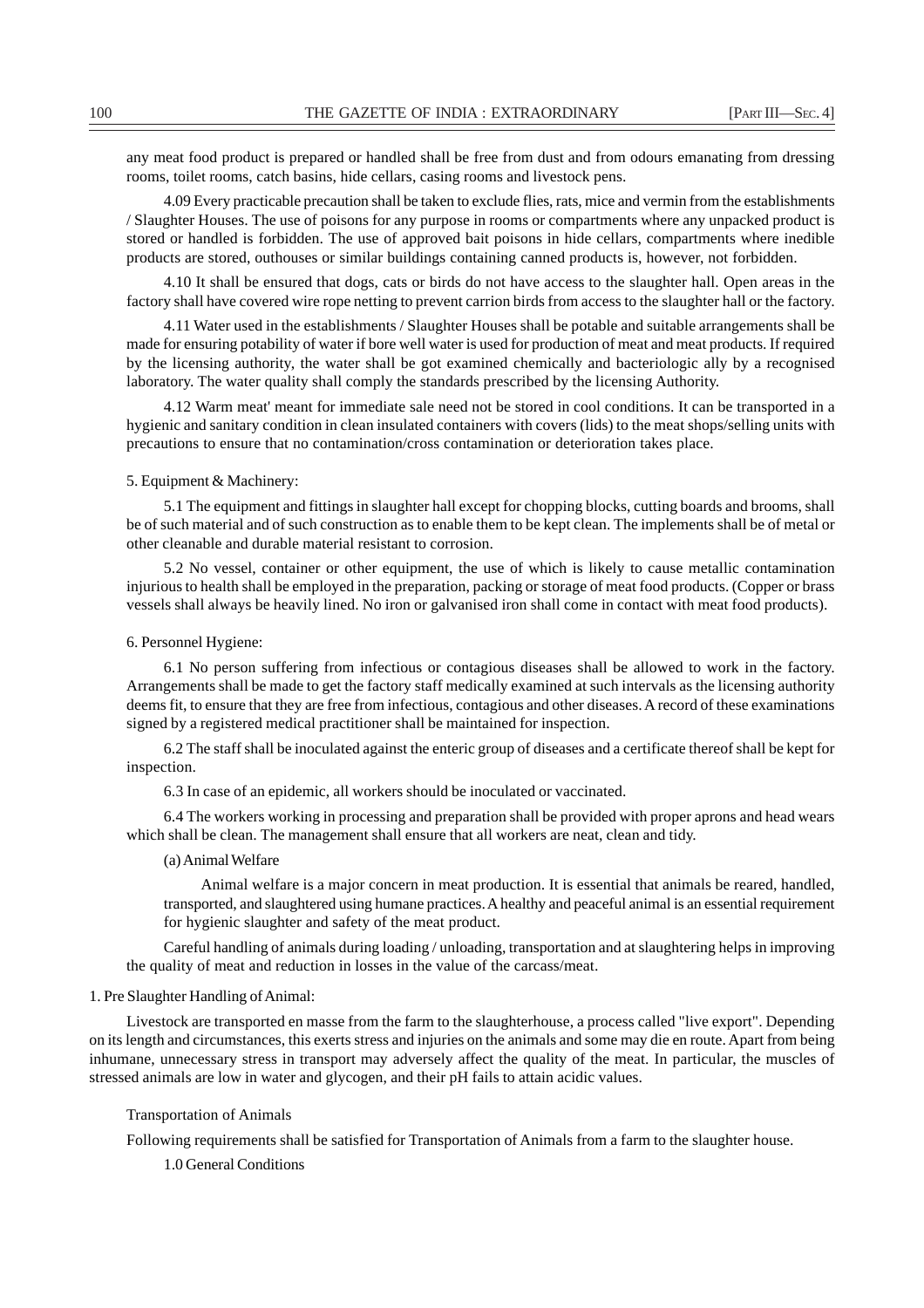1.1 Only healthy animals in good condition shall be transported unless they are meant for emergency slaughter. These animals should be certified by a qualified veterinary inspector for freedom from infectious diseases and ectoparasitic diseases and their fitness to undertake the journey.

1.2 When animals are to be transported from endemic areas of a disease to non-endemic areas, the animals should be given protective vaccination and kept in quarantine for 30 days, before transportation.

1.3 Female animals in advanced stages of pregnancy shall not be transported.

1.4 When transporting large animals particularly bears/bulls, special arrangements by providing suitable partitions should be made to protect the animals from infighting. Similar arrangements should also be made to protect the young ones from being crushed when they are transported.

1.5 To avoid exhaustion, the animals shall be given humane treatment and care during transportation. The animals shall not be bound or chained during transit and space provided for them shall be large enough to stand or lie.

1.6 An attendant along with first aid equipment shall accompany the animals in transit.

1.7 Before loading, the animals should not be fed heavily. Only light feed may be allowed. For journeys less than 12 hours no feed need be carried but for longer journeys sufficient feed shall be carried to last during the journey. Watering facilities shall be provided at regular intervals.

1.8 Light and heavy animals shall be separated by providing partitions; animals from different pens/sheds shall not be mixed during transportation. Male stock shall not be transported with female stock (adults).

1.9 All vehicles should be inspected for safety, suitability and cleanliness before loading the animals. The floor and walls should be undamaged and there should be no nails or sharp projections which may injure the animals.

1.10 The Vehicles should be thoroughly sprayed with suitable disinfectant before loading the animals.

1.11 A layer of clean sand to cover the floor to a thickness of not less than 6 cm shall be provided. This layer of sand shall be moistened with water during the summer months. During hot months arrangements shall be made to sprinkle water on the animals at frequent intervals. In winter, a 2-cm layer of clean sand with another 6-cm layer of whole-straw shall be provided.

1.12 Animals when driven for loading or unloading shall never be struck with stick. Driving could best be done by soft-rubber pipe.

1.13 If animals are to be transported in extreme cold or hot climate, it is preferable to transport them in covered Lorries on road so that they may not die or get exhausted or suffer from acute respiratory disease. Journey under such adverse climate shall be minimised.

1.14 Each consignment should bear a label showing the following particulars:

a) Number and kind of the animals loaded;

b) Name, address and telephone number, if any, of the consignor;

c) Name address and telephone number, if any, of the consignee;

d) Instructions regarding feeding and watering.

#### 2.0 Loading

2.1 Loading during extremes of temperatures shall be avoided.

2.2 Suitable ramp shall be provided for loading and unloading the animals. The floor of the ramp shall have cleats at intervals, so that animals do not slip as they climb or descend. The ramp shall be covered with straw to avoid slipping. At any time of loading and unloading the vehicle shall be kept clean to avoid slipping of animals. Bale

2.3 In case of railway wagons when loading is done on the platform, the door of the wagon may be used as ramp. In such cases, bales or bags of hay, agricultural wastes etc. may be placed on the either side of the dropped door to prevent the animals from getting their legs between the sides of the wagons and platform.

#### 3.0 Space Requirements

3.1 Overcrowding shall be avoided. Each animal shall have enough space to lie down.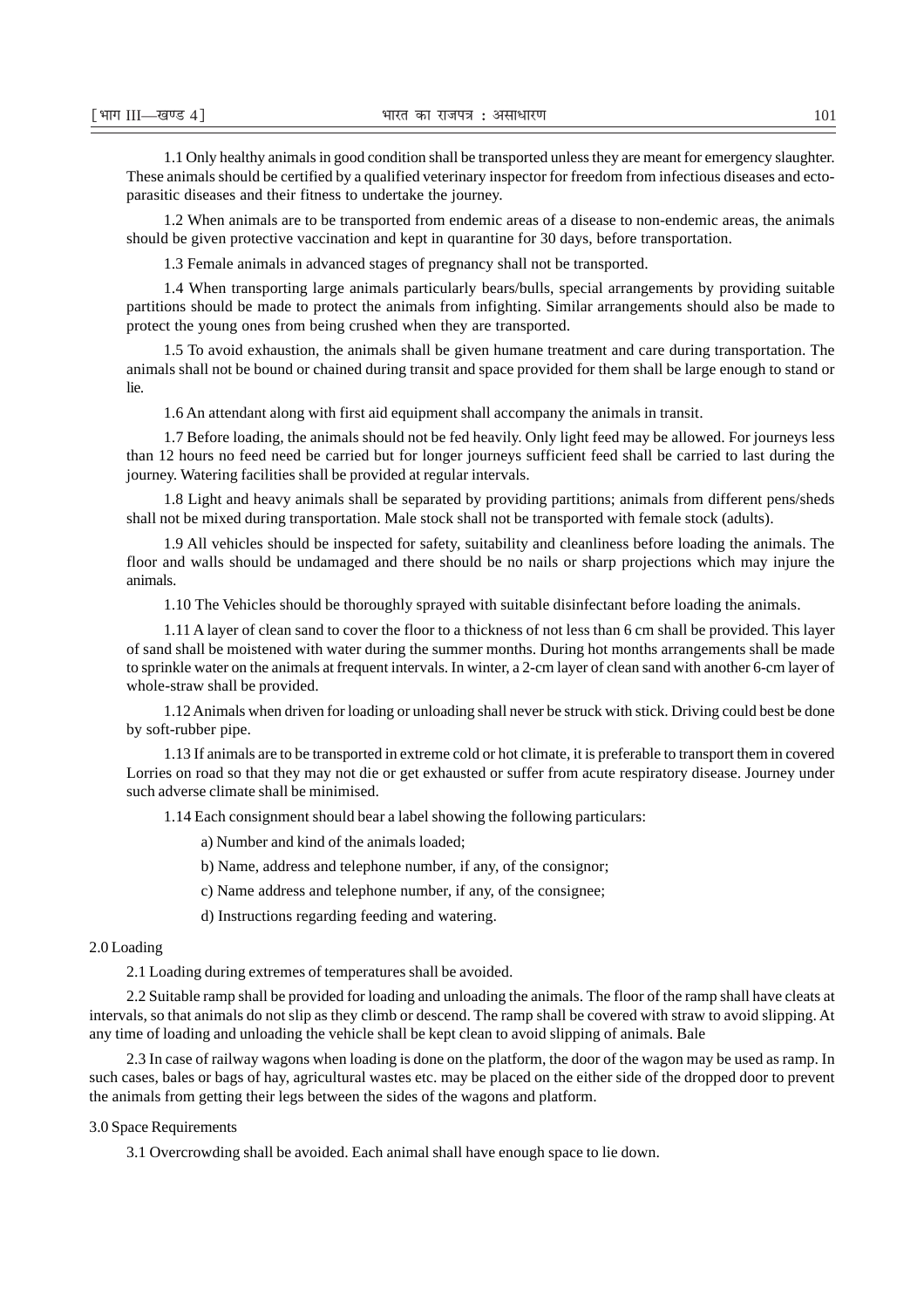3.2 Railway wagons shall not accommodate more animals than those specified in IS specifications.

3.3 The speed of truck transporting animals shall not exceed 40 kilometres per hour, avoiding jerks and jolts. The truck shall not load any other merchandise and shall avoid unnecessary stops on the road.

3.4 For journeys, exceeding 12 hours, the animals shall be transported by railway. Loading shall be done by evening.

#### 4.0 Slaughter:

Animals are slaughtered by being first stunned and then exsanguinated (bled out). Stunning can be effected through asphyxiating the animals with carbon dioxide, shooting them with a gun or a captive bolt pistol, or shocking them with electric current.

#### 4.1. Stunning:

Stunning before slaughter should be mandatory. By inducing unconsciousness and insensibility, stunning can avoid and minimise reactions of fear and anxiety as well as pain, suffering and distress among the animals concerned. Stunning methods induce temporary loss of consciousness and rely on prompt and accurate sticking procedures to cause death.

It is important that the equipment utilized for stunning and slaughter is maintained in good working condition and that all operators involved are well trained and have a positive attitude towards the welfare of animals.

Electrical stunning consists of passing electricity through the brain to produce instantaneous insensibility.

The following method of slaughter shall be considered humane:—

 (i) Mechanical stunning of cattle may be carried out by one of three methods; captive bolt stunning, mushroom head percussive stunning and pneumatic percussive stunning. For cattle, pneumatic stunning should be preferred and the optimum position is that the centre of the stunner should contact the animal at a point of intersection of lines drawn from the medial corners of the eyes and the base of the ears. The best position for pigs is on the midline just above eye level, with the host directed down the line of the spinal cord. The optimum position for sheep and goat is behind the poll, aiming towards the angle of the jaw. If an animal shows signs of regaining consciousness after the initial stun, the animal must be immediately killed by the use of a captive bolt gun.

 (ii) Electrical stunning - Electrical Head Stunners may be preferred for sheep and goat where both electrodes are placed on the head region. Water bath electrical stunning may be used for poultry birds. A low and controlled voltage must be maintained so that the stunning will not damage the heart and brain or cause physical disability and death to the animals. The minimum current level recommended for stunning are indicated in the table below.

| Species                                      | Minimum current levels for head-only stunning |
|----------------------------------------------|-----------------------------------------------|
| Cattle                                       | $1.5 \text{ Amps}$                            |
| Calves (bovines of less than 6 month of age) | $1.0 \text{ Amps}$                            |
| Pigs                                         | $1.25$ Amps                                   |
| Sheep and goats                              | 1.0 Amps                                      |
| Lambs                                        | $0.7 \text{ Amps}$                            |
| <b>Broilers</b>                              | 100 milli Amps                                |
| Turkeys                                      | 150 milli Amps                                |

(iii) Gas stunning - Stunning of pigs by exposure to carbon dioxide (CO2) may be preferred. The concentration of CO2 should be 90% by volume but shall not be less than 80% by volume. Ideally pigs should be exposed for 3 minutes. Sticking should be done immediately after exit from the gas chamber. Over-crowding of animals should be avoided in the gas chamber.

#### 5. Precautions for animal welfare:

#### a. General:

(1) The floor of the slaughter area should not cause slipping or falling of animals.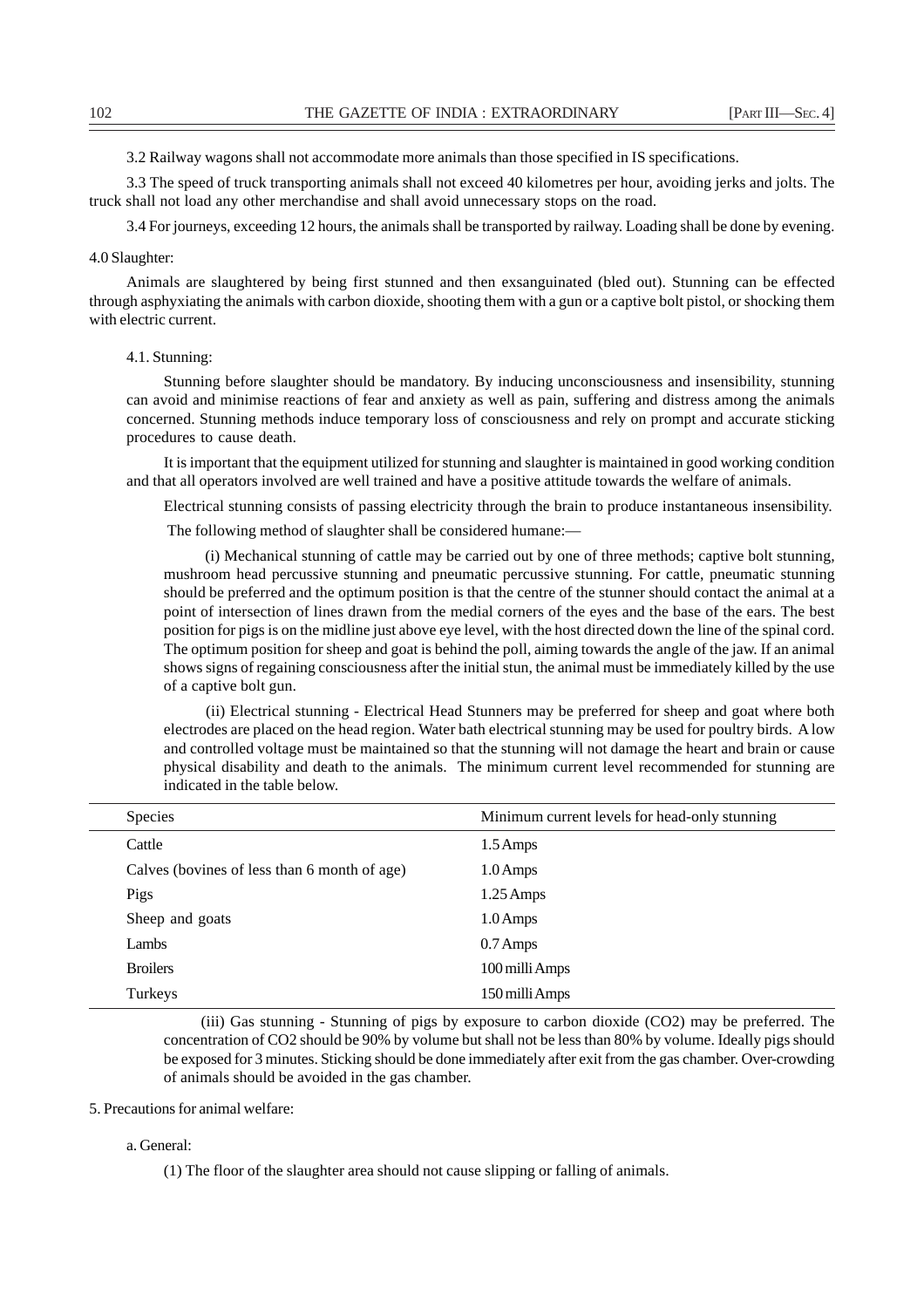(2) Vocalization is an indicator of animal discomfort and need to be watched for.

(3) Use of electric pods for moving animal should be discouraged. Movement of animals can be managed by grouping, use of plastic wrapped sticks etc.

(4) Pen stocking density should be monitored. All animals should have room to lie down simultaneously. The condition of animals arriving for slaughter should be closely monitored so that injured, diseased animals are not slaughtered.

(5) High pitch sounds such as whistling and yelling should be avoided to spare distress to animals.

b. The following factors have been identified as critical to animal welfare:

(*a*) supervision and training of employees.

(*b*) Designing of animal transport cart and unloading bay.

(*c*) Proper construction of holding/resting pen, stunning box, maintenance of stunning equipment, restraining systems, gates and other animal handling equipment.

(*d*) Avoiding distractions that make animals refuse to move.

(*e*) Monitoring the condition of animals arriving at the plant.

(*f*) Proper design of equipment in the slaughter house.

Keeping this in view, the following need to be observed to ensure humane treatment of animals brought for slaughter:—

- Pre-slaughter handling of animal should be carefully done to reduce stress. Resting of the animals is essential. Only animals which are disease free and in a condition to walk should be brought for slaughter.
- Distractions that impede animal movements such as, reflections, air blowing towards animals and movement or high pitch noise, need to be avoided. Herding of animals should not be done through electric prods but with the help of plastic bags or sticks.
- A high standard of training is required for employees to ensure that the basic hygiene and safety practices are followed while handling animals.
- Equipment which is used for slaughter such as captive bolt stunner, gates, hooks etc should be kept in good working condition and cleanliness of floors etc. needs to be ensured. There should be daily check to ensure the smooth working of equipment and cleanliness of floors.
- The condition of the animals arriving at the plant should be monitored. Animals which are injured or not in a condition to walk should not be slaughtered.
- Inspecting personnel should pay particular attention to these points to ensure reasonable standards of animal welfare.

6. Poultry welfare:

#### Welfare programme

The conditions under which broilers are housed and the way that they are managed during their growing phase, transportation and slaughter are set down in several government/industry endorsed Model Codes of Practice designed to safeguard their welfare.

A model welfare program needs to be developed for pick-up, transport and broiler/chicken processing sectors. Processing unit shall incorporate elements of this welfare audit in their own quality plans and manuals.

#### A Model programme shall envisage following:

Poultry Suppliers and processors must have a documented program for poultry welfare envisaging following;

(*a*) Catching: Poultry intended for slaughter plant should be clean and in good health. Every reasonable precaution should be taken to minimize injury to poultry. The catcher needs to be trained to this effect.

(*b*) Transport: For transport of poultry crates shall be in good repair. There shall be no crate/cage damage that would allow injury to poultry or allow crates to accidentally open. Transport crates should not be over-filled and enough space should be provided to allow all poultry to lie down.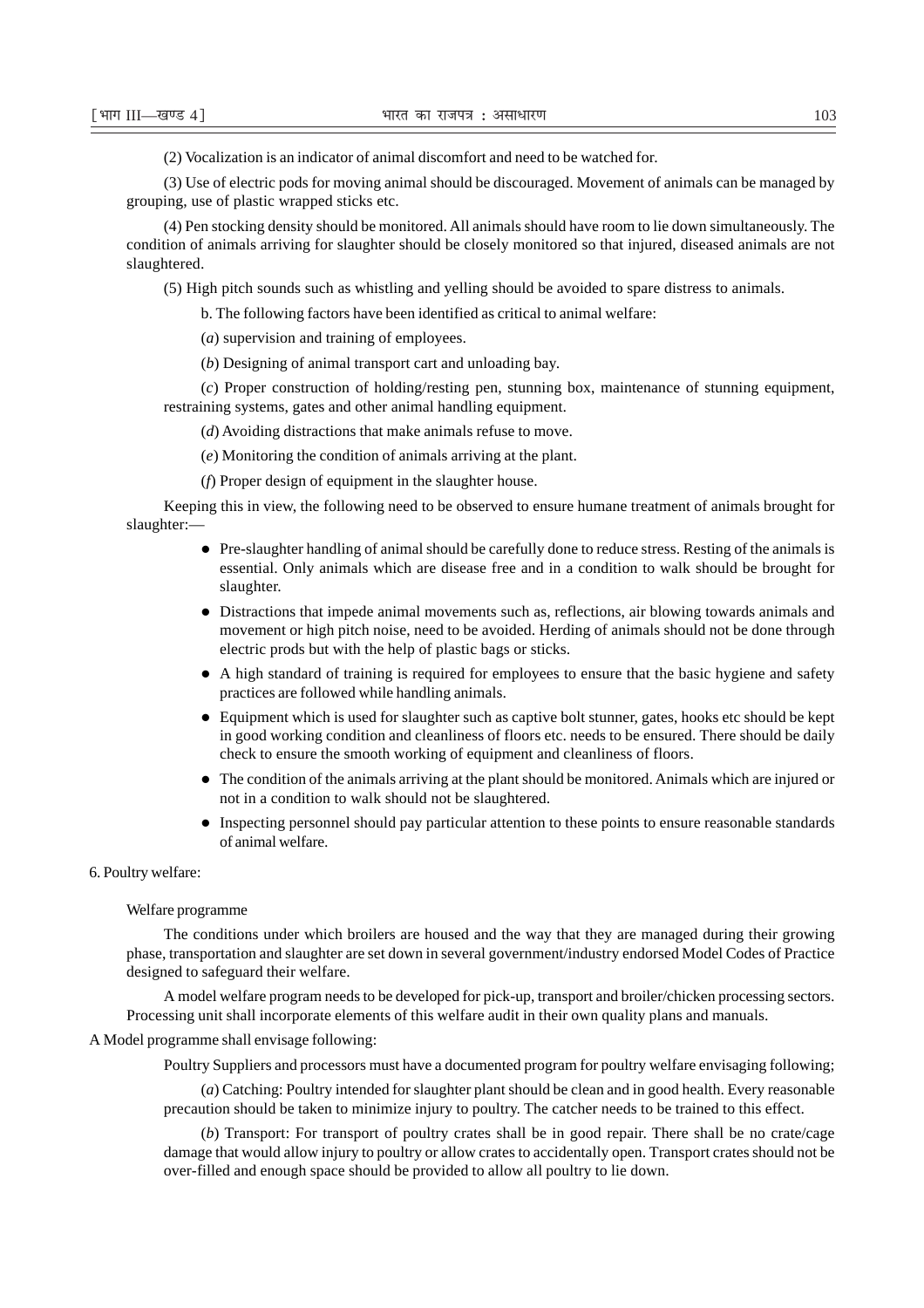(*c*) Holding: Poultry held in storage sheds should be provided adequate ventilation and climate control such as fans or curtains.

(*d*) Stunning: Stunning equipment should be properly maintained to confirm that poultry are insensible prior to slaughter, and the time between stunning and slaughter should be limited to minimize any likelihood that poultry may regain consciousness prior to slaughter.

#### Economic performance and welfare:

High standards of poultry welfare and high levels of flock performance and economic performance are not incompatible - quite the contrary, they go hand in hand. It simply makes good economic sense as well as being in the poultry's best interests to ensure that flocks are maintained in an environment, in which they are thermally comfortable, protected from injury, fed optimally and kept healthy. Therefore, all measures described elsewhere to ensure that chickens are kept in conditions which optimize their comfort (in terms of temperature, humidity, air flow and air quality), in which they are provided with water, shelter, and a high quality diet that matches their physiological needs, and which optimize their health have just as important effect in terms of poultry welfare as they do on the overall efficiency of the farming operation.

#### Poultry health and welfare:

When producing chicken meat in a welfare-friendly manner it is also important that the poultry receive prompt and appropriate medication and treatment to prevent and treat diseases if this should become necessary, and that they do not suffer any unnecessary pain, distress, fear or physical injury. It is also important that sick or injured poultry that cannot be adequately or successfully treated are culled quickly and in a humane manner so that they do not suffer.

#### Humane slaughter (poultry):

While the chickens are reared specifically for human consumption and they therefore at some stage have to be slaughtered, they should be slaughtered in a humane manner, and all poultry should be stunned (rendered insensible to pain) prior to slaughter.

Slaughter equipment at all supply facilities should be properly maintained to confirm that the poultry are slaughtered quickly.

#### 7. Ante-mortem inspection

(1) All animals shall be rested before slaughter and shall be subjected to ante-mortem examination and inspection well in advance of the time of slaughter.

(2) No animal which has been received into a slaughter hall for the purpose of being slaughtered shall be removed from the slaughter hall before being slaughtered except with the written consent of the Qualified Veterinary Doctor. An animal which, on inspection is found to be not fit for slaughter shall be marked as "suspect" and kept separately. Each such animal shall be marked as "suspect" only by or under the personal supervision of the Qualified Veterinary Doctor and the marking shall not be removed or obliterated except by the Qualified Veterinary Doctor himself.

(3) An animal showing signs of any disease at the time of ante-mortem inspection that would cause its carcass being ultimately condemned on post-mortem shall be marked as "condemned" and rejected.

(4) An animal declared as "suspect" on ante-mortem inspection but which does not plainly show any disease or condition that would cause its entire carcass to be condemned shall maintain its identity as "suspect" until its carcass and all organs are finally inspected by the Qualified Veterinary Doctor.

(5) No animal in a febrile condition shall be permitted for slaughter. No suspect animal shall be slaughtered until all other animals intended for slaughter on the same day have been slaughtered. All animals which, on ante-mortem inspection, show symptoms of railroad sickness, parturient paresis, rabies, tetanus or any other communicable diseases shall be marked as "condemned" and disposed of in accordance with the provisions contained in sub paragraph (8) below.

(6) Animals presented for slaughter and found in a dying condition on the premises of a factory due to recent disease shall be marked as "condemned" and disposed of as provided for "condemned" animals.

(7) Every animal which, upon examination, is found to show symptoms of or is suspected of being diseased or animals declared as "suspect" shall at once be removed for treatment to such special pen and kept there for observation for such period as may be considered necessary to ascertain whether the animal is diseased or not.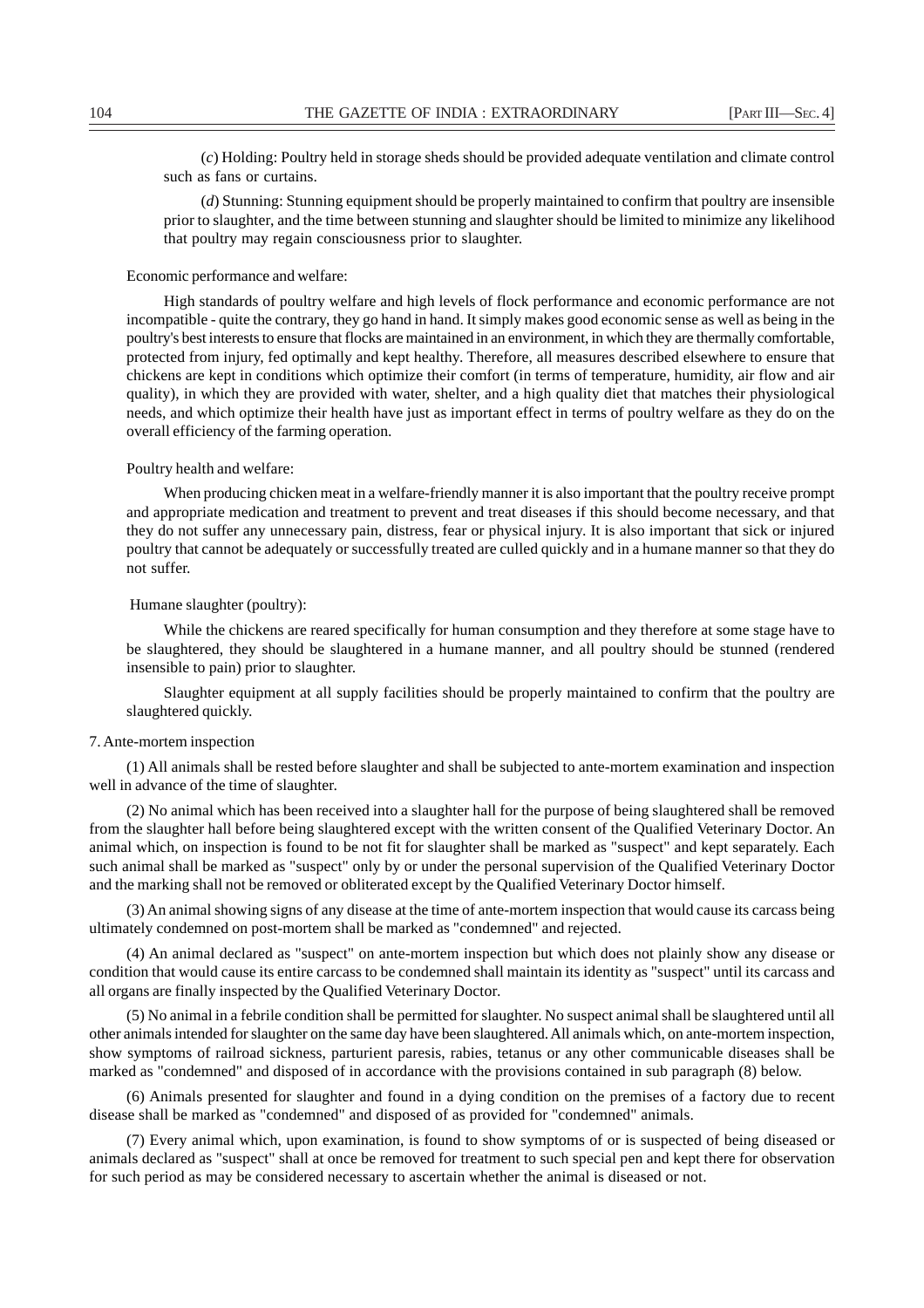(8) All animals declared as "condemned" on ante-mortem inspection shall be marked as "condemned" and killed if not already dead. Such carcasses shall not be taken into the factory to be slaughtered or dressed, nor shall they be conveyed into any department of the factory used for edible products.

#### 8. Post-mortem inspection—

1. A careful and detailed post-mortem examination and inspection of the carcasses and parts thereof of all animals slaughtered shall be made soon after slaughter. All organs and parts of the carcasses and blood to be used in the preparation of meat food products shall be held in such a manner as to preserve their identity till the completion of the post-mortem inspection so that they can be identified in the event of the carcasses being condemned.

2. Every carcass including all detached parts and organs thereof which show evidence of any condition which will render the meat or any part or organ unfit for human consumption and which for that reason may require subsequent inspection, shall be retained by the Qualified Veterinary Doctor. The identity of such carcass including the detached parts and organs thereof shall be maintained until the final inspection is completed. Retained carcasses, detached parts and organs thereof shall be maintained until the final inspection is completed. Retained carcasses, detached parts and organs thereof shall in no case be washed, trimmed or mutilated in any manner unless otherwise authorized by the Qualified Veterinary Doctor.

3. No air shall be blown by mouth into the tissues of any carcass or part of a carcass.

4. Every carcass or part thereof which has been found to be unfit for human consumption shall be marked by the Qualified Veterinary Doctor as "Inspected and condemned".

5. All such condemned carcasses, parts and organs thereof shall remain in the custody of the Qualified Veterinary Doctor pending disposal at or before the close of the day on which they are marked "Inspected and condemned" in accordance with sub-paragraphs (11),(12) and (13) below.

6. Carcasses, parts and the organs thereof found to be sound, wholesome, healthful and fit for human consumption shall be marked as "Inspected and passed".

7. Carcasses found affected with anthrax before evisceration shall not be eviscerated but condemned and disposed of immediately in accordance with sub-paragraph (12) below. Any part of a carcass contaminated with anthrax infected material through contact with soiled instruments or otherwise shall be immediately condemned and disposed of as provided in sub-paragraph (12) below.

8. The portion of the slaughtering department including equipment, employees' boots and aprons, etc., contaminated by contact with anthrax material shall be cleaned and thoroughly disinfected immediately.

9. When on inspection only a portion of a carcass on account of slight bruises is decided to be condemned, either the bruised portion shall be removed immediately and disposed of in accordance with sub-paragraph (13) below or the carcass shall be retained and kept till such time it is chilled and the bruised portion removed and disposed of as provided above.

10. Post-mortem inspection shall be a detailed one and shall cover all parts of the carcass, the viscera, lymph glands and all organs and glands.

11. The post-mortem inspection shall be in accordance with the general rules laid down for such inspection in public slaughter houses under the control of local bodies besides special instructions that may be issued from time to time by the licensing authority.

12. All condemned carcasses, organs or parts thereof shall be completely destroyed in the presence of the Qualified Veterinary Doctor by incineration or denatured, after being slashed freely with a knife, with crude carbolic acid, cresylicdisinfectant or any other prescribed agent unless such carcasses, organs or parts thereof are sterilized for the preparation of bone-cum-meat meal before leaving the slaughter house premises, subject to sub-paragraph (13) below.

13. Carcasses, organs or parts thereof condemned on account of anthrax shall be disposed of either by (i) complete incineration or (ii) thorough denaturing with prescribed denaturant in the manner prescribed in the foregoing paragraphs and also in accordance with the rules and regulations prescribed by the local authority.

14. Destruction of condemned carcasses, organs or parts thereof shall be carried out under the direct supervision of the Qualified Veterinary Doctor.

15. If in the opinion of the Qualified Veterinary Doctor a carcass, organ or part thereof is to be held back for further detailed examination, the carcass, organ or part concerned shall not be released till the examination in detail is completed by the Qualified Veterinary Doctor and it is declared thereafter by him as fit. When it is to be detained for detailed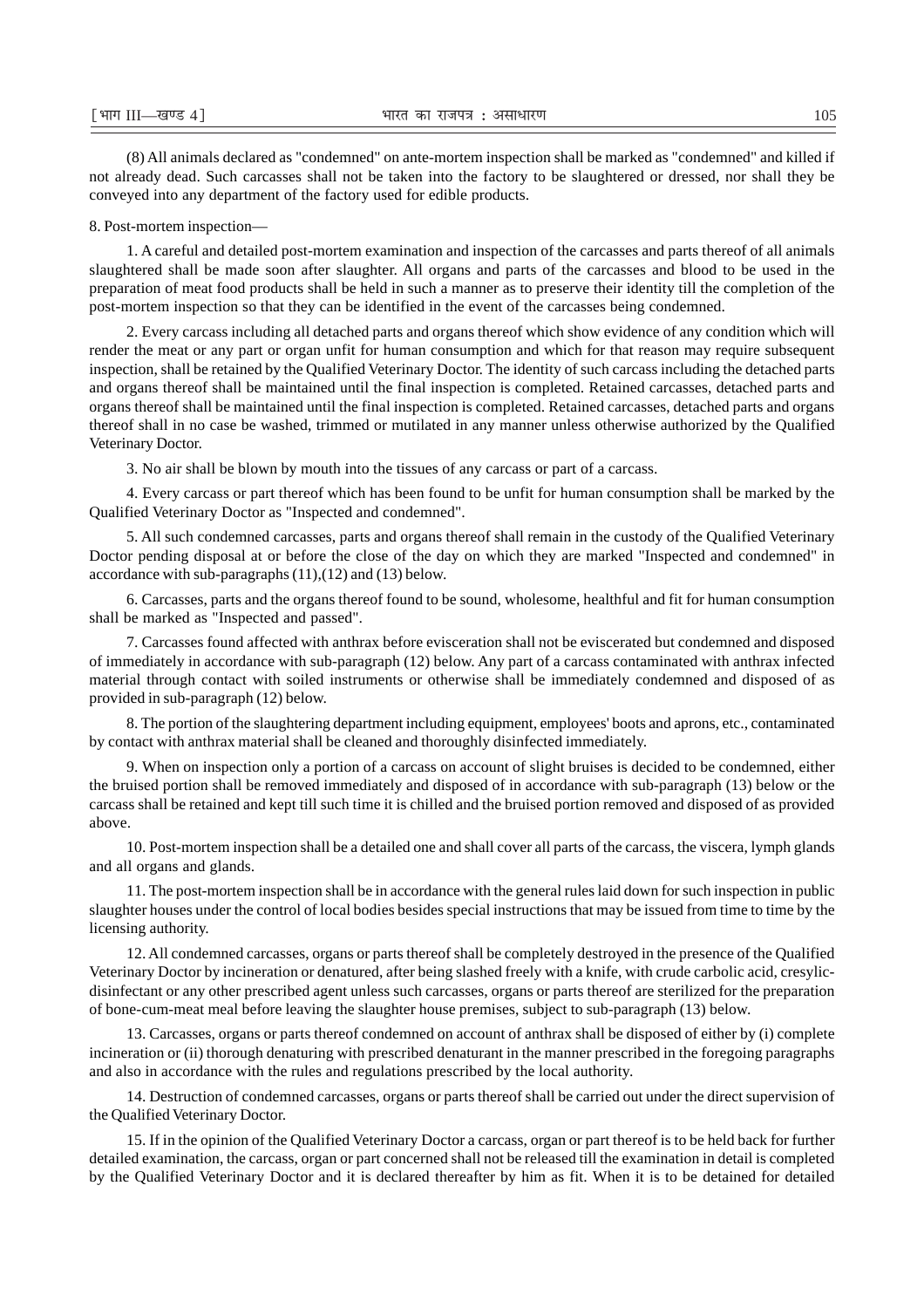examination, the carcass, organ or part thereof shall be marked as "Held". If on subsequent inspection, the carcass, organ or part thereof is found to be unwholesome and unfit for human food, the Qualified Veterinary Doctor shall mark such a carcass, organ or part thereof as "condemned" and shall dispose it of as described in the foregoing paragraphs.

a. Sanitary and Hygienic Requirements for Meat processing units

Following Sanitary and Hygienic requirements shall be satisfied by the meat processing unit.

1. Location:

1.1 Meat processing unit should be located in areas not subjected to regular and frequent flooding and free from objectionable odours, smoke dust and other contaminants;

1.2 Roadways and areas serving the meat processing unit which are within its boundaries or in its immediate vicinity should have a hard paved surface suitable for wheeled traffic. There should be adequate drainage and provision for cleaning;

1.3 Where appropriate, meat processing unit should be so designed that access can be controlled.

2. Building and Facilities:

2.1 The meat processing unit should provide adequate working space for the satisfactory performance of all operations.

2.2 The construction should be sound and ensure adequate ventilation, good natural or artificial lighting and easy cleaning.

2.3 The meat processing unit should be laid out and equipped so as to facilitate proper supervision of meat hygiene including performance of inspection and control;

2.4 The meat processing unit should be of such construction as to protect against the entrance and harbouring of insects, birds, rodents or other vermin as well as the entry of environmental contaminants such as smoke, dust etc.

2.5 Buildings and facilities should be designed to provide separation by partition, location or other effective means, between those operations which may cause cross-contamination;

2.6 Meat processing unit should be laid out and equipped so as to ensure, that edible meat does not come into contact with floors, walls or other fixed structures, except those which are specifically designed for contact with meat;

2.7 The construction and lay out of any chilling room, freezing room, freezer store or freezer should satisfy the requirements of these rules;

2.8 In meat handling areas :

- Floors should be of waterproof, non-absorbent, washable non-slippery and made of nontoxic materials, without crevices and should be easy to clean and slope sufficiently for liquids to drain to trapped outlets;
- Walls should be of waterproof, non-absorbent, washable and nontoxic materials and should be light coloured. Up to a height of at least 1.5 metres, they should be smooth and without crevices, and should be easy to clean , space between walls and ceilings should be sealed and covered to facilitate cleaning;
- Ceilings should be so designed, constructed and finished as to prevent any accumulation of dirt and minimize condensation, mould development and flaking and should be easy to clean;
- Windows and other openings should be so constructed as to avoid accumulation of dirt and those which open should be fitted with insect screen. Screens should be easily movable for cleaning and kept in good repair. Internal window sills, if present, should be sloped to prevent use as shelves;
- Doors should have smooth, non-absorbent surfaces and where appropriate, be self-closing and close fitting; and
- Stairs, lift cages and auxiliary structures such as platforms, ladders, chutes, should be so situated and constructed as not to cause contamination of meat. They should be capable of being effectively cleaned. Chutes should be constructed with inspection and cleaning hatches;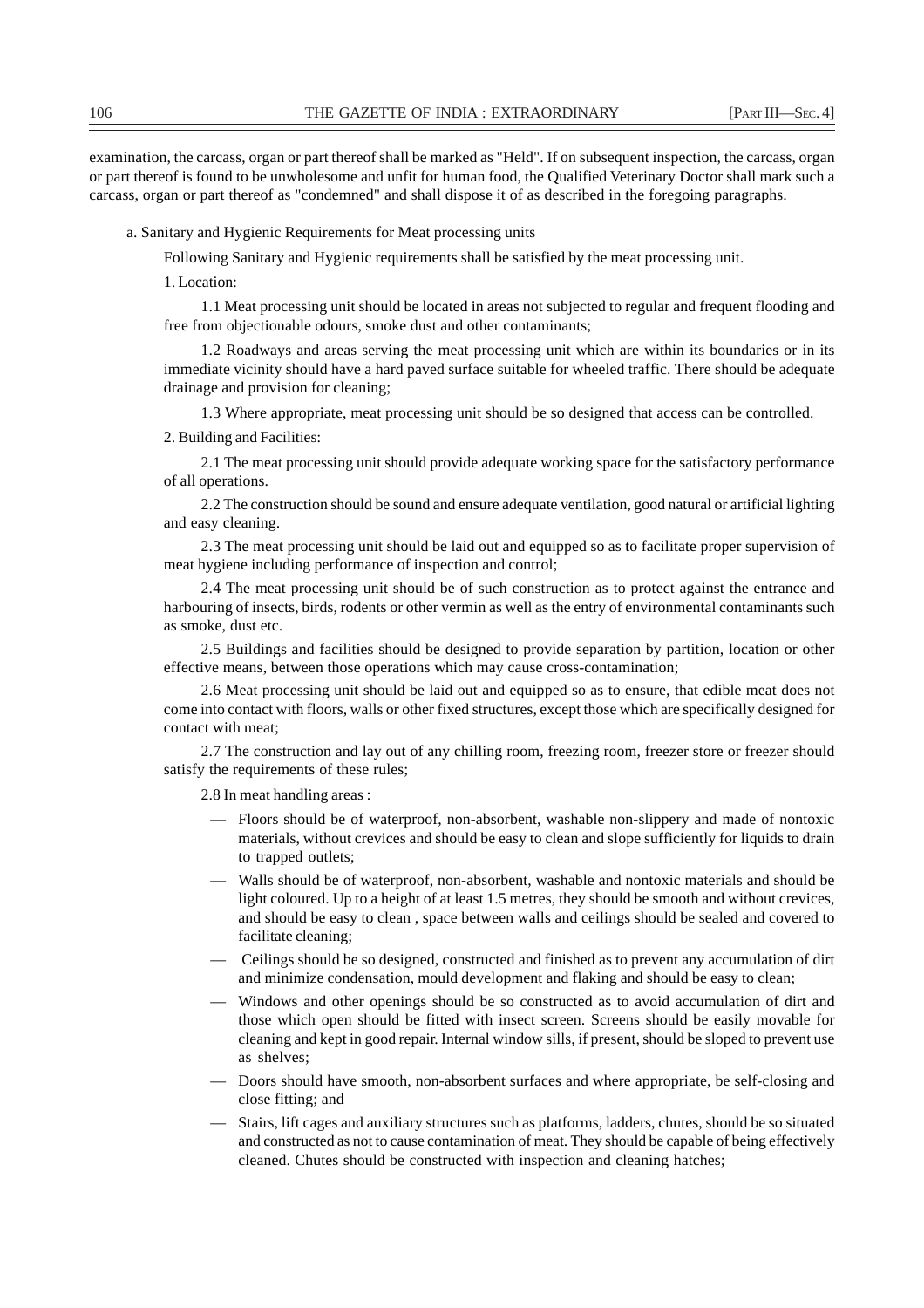2.9 The use of construction materials which cannot be adequately cleaned and disinfected such as wood, should be avoided unless its use would clearly not be a source of contamination, and

2.10 Office accommodation should be provided for the use of the meat inspection agency.

#### 3. Sanitary Facilities:

#### 3.1 Water Supply:

3.1.1. Supply of potable water under pressure should be available with facilities for its storage, where necessary for distribution, and with protection against contamination;

3.1.2. An supply of hot potable water should be available at all times during working hours;

Note - This provision is intended to cover water for both cleaning purposes and the destruction of microorganisms (especially those pathogenic to man) on knives, utensils etc., and coming into direct contact with meat. For cleaning purposes the temperature of the water should be 65 degree Celsius. The hot water for disinfection purposes should be at 82 degree Celsius and dispensed in such a way (e.g. in specially designed boxes near the working area) that blades of knives etc., can be submerged in the water for a contact time (no less than two minutes). Often this water supply is separate from other hot water supplies used for cleaning, hand washing etc. But if there is only one hot water supply the term "adequate" should mean that even at times where large amounts of hot water is used (e.g. during cleaning operations) the water supply from any tap in the establishment should not be decreased;

3.1.3 Ice should be made from potable water and should be manufactured, handled and stored so as to protect it from contamination; and

3.1.4 Steam used in contact directly with meat should be produced from potable water and contain no substances which may be hazardous to health or may contaminate the food.

3.2 Effluent and Waste Disposal - Meat processing unit should have an efficient effluent and waste disposal system. All effluent lines (including sewer systems) should be large enough to carry peak loads and should be constructed in such a manner as to avoid contamination of potable water supplies. Biological oxygen demand level shall be less than 1500, and for that an effluent treatment plant, if necessary may be installed.

3.3 Facilities for Storage of Waste and Inedible Material. - Facilities should be provided for the storage of waste and inedible material prior to removal from the establishment. These facilities should be designed to prevent access to waste or inedible material by pests and to avoid contamination of food, potable water and equipment or building.

3.4 Changing Facilities and Toilets.- Suitable and conveniently located changing facilities and toilets should be provided in all establishments. Toilets should be so designed as to ensure hygienic removal of waste matter. These areas should be well lit and ventilated and should not open directly on to food handling areas. Hand washing facilities with warm or hot and cold water with suitable hygienic means of drying hands should be provided adjacent to toilets and in such a position that the employee must pass them when returning to the processing area. Where hot and cold water are available, mixing taps should be provided. Where paper towels are used, a sufficient number of dispensers and receptacles should be provided near to each washing facility. Taps of non-hand operable type are preferable. Notices should be posted directing personnel to wash their hands after using the toilets.

3.5 Hand Washing Facilities in Processing Areas:

3.5.1 Adequate and conveniently located facilities for hand washing and drying should be provided wherever the process demands. Where appropriate, facilities for hand disinfection should be provided. The facilities should be furnished with properly trapped waste pipes leading to drains.

3.5.2 All rooms used for deboning, preparing, packing or other handling of meat should be equipped with adequate facilities for cleaning and disinfecting implements, conveniently located for the use of personnel during operations. These facilities are for use exclusively in the cleaning and disinfection of knives, steels, cleavers, saws and other implements.

3.5.3 All facilities for cleaning and disinfecting implements should be of such nature and sizes as to permit proper cleaning and disinfection of implements . These facilities should be constructed of corrosion - resistant materials and should be capable of being easily cleaned.

3.5.4 All facilities for cleaning and disinfecting of implements should be fitted with suitable means of supplying hot water in sufficient quantity at all times while meat is being handled in that part of the Meat Processing Unit.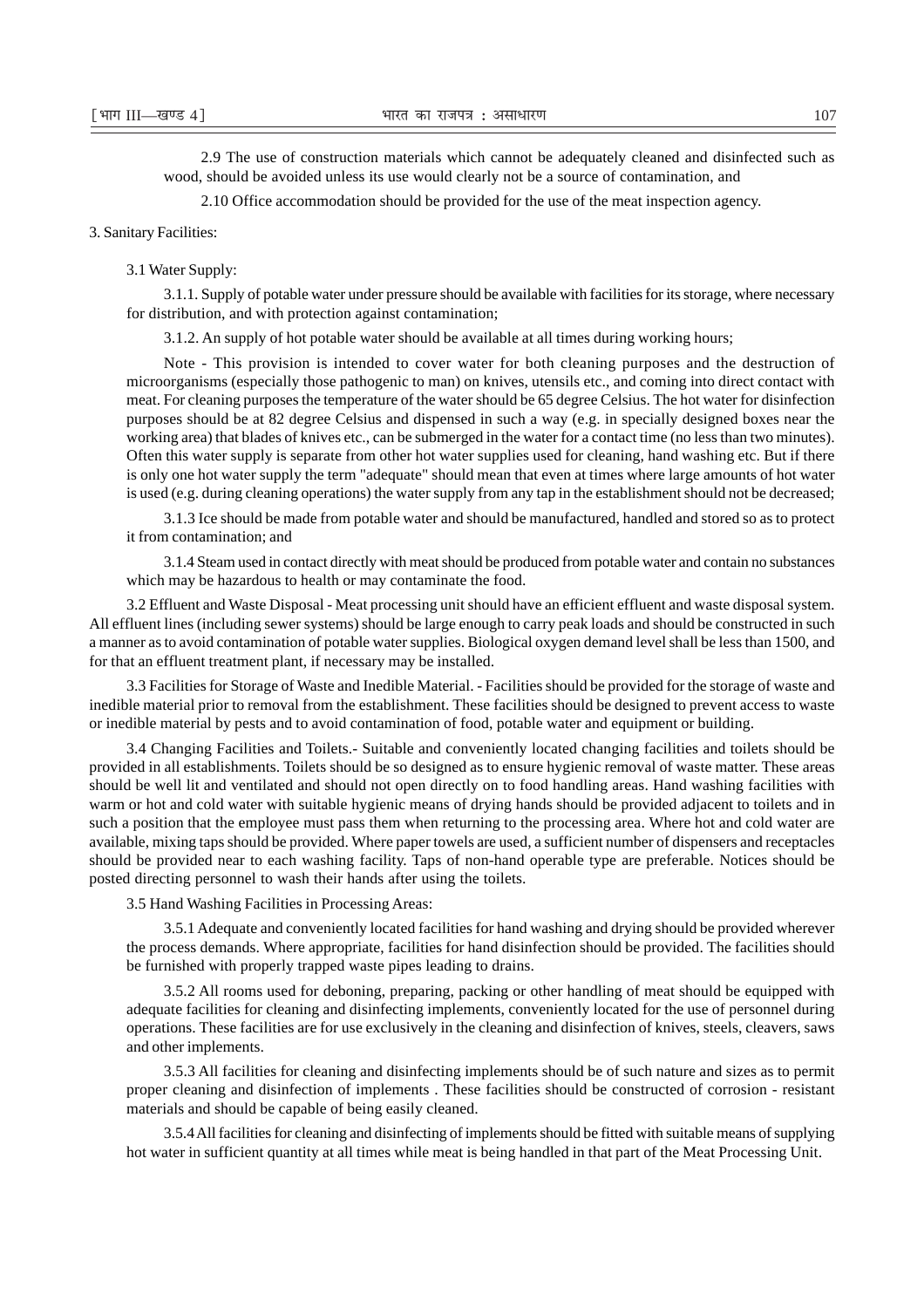3.5.5 Lighting - Adequate natural or artificial lighting should be provided throughout the meat processing unit. Where appropriate, the lighting should not alter colours and the intensity should not be less than

540 Lux (50 foot candles) at all inspection points.

220 Lux (20 foot candles) in work rooms.

110 Lux (10 foot candles) in other areas.

Light bulbs and fixtures suspended over meat in any stage of production should be of a safety type and protected to prevent contamination of meat in case of breakage.

3.6 Ventilation - Ventilation should be provided to prevent excessive heat, steam condensation, dust and to remove contaminated air. The direction of the air flow should never be from a dirty area to clean area. Ventilation openings should be provided with an insect screen or other protective enclosure of non-corrodible material. Screens should be easily removable for cleaning.

4. Equipment and Utensils :

4.1 Materials - All equipments, implements and utensils used in establishments which come into contact with exposed meat and meat products should present a smooth impervious surface and be resistant to corrosion and should be made of material which is non-toxic, does not transmit odour or taste, is free from pits and crevices, is non-absorbent and capable of withstanding repeated exposure to normal cleaning and disinfection. Such equipment should be so constructed that they may be easily cleaned.

4.2 Sanitary Design, Construction and Installation:

4.2.1 All equipments and utensils should be so designed and constructed as to prevent hygiene hazards and permits easy and thorough cleaning and disinfection and where practicable be visible for inspection. Stationary equipment should be installed in such a manner as to permit easy access and thorough cleaning.

4.2.2 Containers for inedible material and waste should be leak proof, constructed of non-corrosive metal or other suitable impervious materials which should be easy to clean or disposable and where appropriate, able to be closed securely; and

4.2.3 All refrigerated spaces should be equipped with temperature measurement or recording devices.

4.3 Equipment Identification - Equipment and utensils used for inedible material or waste should be so identified and should not be used for edible products.

5. Hygiene Requirements :

5.1 Maintenance. The buildings, rooms, equipment and all other physical facilities of the meat processing unit, including drains, should be maintained in good repair and in orderly condition. Except for rooms where meat processing or cleaning operations are performed, they should be free from steam, vapour and surplus water.

5.2 Cleaning and Disinfection - Cleaning and disinfection should meet the following requirements :

(*i*) Amenities provided for the use of employee and the inspection service including changing facilities, toilets and the inspection office space should be kept clean at all times.

(*ii*) If rooms, intended and most of the time used for the handling, preparation, processing, packaging on storage of meat, are used for any other food preparation purposes, then cleaning and disinfection are necessary immediately before and after such use.

(*iii*) The temperature in rooms for boning out and trimming should be controlled and held suitably low, unless cleaning of equipment and utensils are carried out at least every four hours;

(*iv*) To prevent contamination of meat, all equipments, implements, tables, utensils including knives, cleaves, knife pouches, saws, mechanical instruments and containers should be cleaned at frequent intervals during the day and immediately cleaned and disinfected whenever they come into contact with diseased material, infective material or otherwise become contaminated. They shall also be cleaned and disinfected at the conclusion of each working day.

(*v*) If any skip or trolley or any container used in a department where edible material is handled, enters an area where inedible material is handled it should be cleaned and disinfected immediately before re-entering the edible department.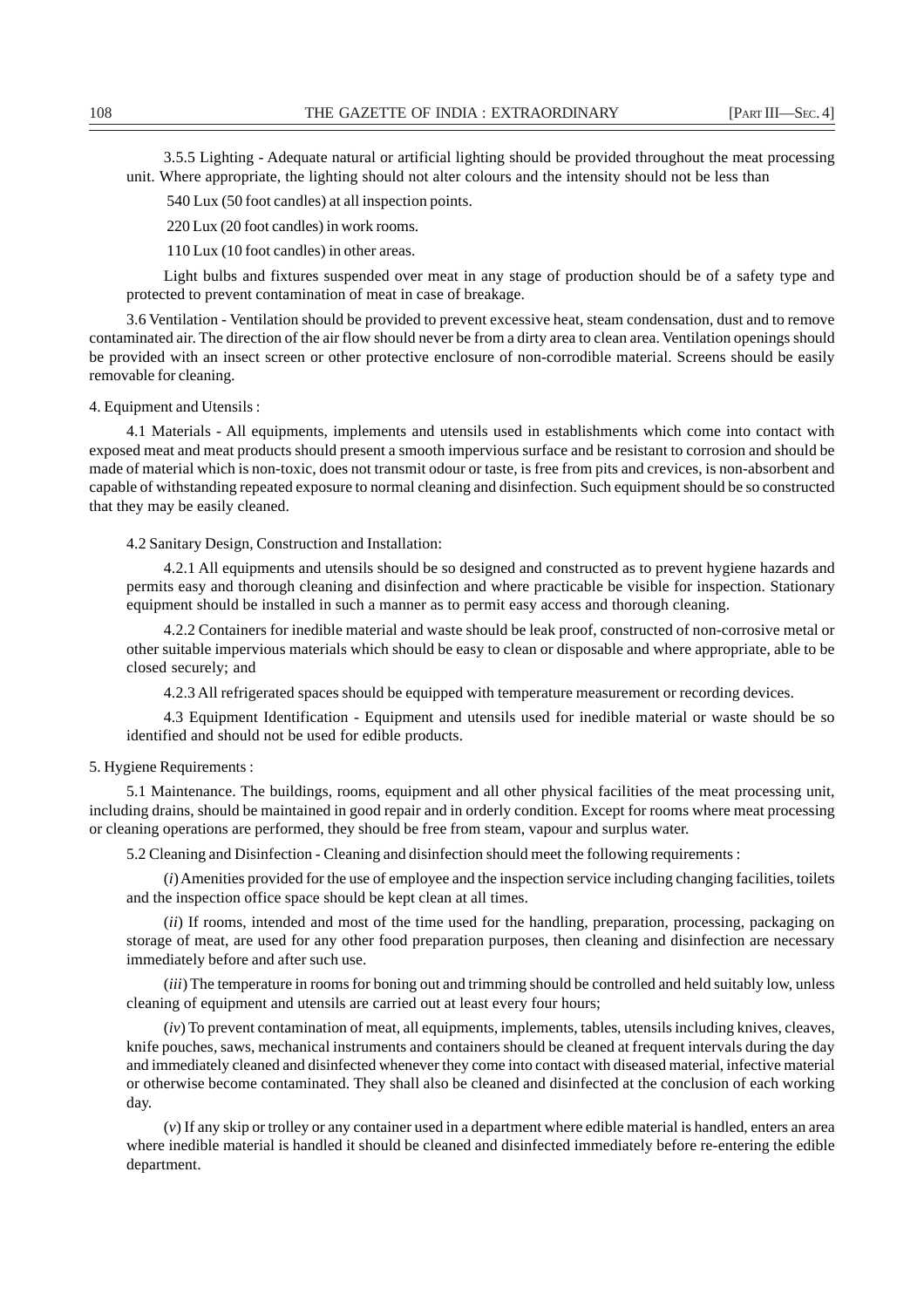(*vi*) Immediately after the cessation of work for the day or at such other times as may be required, the floors and wails should be cleaned to remove contamination. Floor drains should be kept in good condition and repair with strainers in place; and

(*vii*) Roadways and yards in the immediate vicinity of and serving the meat processing unit should be kept clean.

5.3 Hygiene Control Programme.-It is desirable that each meat processing unit in its own interest designates a single individual whose duties are diverted from production, to be held responsible for the cleanliness of the meat processing unit. His staff should be a permanent part of the organisation or employed by the organisation and should be well trained in the use of special cleaning tools, methods of dismantling the equipment for cleaning and in the significance of contamination and the hazards involved. A permanent cleaning and disinfection schedule should be drawn up to ensure that all parts of the meat processing unit are cleaned appropriately and that critical areas, equipment and material and designed for cleaning and/or disinfection daily or more frequently if required.

5.4 Storage and Disposal of Waste - Waste material should be handled in such a manner so as to exclude contamination of food or potable water. Precautions should be taken to prevent access to waste by pests. Waste should be removed from the meat handling and other working areas at intervals and at least daily. Immediately after disposal of the waste, receptacles used for storage and any equipment which has come into contact with the taste should be cleaned and disinfected. At least daily the waste storage area should also be cleaned and disinfected.

5.5 Dogs, cats or other pet animals should be not allowed to enter meat processing unit.

#### 6. Pest Control

6.1 There should be an effective and continuous programme for the control of insects, birds, rodents or other vermin. Meat processing unit and surrounding areas should be regularly examined for evidence of infestation.

6.2 Should pests gain entrance to the meat processing unit or surrounding areas, eradication measures should be instituted. Control measures involving treatment with physical or chemical or biological agents should only be undertaken by or under direct supervision of personnel who have a thorough understanding of the potential hazards to health resulting from the use of these agents, including those which may arise from residues retained in the product. Such measures should be carried out in accordance with the recommendation of the official agency having jurisdiction and with the full knowledge of its inspector, and

6.3 Pesticides should only be employed if other precautionary methods cannot be used effectively. Only pesticides approved for use in the meat processing unit by competent authority should be used and the greatest care should be exercised to prevent any contamination of the meat equipment or utensils. Before pesticides are applied all meat should be removed from the room and all equipment and utensils should be thoroughly washed prior to being used again.

6.4 Handling and Storage of Hazardous substances - Pesticides or other substance which may represent a hazard should be labelled with a warning about their toxicity and use. Except as required for purpose of hygiene such substance which may contaminate meat packing material and ingredients should be handled and stored in a part of the meat processing unit which is not used for preparation, processing, handling, packing or storage of meat. They should be handled and dispensed only by authorised and properly trained personnel. Extreme care should be taken to avoid contamination of meat. However, materials employed in the construction and maintenance of an establishment may be used at any time with the approval of Food Safety Officer.

6.5 Personal Effects and Clothing : - Personal effects and clothing should not be deposited in meat handling areas.

6.6 Maintenance Tools - Cleaning and maintenance tools and products should not be stored in meat handling area.

#### 7. Personnel Hygiene and Health Requirements :

7.1 Medical examination - Persons who come into contact with meat in the course of their work should have a medical examination prior to their employment. Medical examination of a meat handler shall be carried out routinely and when clinically or epidemiologically indicated, at least once in 12 months.

7.2 Communicable Diseases - The management should take care to ensure that no person, while known or suspected to be suffering from, or to be a carrier of a disease likely to be transmitted through meat or while afflicted with infected wounds, skin infections, sores or with diarrhoea, is permitted to work in any area in any capacity in which there is any likelihood of such a person directly or indirectly contaminating meat with pathogenic microorganisms. Any person so affected should immediately report to the management that he is ill.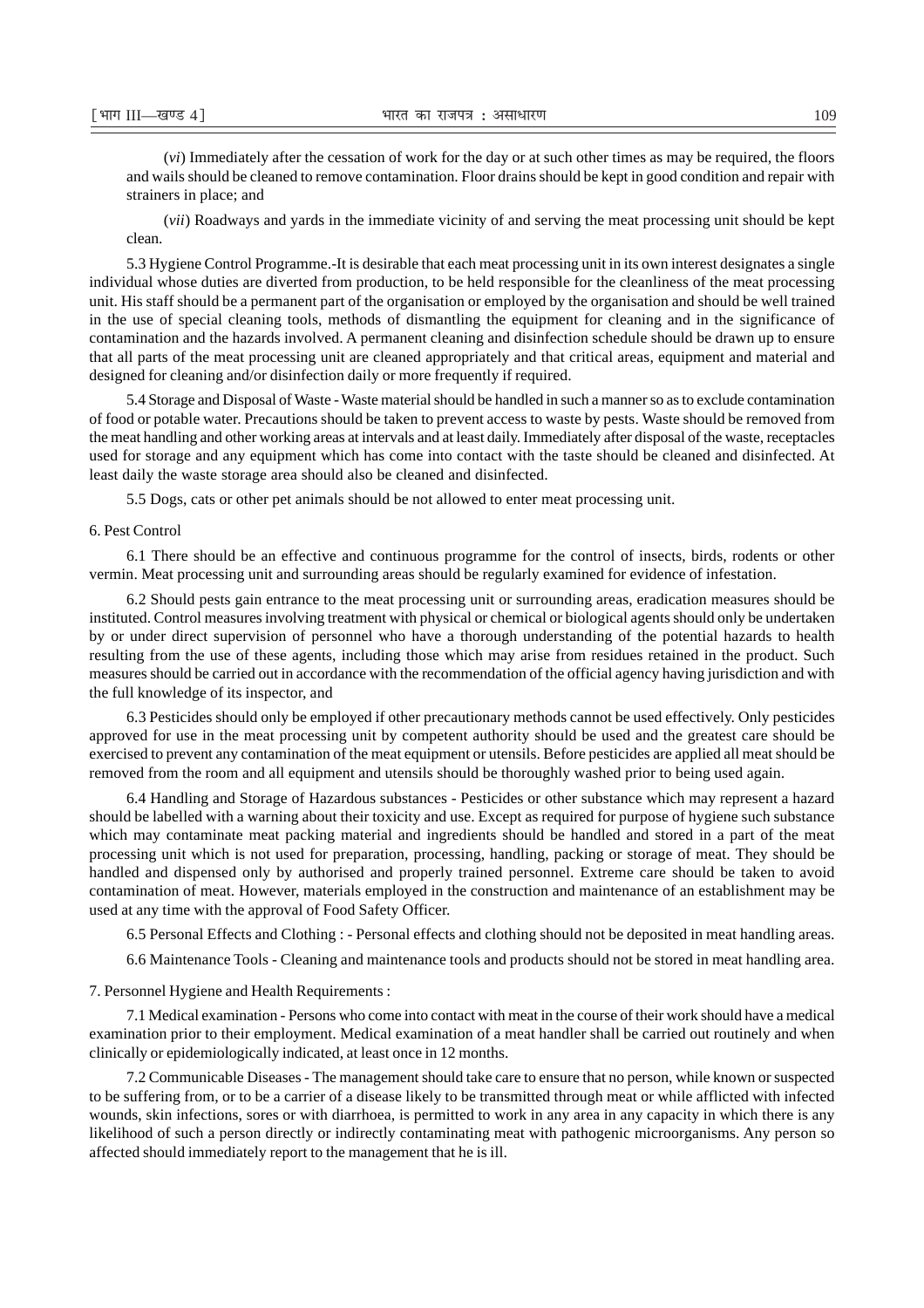7.3 Injuries - Any person who is cut or injured should discontinue working with meat and until he is suitably bandaged should not be engaged in any meat processing unit in the preparation, handling, packing or transportation of meat. No person working in any meat processing unit should wear exposed bandage unless the bandage is completely protected by a water proof covering which is conspicuous in colour and is of such a nature that it cannot become accidentally detached. first aid facilities should be provided for this purpose.

7.4 Washing of Hands : Every person engaged in a meat handling area should wash his hands frequently and thoroughly with a suitable hand cleaning preparation under running potable water while on duty. Hands should always be washed before commencing work, immediately after using the toilets, after handling contaminated material and whenever else necessary. After handling diseased or suspect materials hands should be washed and disinfected immediately. Notices requiring hand-washing should be displayed.

#### 8. Personnel Cleanliness:

8.1 Every person engaged in an area in meat processing unit where meat is handled should maintain a high degree of personnel cleanliness while on duty, and should at all times while so engaged wear suitable protective clothing including head covering and foot wear, all of which should be washed unless designed to be disposed and which should be maintained in a clean condition consistent with the nature of the work in which the person is engaged.

8.2 Aprons and similar items should not be washed on the floor; and

8.3 Such items should not be left on equipment in the working area.

8.4 Personal Behavior : Any behavior which can potentially contaminate the meat such as eating, use of tobacco, chewing, spitting, should be prohibited in any part of meat processing unit used for the preparation, handling, packaging or transportation of meat.

8.5 Visitors: Every person who visits an area in any meat processing unit where meat is handled should wear clean protective clothing and head cover.

b) Sanitary &Hygienic Requirements for the Retail Meat Shops

For ensuring the hygiene and safety of meat being sold at retail meat shops, the following requirements should be followed under the supervision of the qualified Veterinary staff.

#### 1. Location of Meat Shop

1. The meat shop / sale outlet should preferably be a unit of meat market located away from Vegetable, fish or other food markets and shall be free from undesirable odour, smoke, dust or other contaminants. Wherever a meat market is not available, individual meat shop can be set up considering the above factors, which have a direct bearing on the hygiene conditions of the premises and health of consumers.

(*a*) The minimum distance between the licensed meat shop and any place of worship should not be less than 50 meters;

(*b*) The condition of 100 meters distance will apply in case the premises situated directly opposite to the entry gate of religious place of any community.

2. All the meat shops located in the vicinity of religious places shall be fitted with black glass doors, which must be kept closed all times except in case of entry or exit. It must be the responsibility of the meat shop owners to maintain a high standard of hygiene not only inside the shops, but also in the way leading to the shops road pavements or other adjoining place, particularly for insanitary materials originating from the meat business for example, blood, part of offal, meat scraps etc.

#### 2. Size of Meat Shops

2.1 Considering the constraints of commercial space in residential areas in concerned Panchayats / Municipalities the size of meat shops may vary according to the size of business and activities being carried out there in the meat shops.

2.2 The height of shop in all above categories of meat shops should be not less than 3 meters, while in case of airconditioned meat shops, it should not be less than 2.5 meters.

#### 3. Premises

3.01 The premises shall be structurally sound. The walls up to the height of minimum 5 feet from the floor level shall be made of impervious concrete material (e.g. glazed tiles or hygienic panels, etc.) for easy washing and cleaning purposes.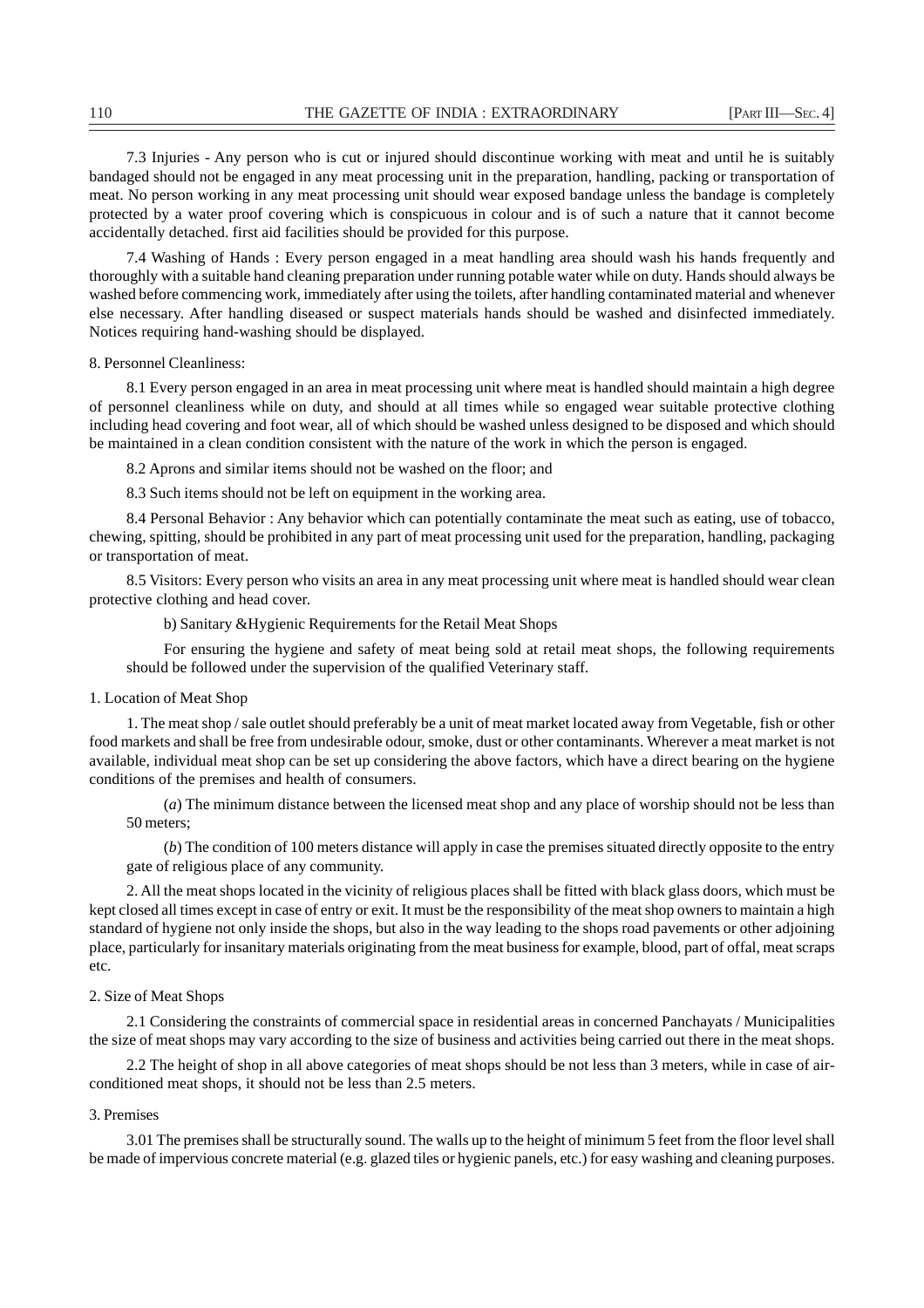3.02 The floor should be made of impervious and non-slippery materials with a slope for easy cleaning and removal of filth, waste and dirty water. The slope of the floor shall not be less than 5 cm. for a floor of 3 meters.

3.03 All the fittings in the stall should be of non-corroding and non-rusting type.

3.04 All processing tables, racks, shelves, boards, etc. shall have zinc/aluminium/stainless steel/marble-granite top to facilitate proper cleaning.

3.05 A sign board indicating the type of meat sold shall be displayed prominently. Nothing else but meat should be sold at the premises.

3.06 The premises should have provision of sewer connection for drainage of wastewater.

3.07 There should be provision of continuous supply of potable water inside the premises. In case the water supply is from bore well the arrangement for softening of water for making the same potable shall be made in the premises and intermittent store arrangement should be made.

3.08 The door of the shop should be of self-closing type. The door of the shop should be of dark glass top and be kept closed. No carcasses should be kept in a manner so as to be seen by the public from outside.

#### 4. Ventilation

4.01 The meat shop should be ventilated with facility of cross ventilation and may be provided with at-least one electric fan and one exhaust fan.

4.02 The rails and hanging hooks, if provided for hanging carcasses, should be of non-corrosive metal. The noncorrosive hanging hooks for carcasses shall be 30 cm. apart and the distance between rails shall be 60 to 70 cm. depending upon the size of animals slaughtered and carcasses hanged.

#### 5. Equipment and Accessories

5.01 The meat shop should have suitable arrangement for fly proofing in the form of air-curtains, flytraps, etc.

5.02 It should have display cabinet type refrigerator of size for maintaining a temperature of 4 to 8 degrees C. or freezing cabinet if the meat is to be stored for more than 48 hours.

5.03 The weighing scales used shall be of a type which obviates unnecessary handling and contamination and the plate sketch of the scale shall be made of stainless steel or nickel coated

5.04 The knives, tools and hooks used shall be made of stainless steel. Sufficient cupboards or racks should be for storing knives, hooks, clothes and other equipments.

5.05 There should be a provision of geysers in all the meat shops to have hot water at a temperature not less than 82 degree C to clean the premises and equipment used in meat shop.

5.06 Washbasin made of stainless steel / porcelain shall be provided with liquid soap dispenser or other soap and nail brush for thorough cleaning of hands.

5.07 The chopping block should be of food-grade synthetic material, which does not contaminate the meat. If the block is of wooden it should be of hardwood trunk, which is solid enough and should not contaminate the meat.

5.08 A waste bin with a pedal operated cover shall be provided in the premises for collection of waste material.

#### 6. Transportation

6.01 The transportation of carcasses from the slaughter house to the premises shall be done under hygienic conditions in boxes of adequate size linked with zinc/aluminium/stainless steel or wire gauze meat safes, which must be washed daily.

6.02 The transportation of carcasses from the slaughter house to the meat shops should be done in insulated refrigerated vans. Under no circumstances, carcasses will be transported in vehicles used for commuting of human beings, or in an exposed condition.

#### 7. Pest Control

7.01 The meat shop should have an effective and continuous programme for control of insects, rodents or other vermin within the premises. The surrounding area of the shop should also be free from insects, birds, rodents and other vermin.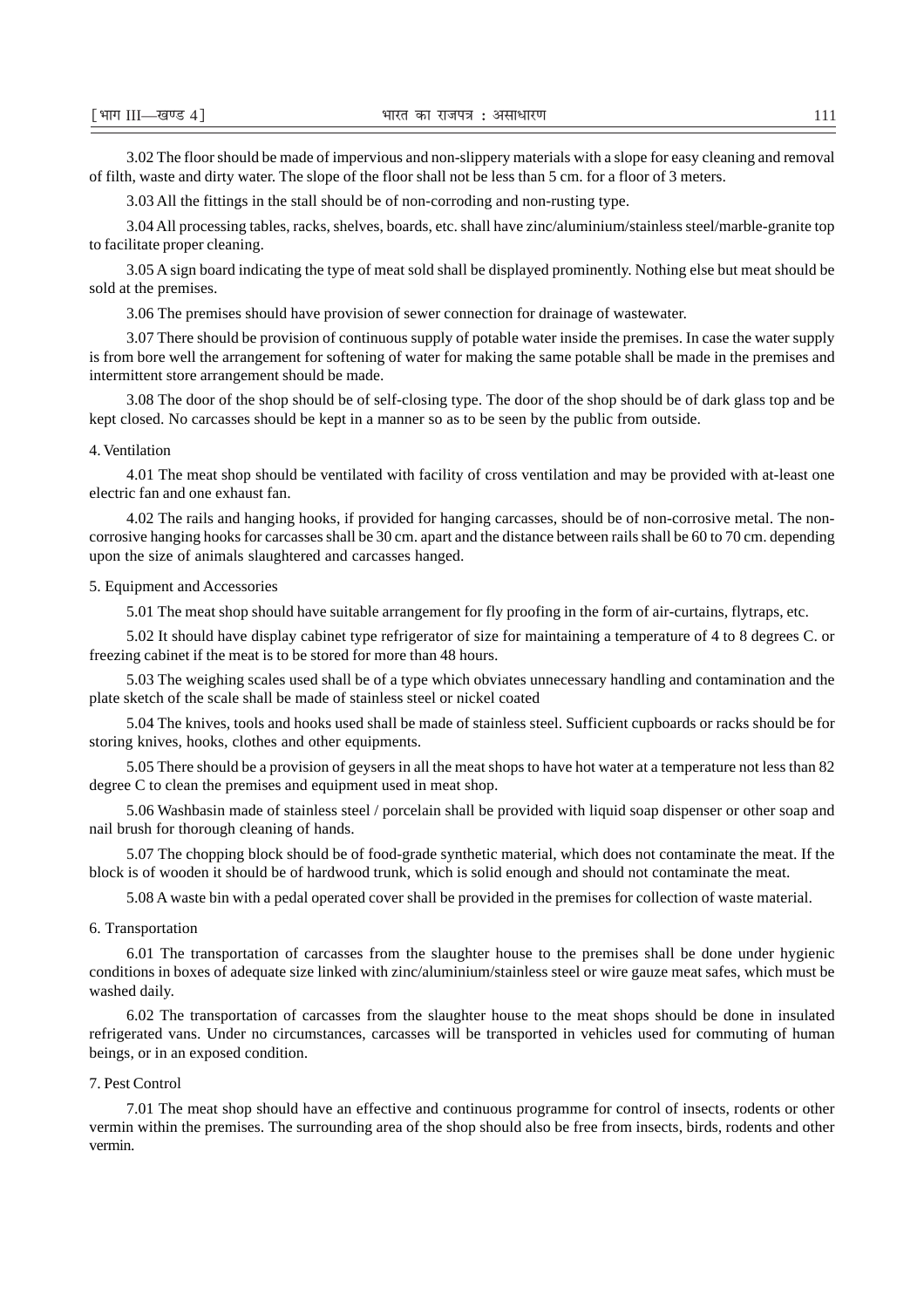7.02 The pest control measures adopted by the owner of shop should be kept as a record in the premises to be shown to any officer of the concerned Panchayats / Municipalities responsible for local administration/Corporation at the time of inspection.

7.03 Chlorinated hydrocarbons, organo-phosphorus compounds and synthetic perithroids, rodenticides etc should neither be used as pesticide nor shall be stored at the meat shop.

7.04 No live animals or birds should be allowed inside or adjacent to the meat shops.

#### 8. Personnel Hygiene

8.01. Every person employed for meat handling at the meat shop shall be medically examined annually by a authorized registered medical practitioner and examination shall include examination of sputum and x-ray of the chest for tuberculosis. The medical examination shall also include examination of stool for protozoal and helminthic infestations for those parasites, which are transmitted by ingestion, and also for the presence of enteropathogenic Escherichia coli, Salmonella, Shigella spieces and Vibrio cholera.

8.02. A certificate / records of medical fitness of all workers handling meat should be kept as a record in the premises to be shown to any officer of the concerned Panchayats / Municipalities responsible for local administration / Corporation at the time of inspection.

8.03. No worker suspected to be suffering from fever, vomiting, diarrhoea, typhoid, dysentery or boils, cuts and sores and ulcers (however small) shall be permitted to work in the meat shops.

8.04 All the workers of the meat shop shall keep their finger nails short and clean and wash their hands with soap or detergent and hot water before commencement of work and after each absence, especially after using sanitary conveniences.

8.05. Eating, spitting, nose cleaning or the use of tobacco in any form or chewing betel leaves shall be prohibited within the premises of meat shop processing, packing and storage area of the unit. "No smoking "and "No Spitting "boards shall be prominently displayed in the shop.

#### 9. Sanitary Practices

9.01 The chopping block should be sanitized daily by covering its top with sea-salt, after cleaning it with hot water at close of business activity.

9.02 The floor should be washed with appropriate disinfectant / detergent / sanitizer at the start and close of the business each working day.

9.03 There should be high standard of cleanliness and tidiness in the working area of shop with no organic or other material lying on the floor.

9.04 The refrigerated / freezing cabinet should be regularly cleaned and well maintained.

9.05 Slaughtering of animal / birds inside the shop premises should be strictly prohibited.

9.06 The carcasses shall not be allowed to be covered with wet-clothes.

9.07 Wholesome meat obtained from the authorized slaughter house shall only be sold at the meat shops and a record thereof shall be kept in the premises to be shown to any officer of the concerned Panchayats / Municipalities responsible for local administration Corporation at the time of inspection.

9.08 Waste bins should be emptied, transported for disposal as per the arrangements made by the concerned Panchayats / Municipalities and waste bin / dhalau ( burial pits) shall be treated daily with a disinfectant.

9.09 The premises shall not be used for residential purposes nor it shall communicate with any residential quarter. No personal belonging like clothing, bedding, shoes etc. shall be kept in the premises. Only dressed carcasses of clean meat shall be stored at the premises.

9.10 Hides, skins, hoofs, heads and unclean gut will not be allowed to be stored in the premises at any time.

9.11 The chopping instruments should be cleaned with hot water at a temperature of 82 degree C.

9.12 The preparation of food of any type inside the meat sale outlet should be strictly prohibited.

9.13 The meat obtained from unauthorized sources or unstamped meat is liable to be confiscated and destroyed.

9.14 Waste of the meat shop to be disposed of packed in heavy polythene bags in dhalaos (burial pits).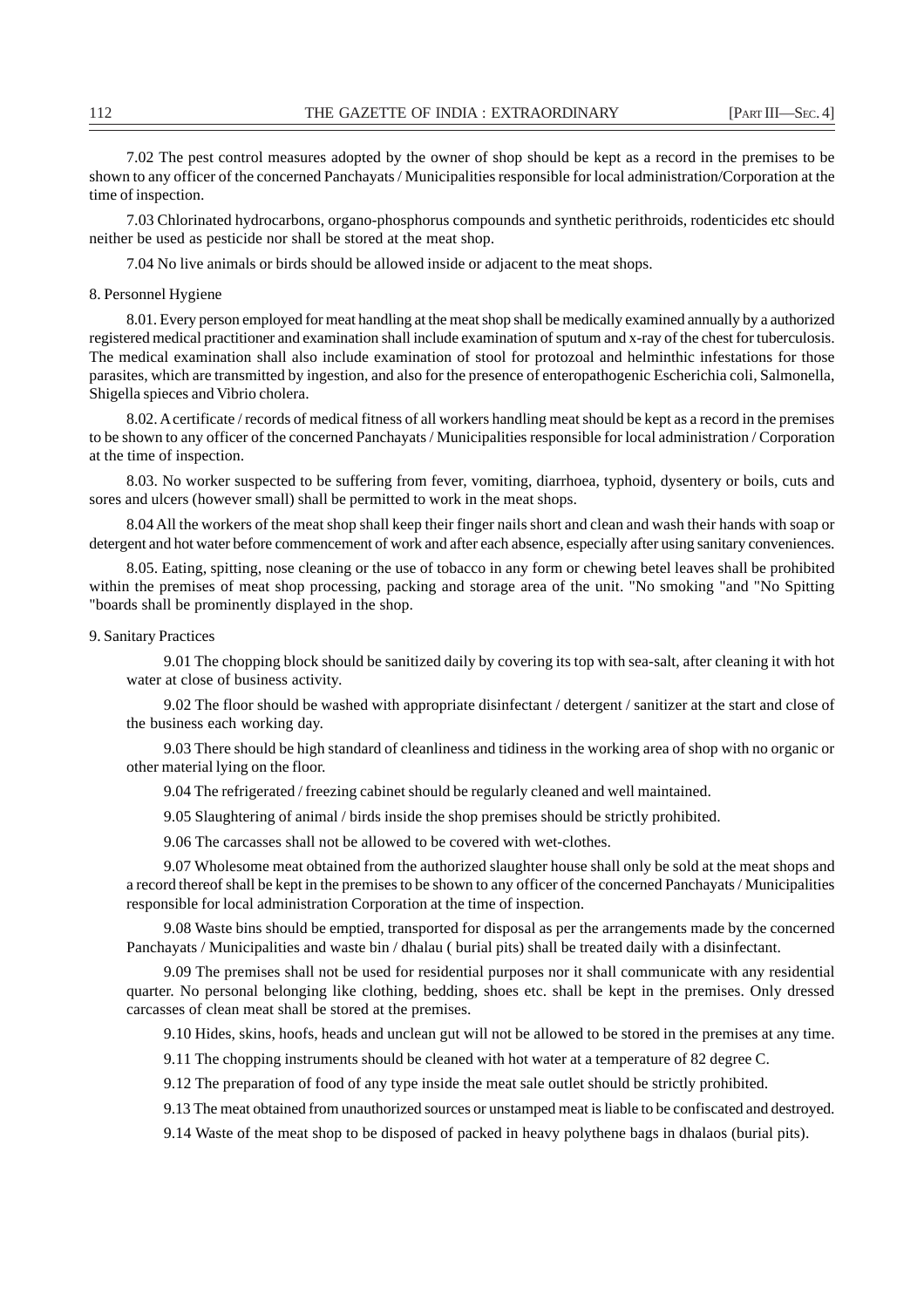#### 10. Other Requirements

10.01 The prepared meat shall be packed in waxed paper and then placed in polyethylene bags or packed directly in bags made of food grade plastics.

10.02 Failure to comply with any of these instructions may entail legal action against the defaulters, and even result in cancellation of license by the appropriate authority of the concerned Panchayats/Municipalities/Corporation.

10.03 No Objection Certificate from law and order point of view to be obtained from police department or the concerned Panchayats/Municipalities/Corporation before grant of license for buffalo meat and pork shop.

10.04 The concerned Panchayats/Municipalities responsible for local administration in the country shall appoint qualified Veterinary staff for the meat inspection (Ante mortem and Post mortem inspection) or if regular staff cannot be made available or deployed for the purpose shall make contractual arrangements for availing the services of qualified Veterinary staff for meat inspection available with the Animal Husbandry Depts. of the concerned state/UT in the country.

10.05 Retail meat shop license shall be granted subject to fulfillment of all the above technical and administrative instructions in relation to the trade.

#### Part - V

Specific Hygienic and Sanitary Practices to be followed by Practices to be followed by Food Business Operators engaged in catering / food service establishments

In addition to Part-II the Catering/ food Service establishment in which food is being handled, processed, manufactured, stored, distributed and ultimately sold to the customers and the persons handling them should conform to the sanitary and hygienic requirement, food safety measures and other standard as specified below.

It includes premises where public is admitted for repose or for consumption of any food or drink or any place where cooked food is sold or prepared for sale. It includes:

- (*a*) Eating Houses
- (*b*) Restaurants & Hotels
- (*c*) Snack Bars,
- (*d*) Canteens (Schools, Colleges, Office, Institutions)
- (*e*) Food Service at religious places
- (*f*) Neighbourhood Tiffin Services / dabba walas
- (*g*) Rail and airline catering
- (*h*) Hospital catering

#### I. GOOD MANUFACTURING PRACTICES FOR WHOLE PREMISE

#### I. Food Preparation Areas

The following rules apply to rooms where food is prepared. There will be no smoke nuisance in the food preparation area. Wherever cooking or frying of any kind is being done, a chimney having appropriate suction capacity as per the size of the kitchen has to be installed prior to start of business.

#### II . Hand washing facilities and toilets

(*1*) Adequate number of wash-hand basins made of porcelain/stainless steel shall be provided along with soap to wash hands, with hot and cold running water, and materials for cleaning hands and drying them hygienically. Clean and dry towels shall be kept for the use of customers.

(*2*) Separate sinks must be provided, where necessary, for washing raw food and cleaning equipment.

(*3*) Sinks with a draining board, detergent and hot water shall be provided to ensure proper cleaning of utensils, crockery and cutlery there will be a separate place for washing pots and pains.

#### 2. Changing facilities:

Facilities for staff to change their clothes, where necessary must be provided.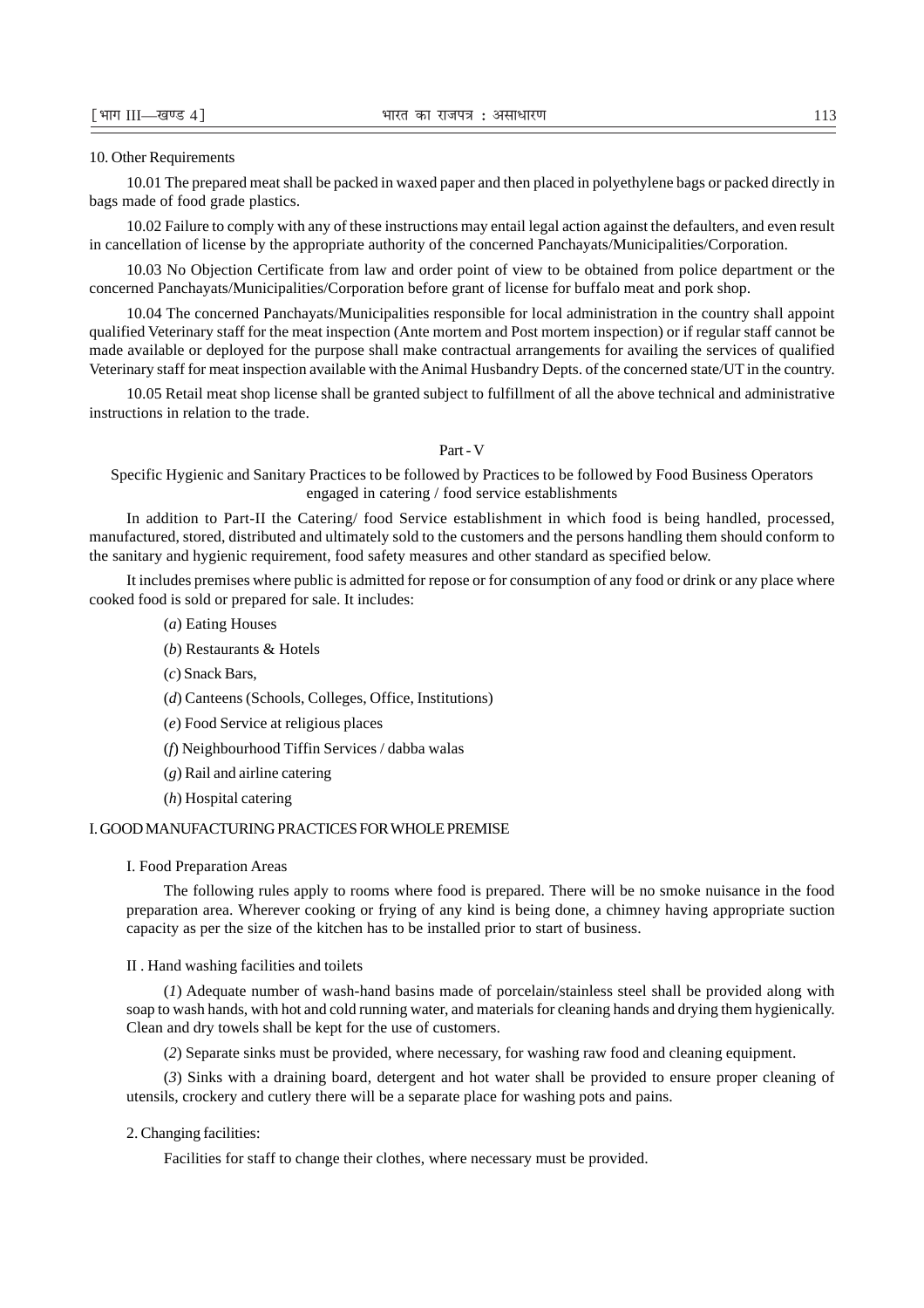#### II. GOOD FOOD HYGIENE PRACTICES

1. Cleaning

- Food areas and equipment between different tasks, especially after handling raw food shall be cleaned.
- $\bullet$  The surface shall be thoroughly cleaned in case if somebody spills food / water / drink.
- A systematic cleaning schedule and instructions has to be developed by the FBO.
- Food handlers should strictly follow the systematic cleaning schedule to make sure that surfaces and equipment are cleaned when they need to be.

The schedule should include:

- what needs to be cleaned
- $\bullet$  how often it needs to be cleaned
- how the cleaning should be done

Cleaning instructions should indicate:

- what cleaning products should be used
- how the products should be stored ( away from raw, cooked, packed food) and used
- how much they should be used or diluted
- how long that should be left in contact with the surface (following the manufacturer's instructions)

#### 2. Raw materials

1. Raw materials shall be purchased from reliable and known dealers and checked for visible deterioration & off- odour.

2. There should be no physical hazards and foreign body contamination.

1. Raw paste, sauces etc. should be stored in properly covered containers made of food grade material and checked regularly for fungal growth, deterioration etc.

#### Preparation of fruits/ vegetables:

(1) Fruits and vegetables that have been protected from cross-contamination and properly conserved should be used.

(3) Whole fruits and vegetables should be washed in potable water before being cut, mixed with other ingredients. Uncooked, ready-to-eat fruits & vegetables should be with 50 ppm chlorinated water before cutting, peeling or serving.

(4) Fruits and vegetables should be peeled, squeezed and/or cut, as appropriate, with clean equipment/ utensils made of non-absorbent food grade materials.

(5) Previously prepared fruits/vegetables should be kept in clean and properly covered food grade containers under refrigeration or at a maximum temperature suitable for the product in question.

Preparation of Non-veg. Products:—

(1) Raw meat and processed meat should be separated from other foods; items and surfaces.

(2) Separate items (e.g. cutting boards, dishes, knives) and preparation area for raw meats and poultry and marine products should be used to avoid cross contamination of food.

(3) Hands should be thoroughly washed before switching from preparing raw meat or poultry or marine products to any other activity.

(4) Ensure proper cooking of all non vegetarian products.

(5) Used surfaces should be washed with antibacterial cleaning agent, rinsed properly with water and sanitized after preparing raw meat/poultry.

(6) Ensure that frozen products are thawed as per point no. 9 under special requirements for high risk foods.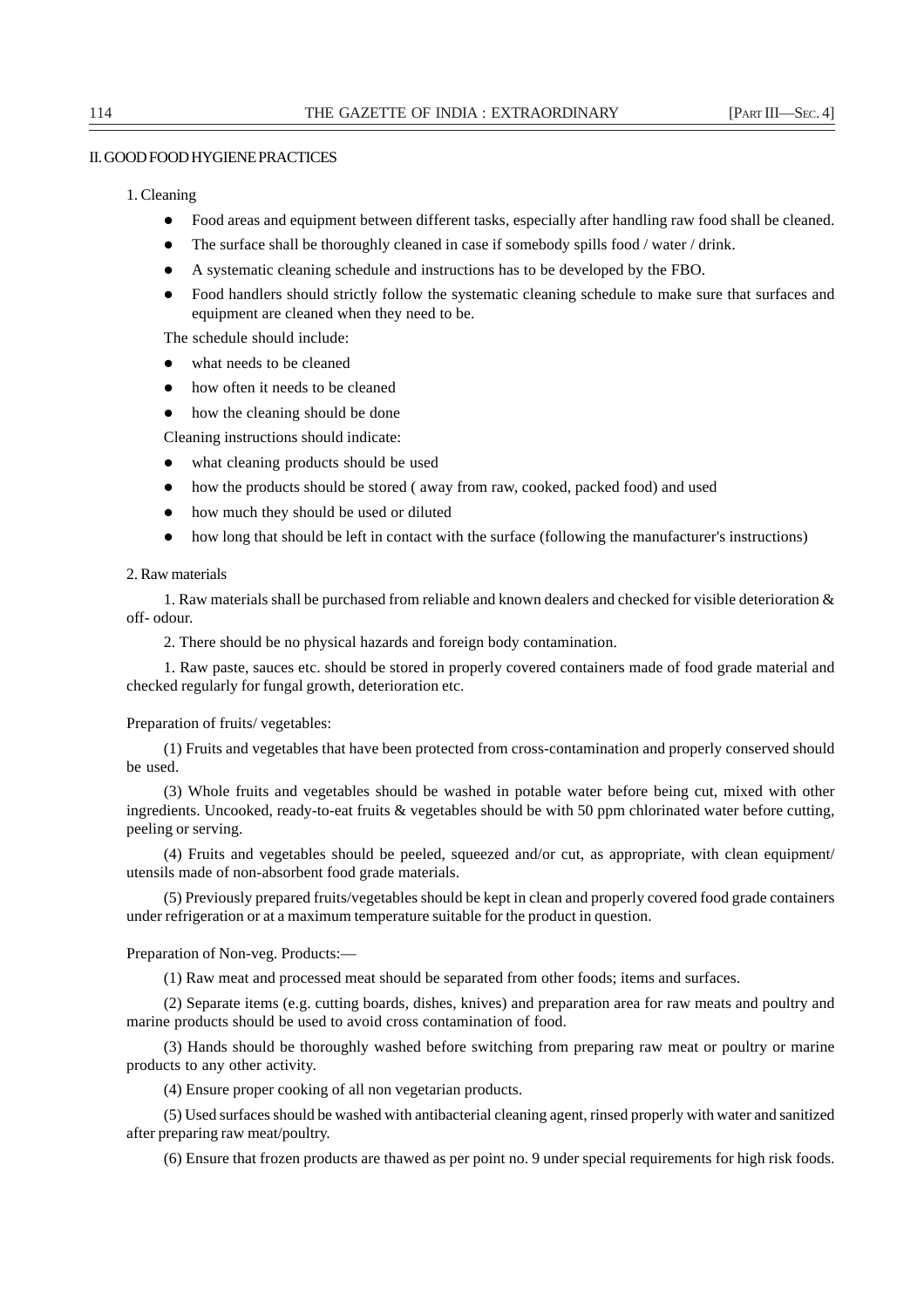#### 3. Cooking

(a) The preparation/ processing/ cooking should be adequate to eliminate and reduce hazards to an acceptable level which might have been introduced at the raw food level.

(b) The preparation/ processing/ cooking methods should ensure that the foods are not re- contaminated.

(c) The preparation/ processing/ cooking of veg. & non-veg. products should be segregated.

(d) Whenever cooking or reheating of food is done, it should be hot all the way through, It is especially important to make sure that food is cooked thoroughly.

(e) Re-use of cooking oil should be avoided.

(f) Food hot held at  $60^{\circ}$ c and cooled at  $21^{\circ}$ c within 2 hrs or cooled to  $5^{\circ}$ c in 4 hours and thereafter refrigerated might be reheated.

(g) Reheated food must reach a minimum internal temperature of 74°C.When using microwave to reheat, food must reach a minimum temperature of 74°C and stayed covered for 5 mins to allow the temperature to equilibrate.

(h) Reheat food quickly in ovens, steamer, microwave oven and/or on top of range in a steam kettle.

(i) Never reheat food on a steam table, in a bain marie, in a bun drawer and/or under a heat lamp.

(j) In case of reheating of oil use maximum three times to avoid the formation of trans fat. It is ideal to use once if possible.

#### 4. Chilling

- Semi cooked or cooked dishes and other ready-to-eat foods such as prepared salads and desserts having short shelf life should not be left standing at room temperature.
- Chilled food intended for consumption should be cold enough.
- Food items that need to be chilled should be put straight away into the fridge.
- Cooked food should be cooled as quickly as possible and then put it in the fridge.
- Chilled food should be processed in the shortest time possible.
- Fridge and display units should be cold enough and as per requirement.
- $\bullet$  In practice, fridge should be set at 5?C to make sure that food is kept in chilled condition. Also, fridge and display units should be maintained in good working condition to avoid food spoilage and contamination.

#### 5. Cross-contamination

Following should be done to avoid cross - contamination.

- Raw food/ meat/poultry and ready-to-eat foods should be kept separate at all times.
- Hands should be thoroughly washed after touching raw meat/poultry.
- Work surfaces, chopping boards and equipments should be thoroughly cleaned before the preparing of food starts and after it has been used.
- Separate chopping boards and knives for raw fruit/ vegetables/ meat/poultry and ready-to-eat food should be used.
- Raw meat/poultry below ready-to-eat food should be kept in the fridge.
- $\bullet$  Separate fridge for raw meat/poultry should be kept.
- Staff should be made aware how to avoid cross-contamination.

#### III. PERSONAL HYGIENE

1. High standards of personal hygiene should be maintained.

2. All employees handling food should wash their hands properly:

- $\bullet$  before preparing food
- after touching raw food or materials, specially meat/poultry or eggs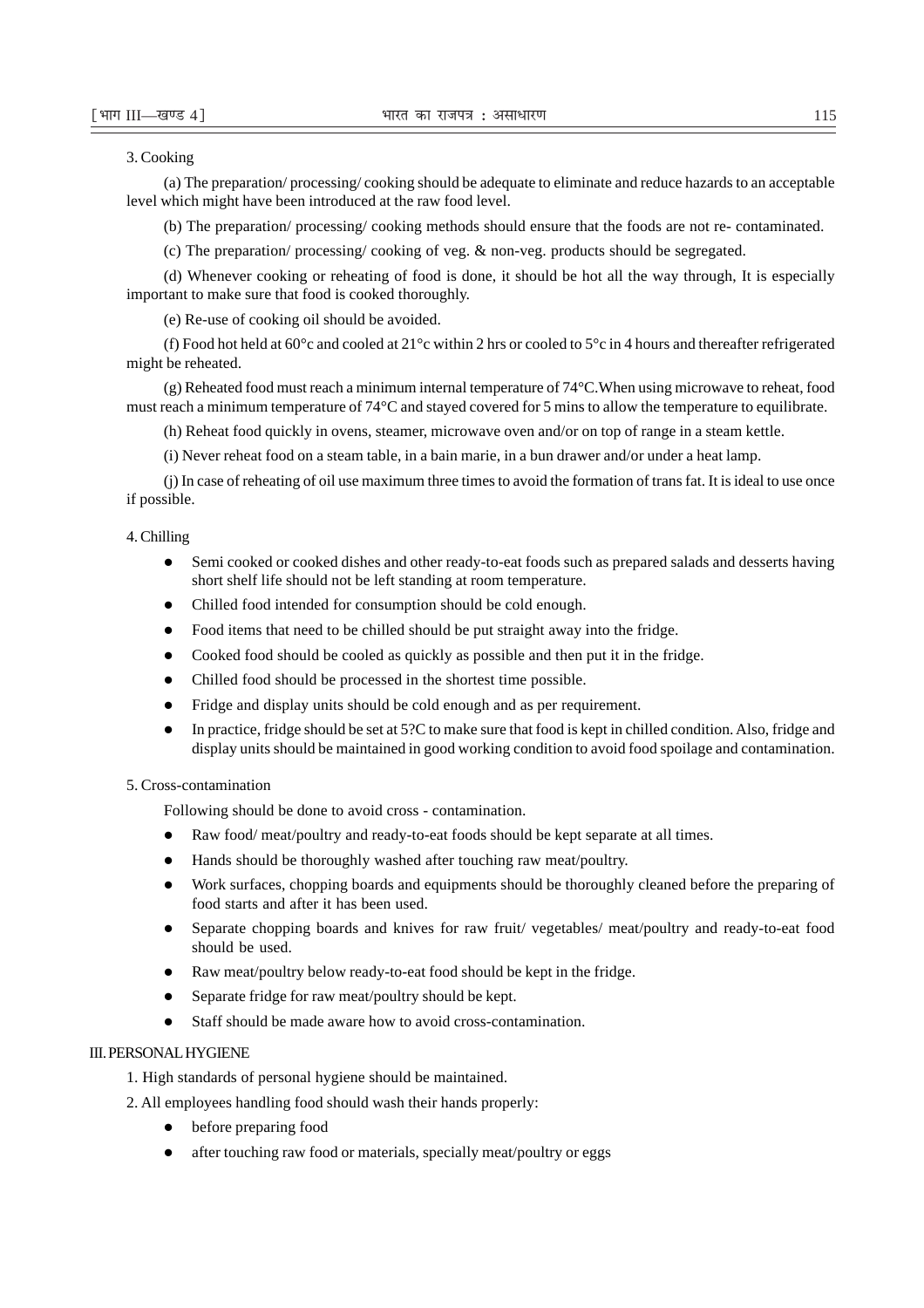- $\bullet$  after breaks
- $\bullet$  after using the toilet
- $\bullet$  after cleaning the raw materials or utensils / equipments
- 3. Street shoes inside the food preparation area should not be worn while handling & preparing food.
- 4. Food handlers should ensure careful food handling & protect food from environmental exposure.
- 5. Food handlesr should not handle soiled currency notes to avoid cross contamination.

#### IV. TRANSPORTATION AND HANDLING OF FOOD

(1) The vehicle/transportation being used to carry cooked/prepared/processed food should be clean and, dedicated for this purpose and should not carry anything else.

(2) Time required for transportation should be minimum, to avoid microbial proliferation.

(3) Cooked food served hot should be kept at a temperature of at least 600 C to prevent microbial growth.

(4) Cooked food to be served cold should be kept below 50 C to prevent growth of pathogens.

(5) All foods during transportation must be kept covered and in such a way as to limit pathogen growth or toxin formation by controlling time of transportation, exposure, temperature control and using safe water for cleaning etc.

(7) Handling of food should be minimal. It should be ensured that utensils, crockery, cutlery and specially hands of the food handlers/seller are clean and sanitized.

(8) All surplus food and unused thawed food should be discarded.

(9) Food to be kept for cold storage should be distributed in small volumes to ensure uniform cooling.

(10) Dry, fermented and acidified foods should be stored in cool and dry place.

(11) All packaged food viz. sterilized milk, bottled beverages, canned foods etc. should be stored properly during transportation to ensure that seals remain intact and undamaged.

#### V. STORAGE

1. It is very important to store food properly for the purpose of food safety. Following things must be ensured:

- Foods should be cooked, stored and kept at right temperature
- Raw meat/poultry should be stored separately from other foods
- Veg. foods should always be stored above non-veg. foods and cooked foods above uncooked foods on separate racks in the refrigerator.
- Storage temperature of frozen food should be -18oC or below.
- Cooked food to be eaten later should be cooled quickly, and kept it in the refrigerator It is advisable to put date on food packages or containers, using stickers or any other way of identification , before keeping inside the refrigerator to keep track of food prepared date wise and use accordingly to minimise wastage .
- Storage instructions over food packaging should be followed.
- Dried foods (such as grains and pulses) should be stored off the floor, ideally in sealable containers, to allow proper cleaning and protection from pests.

#### Stock rotation

The rule for stock rotation is FIFO (first in, first out) to make sure that older food is used first. This will help to prevent wastage.

#### VI. SPECIAL REQUIREMENTS FOR HIGH RISK FOODS

This section deals selectively with varieties of food which are high risk as per HACCP and may need special attention. The type of foods covered here are as follows:

1. Cut fruits/salads, fresh juices and beverages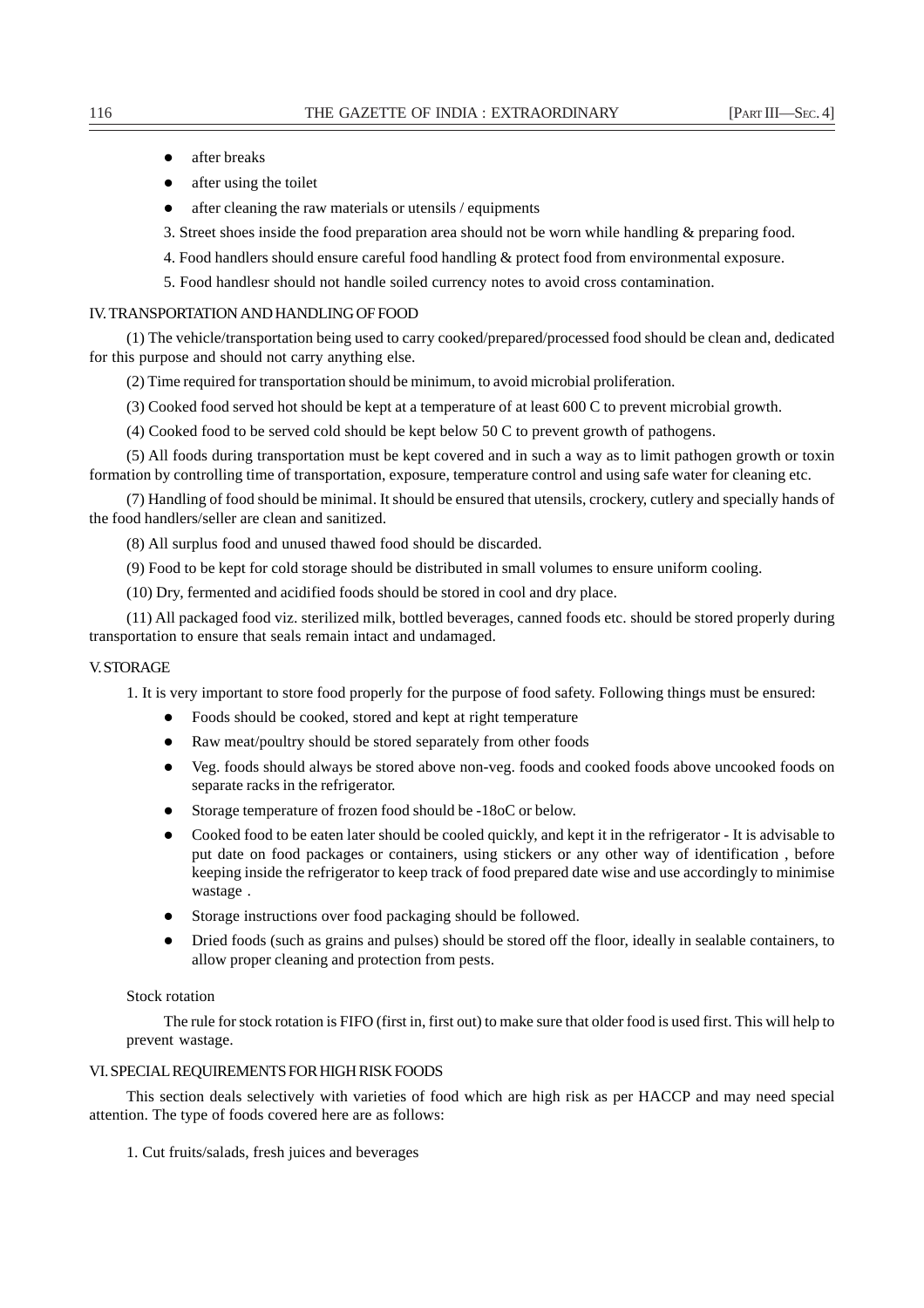(1) Fresh fruits /vegetables cut or juiced should be used immediately; however, short storage should be only under refrigeration in sanitized and properly covered vessels.

(2) Water used in beverages should be potable.

(3) Ice used should be made of potable water only.

(4) Food or beverages should not be stored in the same container used to store the ice intended for consumption.

(5) Juice concentrates must be checked regularly for any fungal growth / change of colour, odour or gas formation in the bottle.

(6) Juice dispensing machine should be cleaned and rinsed with water regularly.

2. Confectionery products

(1) Prepared confectionery products should be kept in airtight containers and displayed hygienically.

(2) Cream to be used should be stored covered under refrigeration.

(3) Finished products should be refrigerated with proper labels indicating date of expiry.

(4) Products should be properly wrapped/ packaged after proper cooling.

3. Meat, poultry & fish products

(1) Non veg. products/raw materials should be purchased (chilled products temperature should be at 50C or below and frozen products at -18 deg C or below) from authorized/ licensed slaughter houses/vendors.

(2) Processing area should be cleaned and disinfected promptly.

(3) Preparation and processing of meat, poultry and marine products should be separate.

(4) Non-veg. products are washed with potable water before use.

(5) Non-veg. products are cooked thoroughly (core temperature 750 C) for at least 15 seconds or an effective time/temperature control e.g. 65 0C for 10 minutes, 70 0C for 2 minutes.

(6) Non-veg. products should be stored covered in refrigerator below the veg. products.

(7) Raw and cooked products should be stored physically separated with cooked products at the top.

(8) All refuse/waste should be promptly removed from preparation area.

4. Water based chutneys, sauces etc.

(1) All fruits/vegetables should be washed properly before processing.

(2) Clean and disinfected chopping boards/grinding stone/machine should be used.

(3) Personal hygiene of food handlers need to be ensured.

(4) Water used in the chutneys should be safe and potable.

(5) Only permitted food additives should be used, if required, and be added in recommended quantities only.

(6) Spoiled products should be discarded immediately after confirmation of spoilage (change in colour/ texture/ odour).

(7) Sauces and chutneys should be stored in glass/food grade plastic containers with proper lids.

(8) Clean and intact containers should be used for storing sauces and chutneys.

(9) Sauces and chutneys should be stored in refrigerator when not in use.

(10) Perishable/uncooked chutneys should be consumed immediately.

5. Foods transported to point of sale from the point of cooking

(1) Food should be reheated more than 740 C before consumption.

(2) Food should be consumed or served for consumption within 4 hours of reheating.

6. Foods with Gravy

(1) Food products should not be stored at room temperature for more than 2 hours during display or sale.